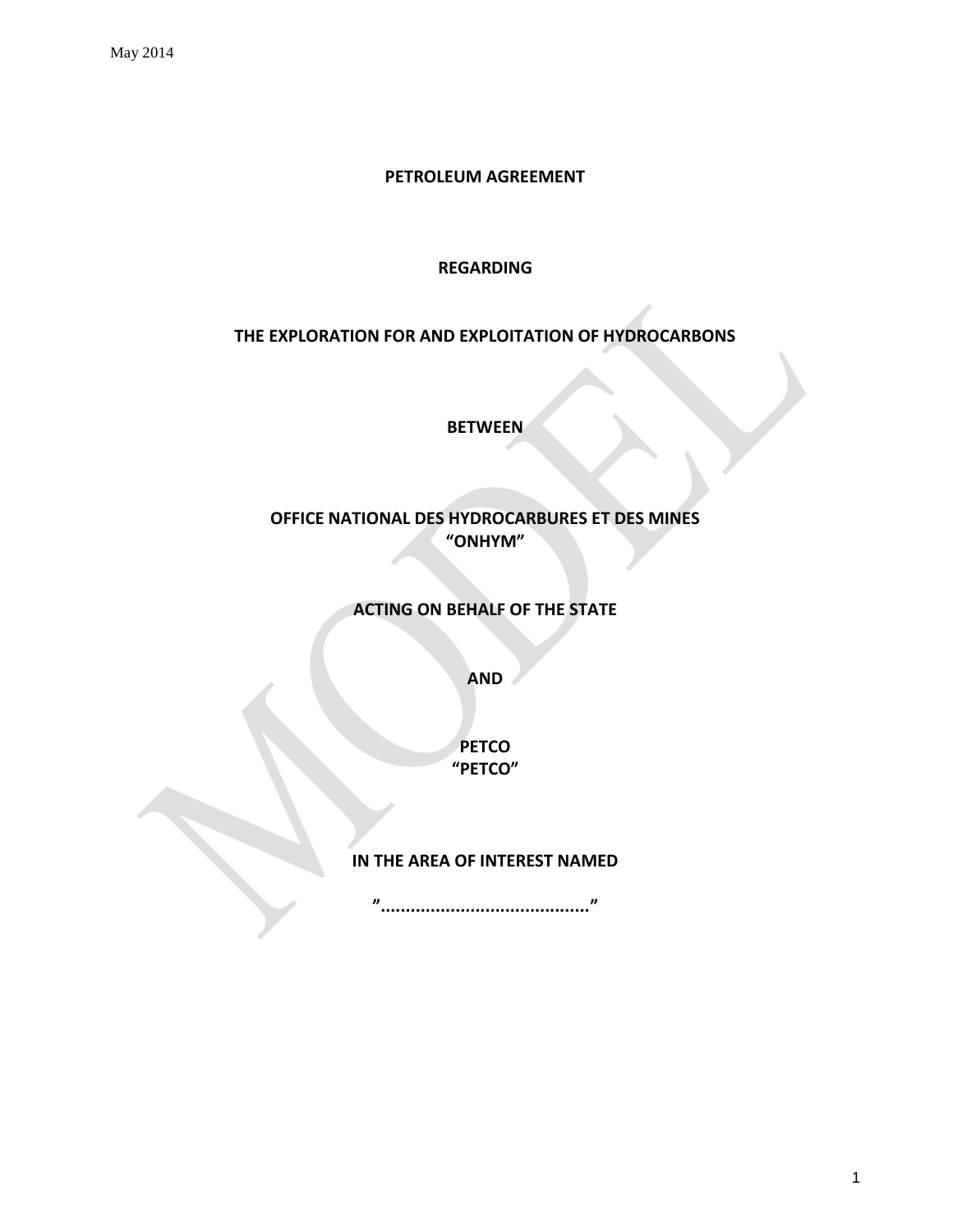### THIS PETROLEUM AGREEMENT IS CONCLUDED

BETWEEN,

The **OFFICE NATIONAL DES HYDROCARBURES ET DES MINES**, a public Moroccan establishment instituted by law n° 33-01 promulgated by dahir n°1-03-203 on the date of 16 Ramadan 1424 (November  $11<sup>th</sup>$ , 2003) and implemented by decree n°2-04-372 on the date of 16 Kaada 1425 ( December 29, 2004) , whose headquarter is at 5, Moulay Hassan Avenue B.P 99 - RABAT - MOROCCO, fiscal identification n° 330 4 540, Patent n° 25112444 RC n° 61 577, (hereinafter called "**ONHYM**"), acting on behalf of the Kingdom of Morocco (hereinafter called "the STATE"), herein represented by its General Director, Mme. **Amina BENKHADRA;**

AND,

**PETCO**, a company incorporated under the laws of the ......................., whose registered office is at ………………….., hereinafter called "**PETCO**", herein represented by its ………………………….., Mr. ;

**ONHYM** and **PETCO** will be hereinafter together called "the Parties" or individually the "Party".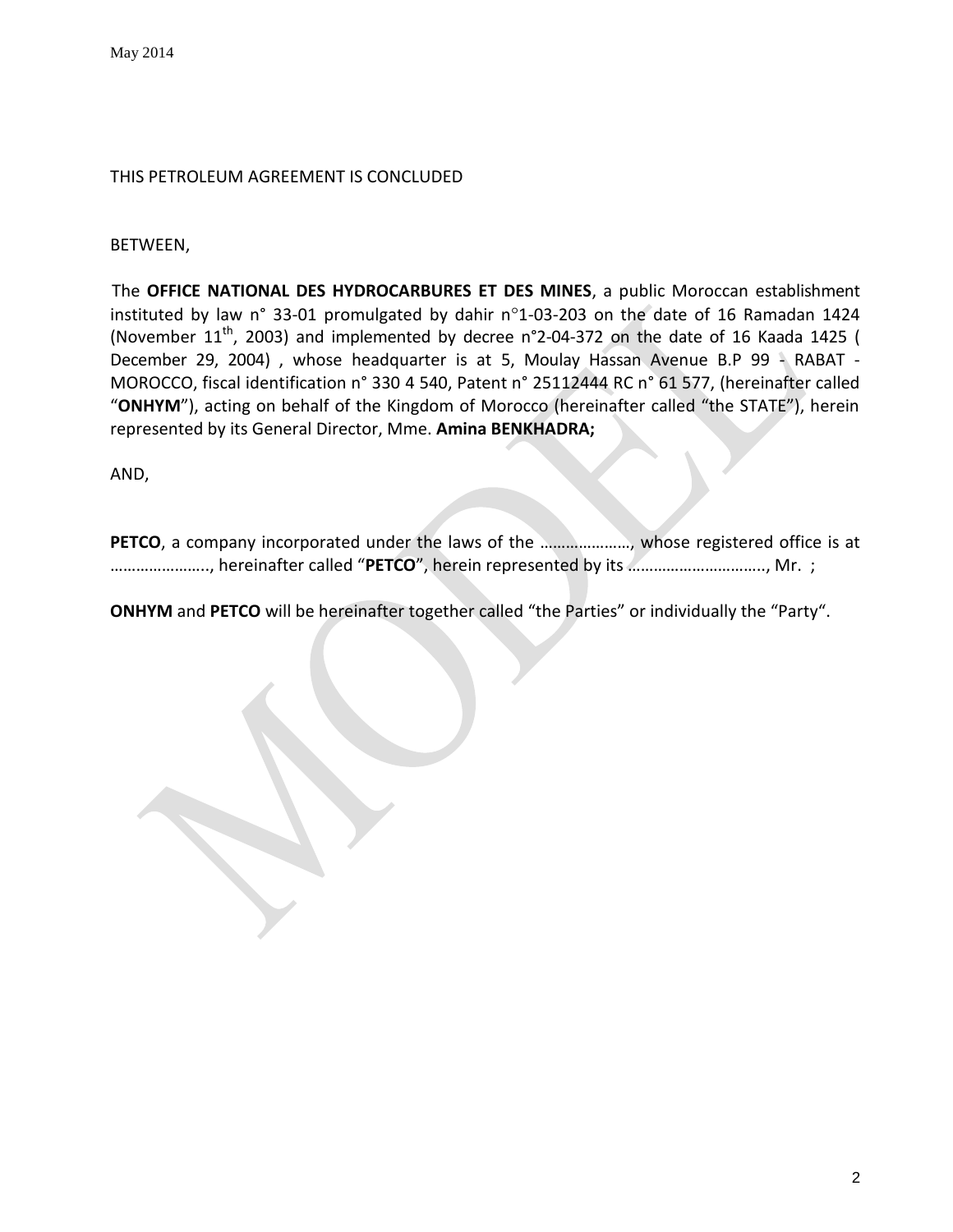# - TABLE OF CONTENTS -

### PART I

# SCOPE AND DURATION OF THE PETROLEUM AGREEMENT

# **PART II EXPLORATION PERMIT(S) AND WORK**

# PART III

# **EXPLOITATION CONCESSION(S)**

| <b>ARTICLE 6 MARKET PRICE.</b> |  |
|--------------------------------|--|

### **PART IV**

# THE PARTIES' OBLIGATIONS

# **PART V**

# **FISCAL PROVISIONS**

# **PART VI MISCELLANEOUS PROVISIONS**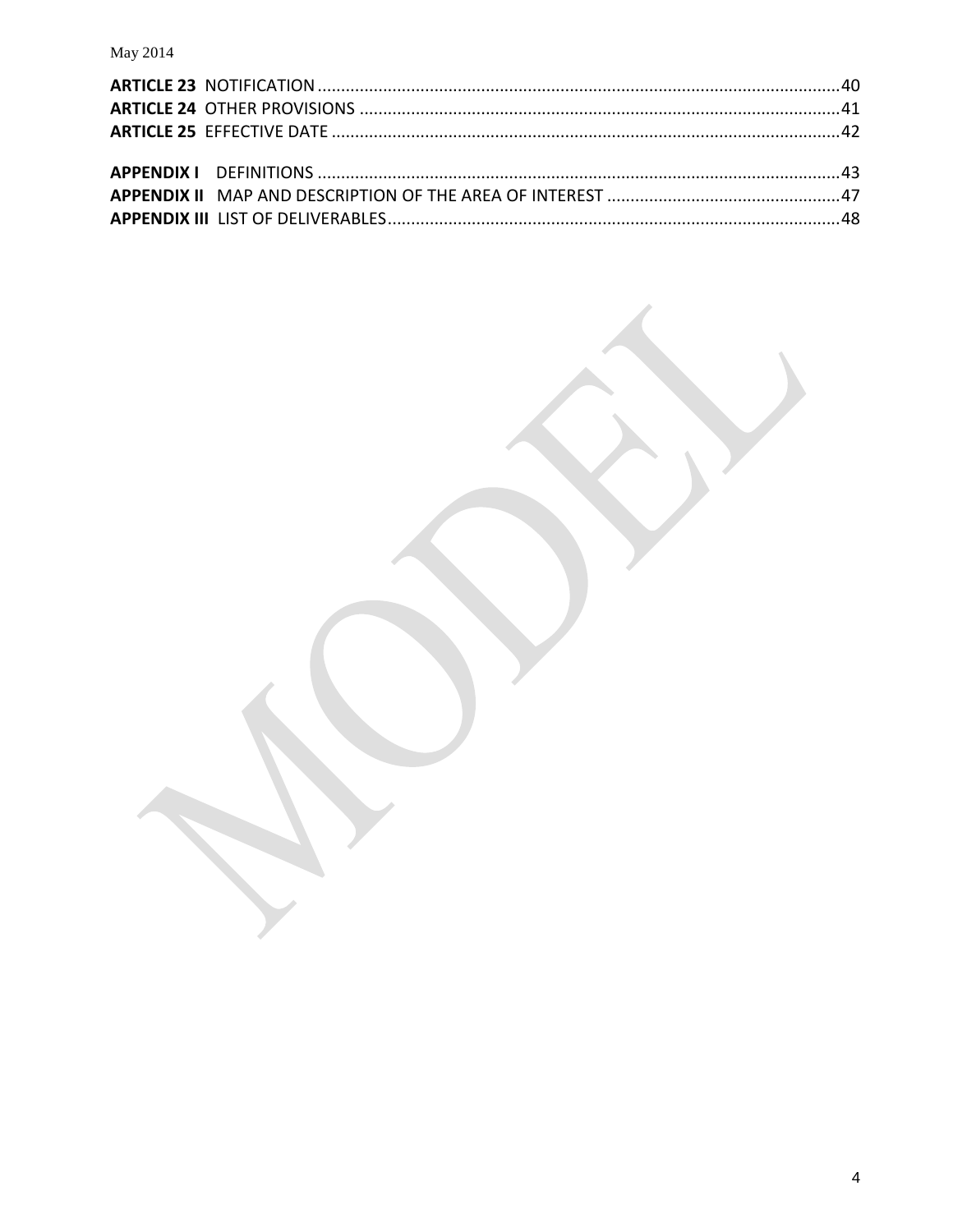#### **PREAMBLE**

<span id="page-4-0"></span>Whereas, the Law n°21-90, enacted by Dahir n°1-91-118 of 27 Ramadan 1412 (1st April 1992) as amended by the Law n°27-99, enacted by Dahir n°1- 99 -340 of 9 Kaada 1420 (15<sup>th</sup> February 2000), hereinafter together called the "Law", regulates the exploration for and the exploitation of Hydrocarbon deposits in Morocco. The Law is implemented by the Decree n° 2-93-786 of 18 Joumada I 1414 (3<sup>rd</sup> November 1993), which was amended by the Decree n° 2-99-210 of 9 Hija 1420 (16<sup>th</sup> March 2000), hereinafter together called the "Decree". The Law and the Decree are hereinafter together called "the Hydrocarbon Code";

Whereas, section 5 of the decree n°2-04-372 of 16 Kaada 1425 (29<sup>th</sup> December 2004) implementing the law n° 33-01 instituting the **OFFICE NATIONAL DES HYDROCARBURES ET DES MINES "ONHYM",** which stipulates that **ONHYM** is empowered to exercise on behalf of the State the duties listed in Section 71 of the Law;

Taking into account the joint willingness of the Parties to undertake and achieve the exploration for and the exploitation of Hydrocarbon deposits within the Area of Interest as specified in Article 3 and described in Appendix II of this Agreement;

NOW THEREFORE, THE FOLLOWING HAS BEEN AGREED UPON AND RESOLVED: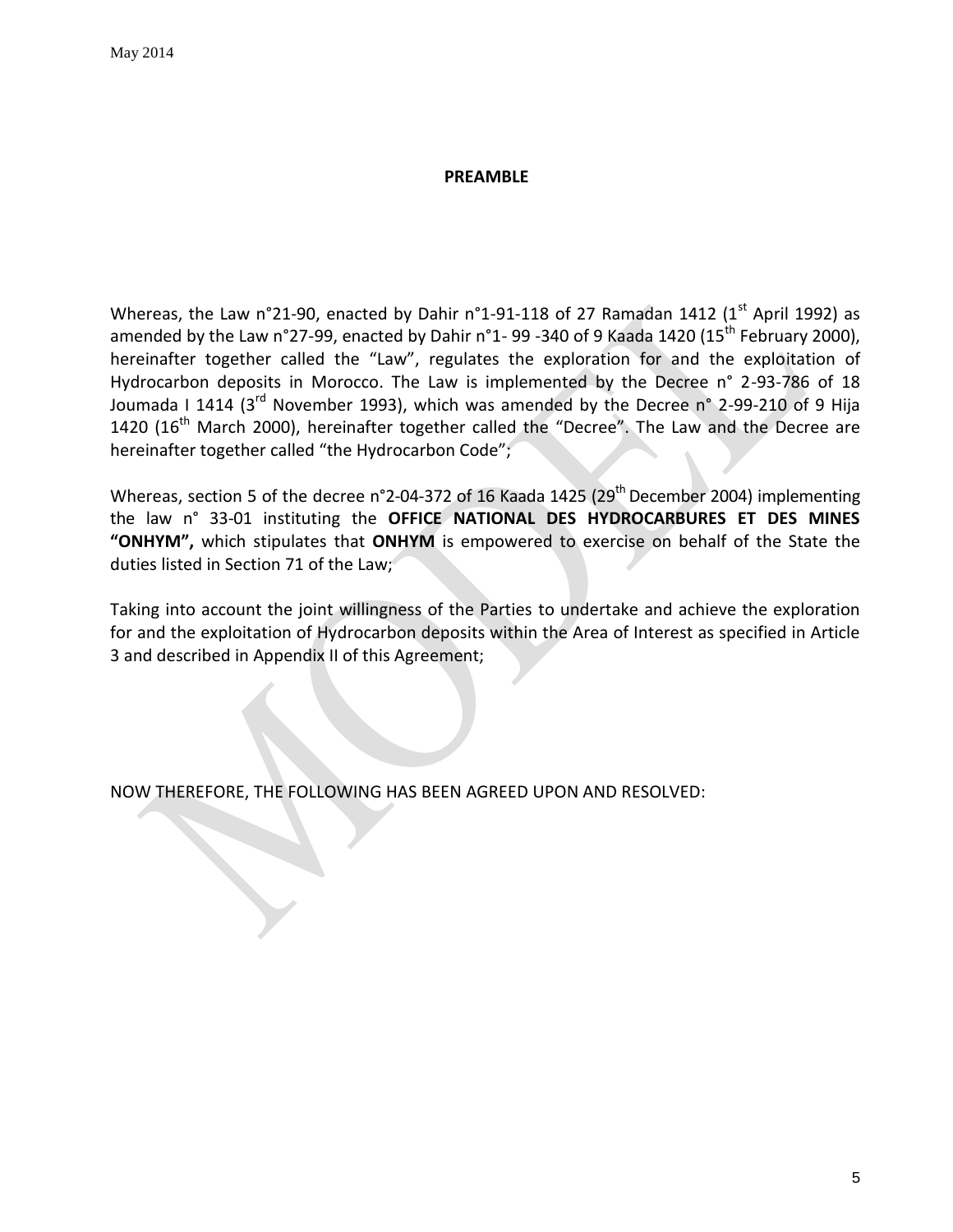**PART I**

# **SCOPE AND DURATION OF THE**

# **PETROLEUM AGREEMENT**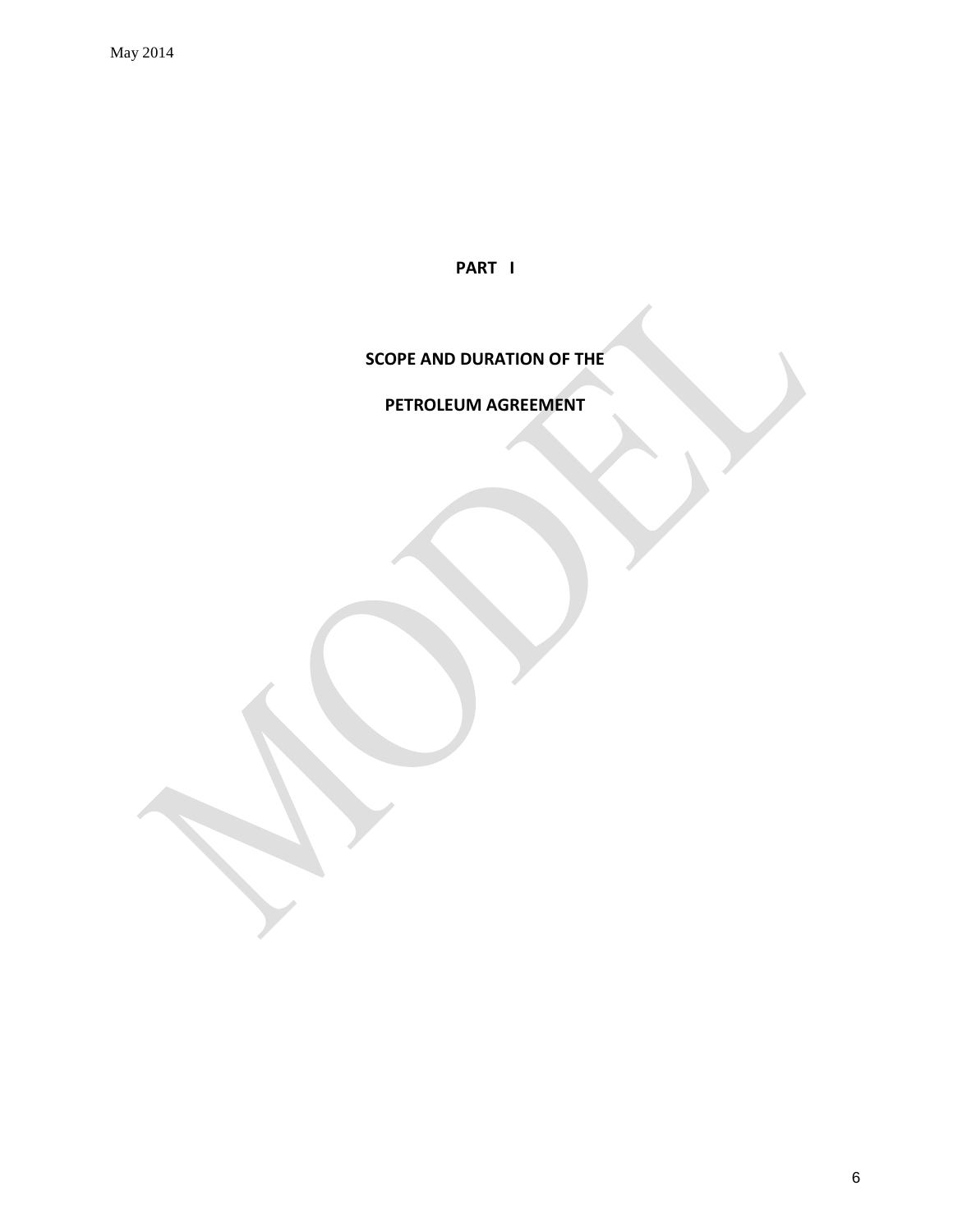#### **SCOPE OF THE PETROLEUM AGREEMENT**

<span id="page-6-0"></span>The purpose of this Agreement (of which the Appendices form part) is to specify the rights and obligations of the Parties resulting from the Exploration Permit(s) and any Exploitation Concession which might derive there from.

Definitions of various words, terms and phrases used in this Agreement are set forth in Appendix I of this Agreement.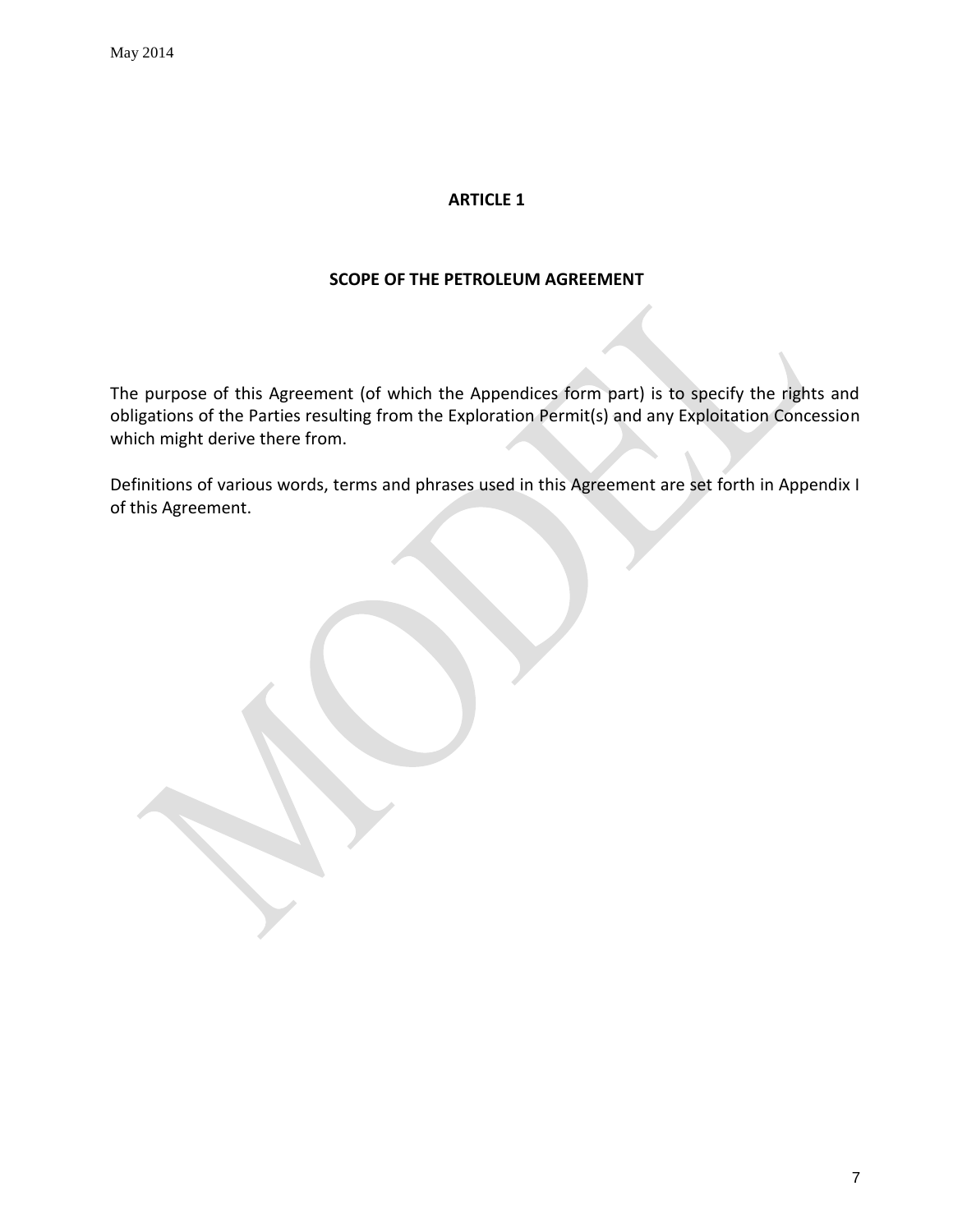### **DURATION AND TERMINATION OF THE PETROLEUM AGREEMENT**

<span id="page-7-0"></span>This Agreement shall become effective in accordance with the provisions set forth in Article 25 and shall terminate in the following instances:

- **a)** If there is no Commercial Discovery of Hydrocarbons during the period of validity of any of the Exploration Permit(s) referred to in Article 3,
- **b)** Upon expiration of the last producing Exploitation Concession obtained pursuant to Article 5, or upon final abandonment of the exploitation of all Hydrocarbon deposits therein, occurring prior to the expiration of such Exploitation Concession;
- **c)** If **PETCO** elects to abandon entirely its Percentage Interest in the Exploration Permit(s) and in the Exploitation Concession(s) in accordance with the Hydrocarbon Code and this Agreement;
- **d)** If the forfeiture of all of the Exploration Permit(s) and/or all Exploitation Concessions obtained is pronounced in accordance with the Hydrocarbon Code.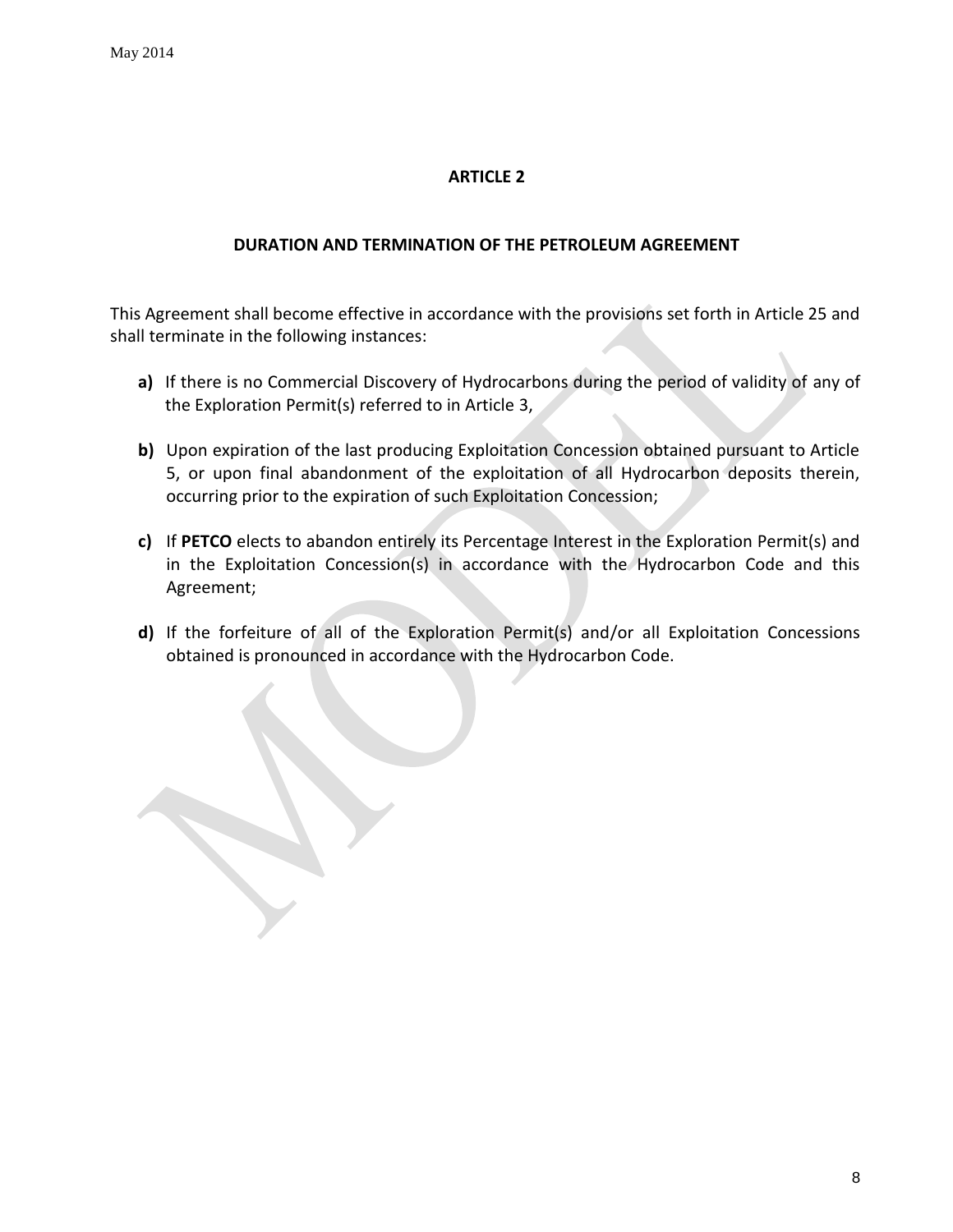**PART II**

# **EXPLORATION PERMIT(S) AND WORK**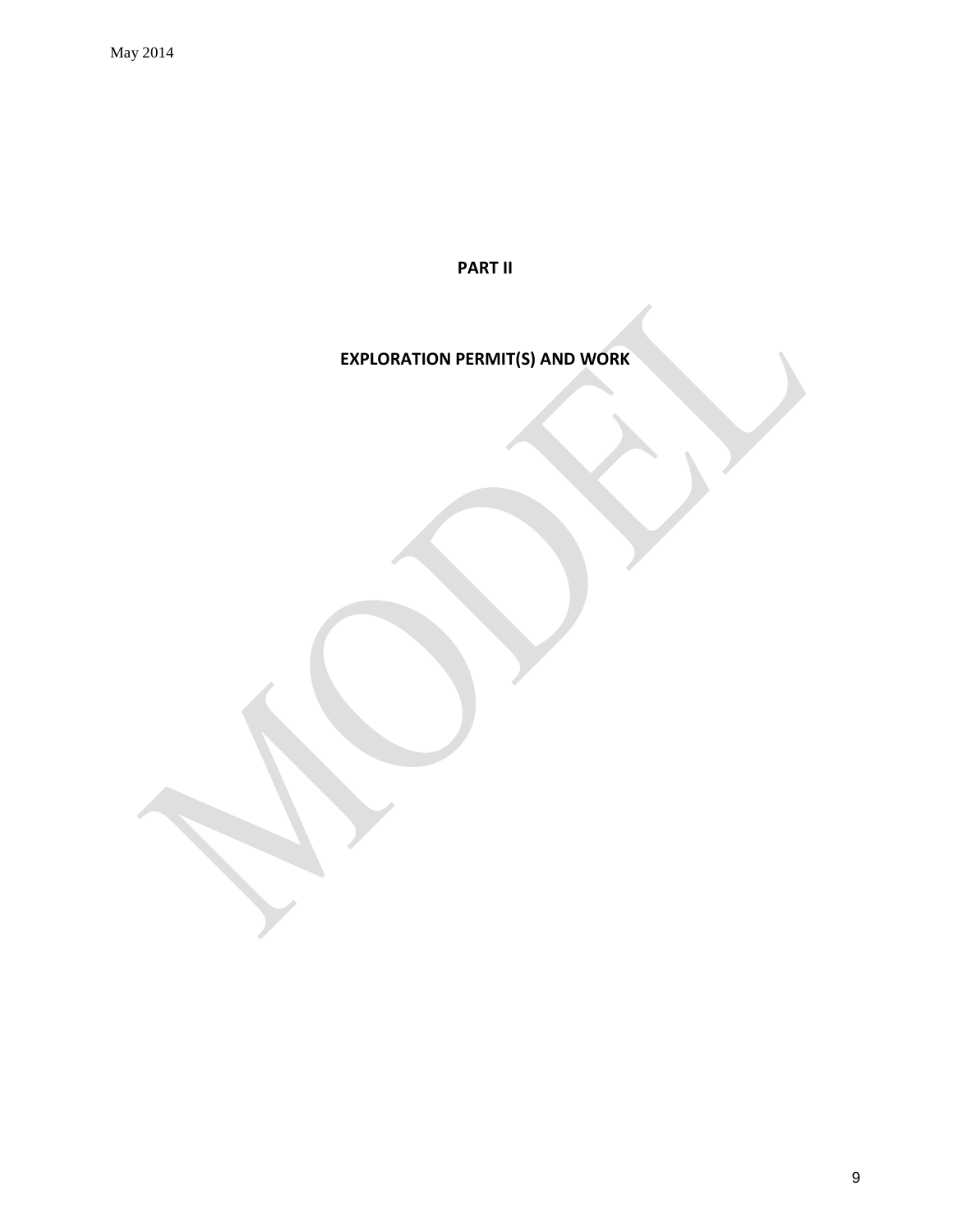# **EXPLORATION PERMIT(S)**

<span id="page-9-0"></span>**3.1** a) According to the Hydrocarbon Code, **ONHYM** and **PETCO** have filed jointly with the appropriate department of the Ministry in charge of Energy the applications for the Exploration Permit(s) named "……………………", more particularly described in Appendix II to this Agreement and which constitute the Area of Interest named "…………………………..".

b) In accordance with the second paragraph of Section 4 of the Law, the Parties agree that their respective Percentage Interests in the Exploration Permit(s) to be granted to them by the Minister in charge of Energy shall be:

| <b>PETCO</b> | 75% |
|--------------|-----|
| <b>ONHYM</b> | 25% |

**3.2** Each Exploration Permit is specified by its geographical co-ordinates in Appendix II to this Agreement.

The Exploration Permit(s) together cover an initial area of approximately ………. Km².

- **3.3** Each of the Exploration Permit(s) shall have an overall duration of eight (8) years comprising:
	- (a) an Initial Period of ……. (...) year(s);
	- (b) a First Extension Period of …..….(…) year(s);
	- (c) a Second Extension Period of …………. (…) year(s); and,
	- (d) notwithstanding the terms of this Article 3.3, when Hydrocarbons are discovered during the last year of validity of the Second Extension Period of the Exploration Permit(s), the Parties shall have the right to apply jointly for the exceptional period as mentioned in Section 24 of the Law.
- **3.4** Applications for the extension of the Exploration Permit(s) as well as the reduction in surface areas will be made in accordance with Sections 22 and 24 of the Law, and with Sections 10, 14, 15 and 16 of the Decree and Article 4.2 of this Agreement.
- **3.5** The partial or total abandonment of any of the Exploration Permit(s) will be effected according to the Hydrocarbon Code.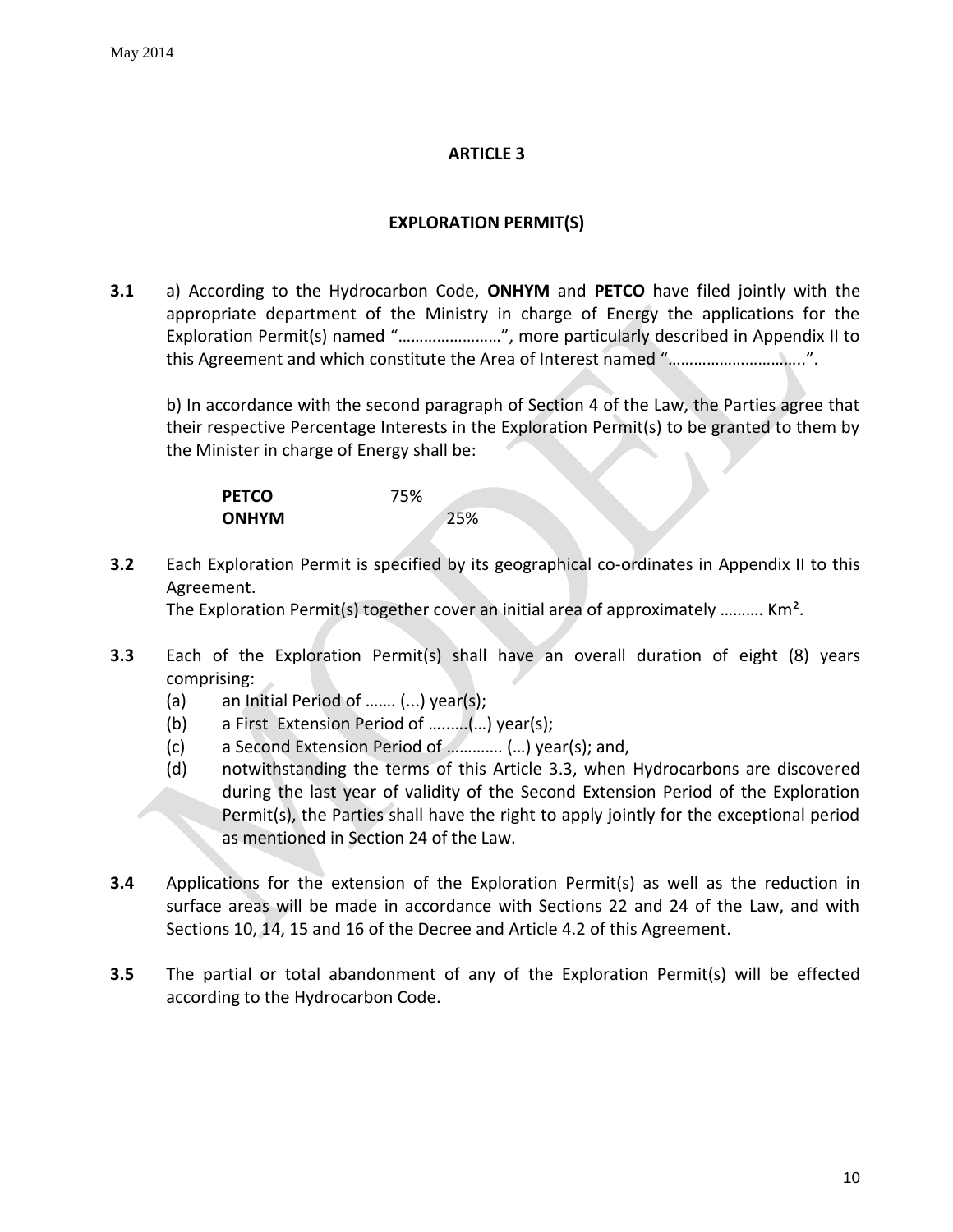### **EXPLORATION WORK**

<span id="page-10-0"></span>**4.1** Exploration Work shall mean all exploration and appraisal studies and operations in order to establish the existence of Hydrocarbons in commercially exploitable quantities, conducted in or in relation to the Area of Interest, either within the Exploration Permit(s) or the Exploitation Concession(s), whether these activities are carried out within or outside Morocco.

Exploration Work includes but is not limited to the following:

- hydrographic, geodesic, meteorological and topographic studies and surveys, if these operations are necessary for the Exploration Work and, in the case of appraisal, operations to determine the limits and the productive capacity of a Hydrocarbon deposit in order to help in making a decision whether or not to develop such Hydrocarbon deposit.
- geological and geophysical studies and surveys.
- studies and surveys aimed at determining the locations of Exploration Wells and Appraisal Wells;
- drilling operations regarding Exploration Wells and Appraisal Wells;
- tests and studies for the evaluation of reservoirs.
- **4.2** During the validity period of the Exploration Permit(s), **PETCO** agrees to perform the following Minimum Exploration Work Programs and to devote sufficient funding thereto under the conditions and schedule set forth below:
- **4.2.1** Initial Period of …..(..) year(s):

(a)**PETCO** commits, during the Initial Period to carry out the following Minimum Exploration Work Program:

-1)…………………………………………….. -2)……………………………………………..

………The estimated cost of such Minimum Exploration Work Program is ……….US Dollars (US \$………………….).

(b)After having completed the Minimum Exploration Work Program referred to in paragraph (a) above or subject to making the payment required in respect thereof pursuant to Articles 4.2.4 and 4.2.6 **PETCO** shall notify **ONHYM** of its intention to abandon all its interest in the Exploration Permit(s), or of its intention to enter into the First Extension Period.

**4.2.2** (a) If **PETCO** decides, pursuant to Section 15 of the Decree, to enter into the First Extension Period of ……(…) year(s) duration from the end of the Initial Period, **PETCO** will be committed to carry out the following Minimum Exploration Work Program: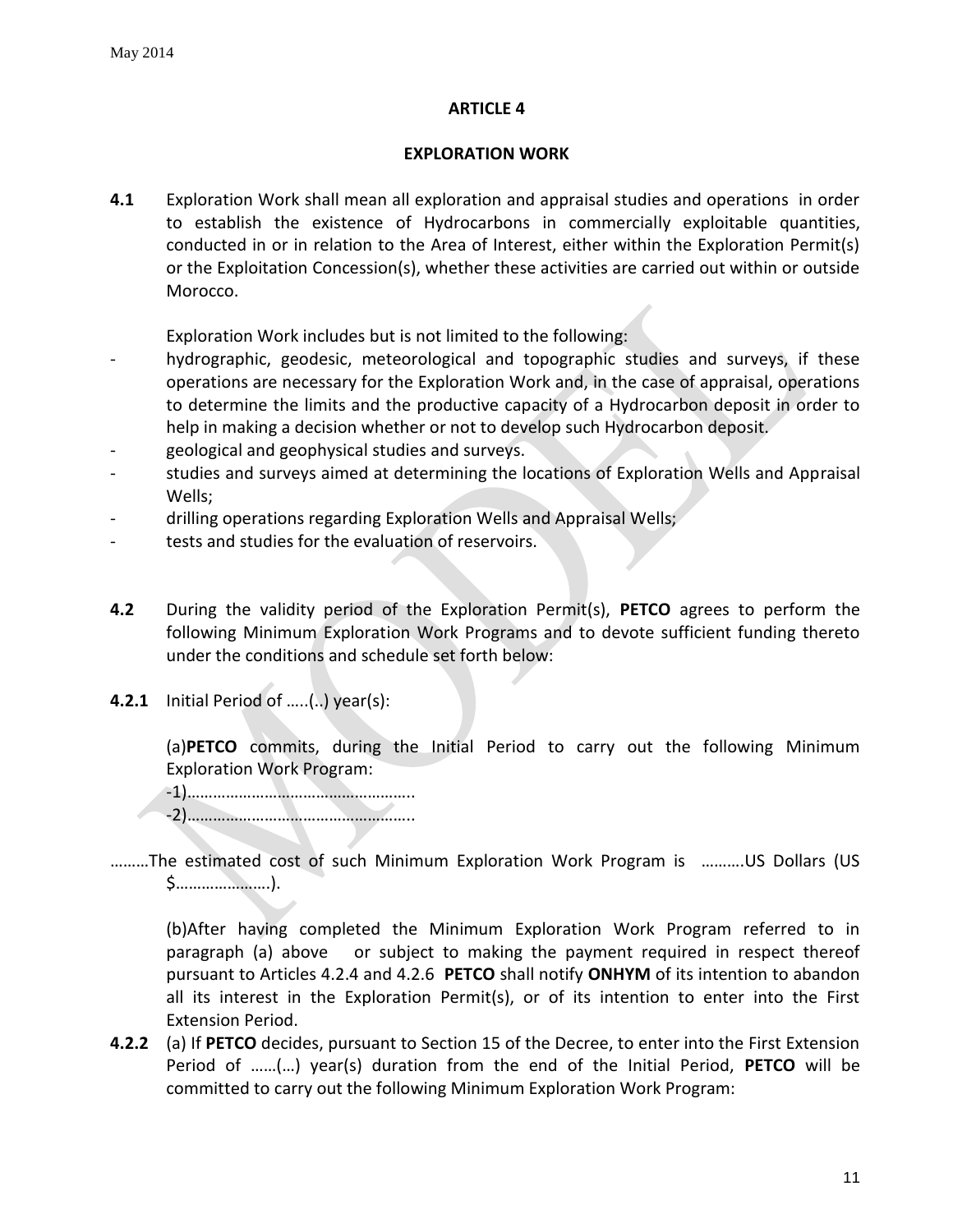-1)……………………………… -2)………………………………

The estimated cost of such Minimum Exploration Work Program is ……….US Dollars (US \$………………….).

(b) After having completed the Minimum Exploration Work Program referred to in paragraph (a) above, or subject to making the payment required in respect thereof pursuant to Articles 4.2.4. and 4.2.6, **PETCO** shall notify **ONHYM** of its intention to abandon all its interest in the Exploration Permit(s), or of its intention to enter into the Second Extension Period.

**4.2.3** (a) If **PETCO** decides, pursuant to Section 15 of the Decree, to enter into the Second Extension Period of …….. (…) year(s) duration from the end of the First Extension Period, **PETCO** will be committed to carry out the following Minimum Exploration Work Program:

-1) ………………………………….. -2) ……………………………………

The estimated cost of such Minimum Exploration Work Program is ………………….US Dollars (US \$................. )

(b) After having completed the Minimum Exploration Work Program referred to in paragraph (a) above, or subject to making the payment requested in respect thereof pursuant to Articles 4.2.4 and 4.2.6, **PETCO** shall notify **ONHYM** of its intention to abandon all its interest in the Exploration Permit(s).

- **4.2.4 PETCO** shall provide **ONHYM** with irrevocable on first demand Bank Guarantees acceptable to **ONHYM** in order to secure the completion of the Minimum Exploration Work Programs set out in Articles 4.2.1, 4.2.2 and 4.2.3 as follows:
	- (a) No later than the date of signature of this Agreement, **PETCO** shall provide a Bank Guarantee on first demand for an amount of …………….US Dollars (US\$.............), in order to guarantee the fulfillment of the Minimum Exploration Work Program set out in Article 4.2.1(a).
	- (b) Each time **PETCO** decides to enter into an Extension Period pursuant to Articles 4.2.2 and 4.2.3, at the time of such application **PETCO** shall provide a Bank Guarantee on first demand for an amount equal to the estimated cost of the Minimum Work Program for such Extension Period, in order to guarantee the fulfillment of the Minimum Exploration Work Program set out in Articles 4.2.2(a) and 4.2.3(a) respectively.
- **4.2.5 PETCO** shall notify **ONHYM** when **PETCO** has completed the Exploration Work in a Minimum Exploration Work Program for an Exploration Period, and **ONHYM** shall, if the Bank Guarantee is due to be released pursuant to Article 4.2.4, within fifteen (15) days of such notice from **PETCO**, give a notification to the Bank to release the Bank Guarantee or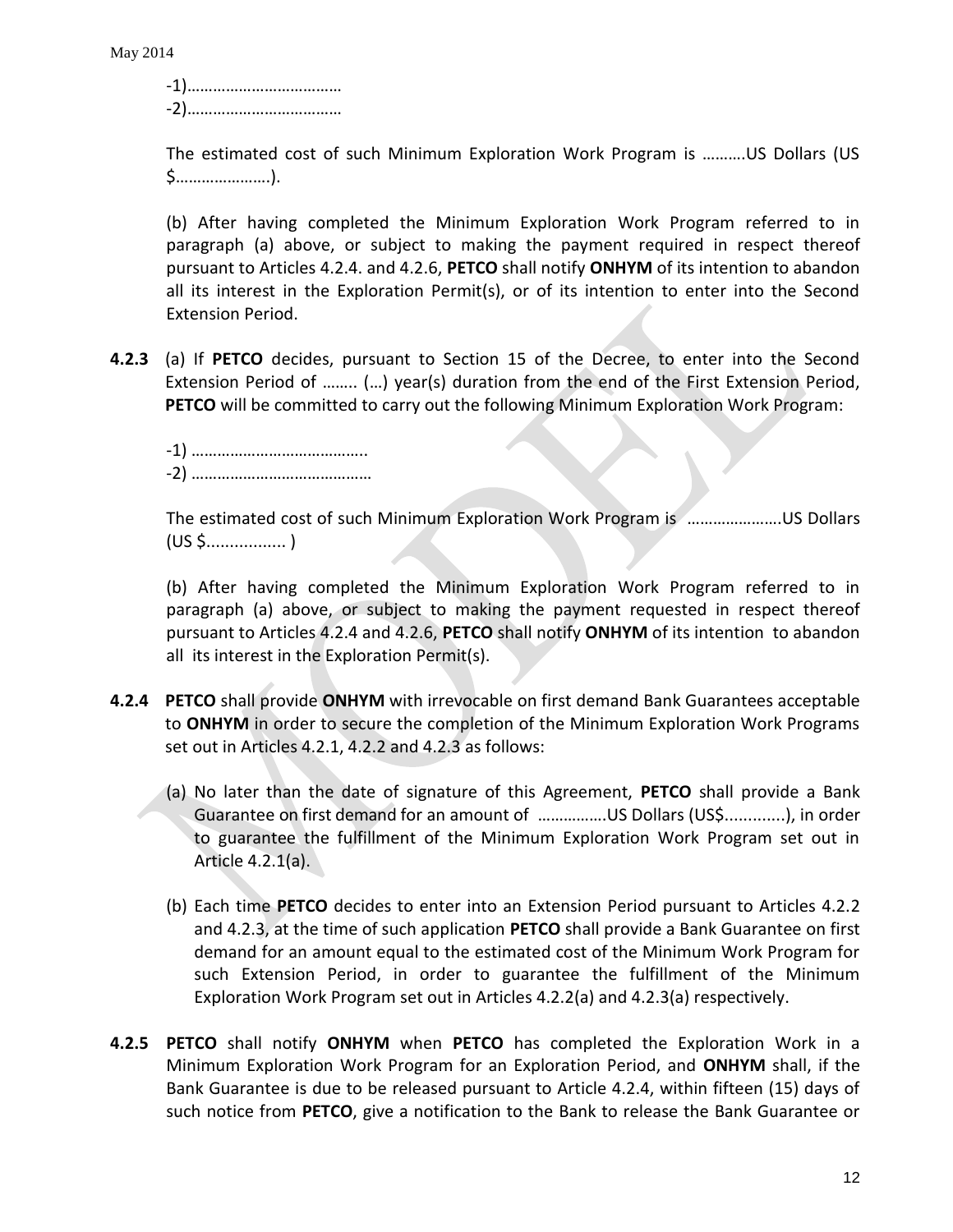notify **PETCO** that it disagrees that such Minimum Exploration Work Program has been completed. The Bank Guarantee shall be released at the relevant expiry date specified in Article 4.2.4, unless a payment is due under Article 4.2.6., in which case the Bank Guarantee will be released when such payment is made.

Except in case of Force Majeure, if **PETCO** does not fulfil totally or partially the Minimum Exploration Work Program for a particular Exploration Period to which it is committed under Articles 4.2.1, 4.2.2 or 4.2.3, **ONHYM** shall call the Bank Guarantee in conformity with the terms and conditions set out in Clause 7 of the Association Contract.

- **4.2.6** It is the intention of the Parties that the Exploration Work set out in the Minimum Exploration Work Programs shall be carried out by **PETCO** as a minimum commitment. However, if for any reason other than Force Majeure, **PETCO** has not completed the Minimum Exploration Work Program for a particular Exploration Period to which it is committed under Articles 4.2.1, 4.2.2 or 4.2.3 then **PETCO** shall pay a penalty equal to the estimated cost of the Minimum Exploration Work Program set out in the relevant Article. It is understood between the Parties that, in case **ONHYM** did call the Bank Guarantee according to Article 4.2.5., the amount of such bank Guarantee, if already paid to **ONHYM**, will be deducted from the amount of the penalty due to be paid according to the first paragraph of this Article 4.2.6. If the amount of the Bank Guarantee is not paid to **ONHYM**, the amount of the penalty will be equal to the estimated cost of the Minimum Exploration Work Program set out in the relevant Article.
- **4.2.7** It is understood and expressly agreed, notwithstanding the above, that it is the performance of the Minimum Exploration Work Program and not the expenditures associated with the estimated cost thereof which shall determine **PETCO**'s compliance with this Agreement.
- **4.2.8** Notwithstanding the provisions of Article 3.1, all costs incurred in carrying out Exploration Work shall be borne entirely by **PETCO**, without any obligation for **ONHYM** to provide any reimbursement.
- **4.2.9** Furthermore, **ONHYM** has the right to control and audit expenditures relating to Exploration Works incurred by **PETCO** during the Initial Period and any Extension Periods, in order to verify the fulfilment of the Minimum Exploration Work Program.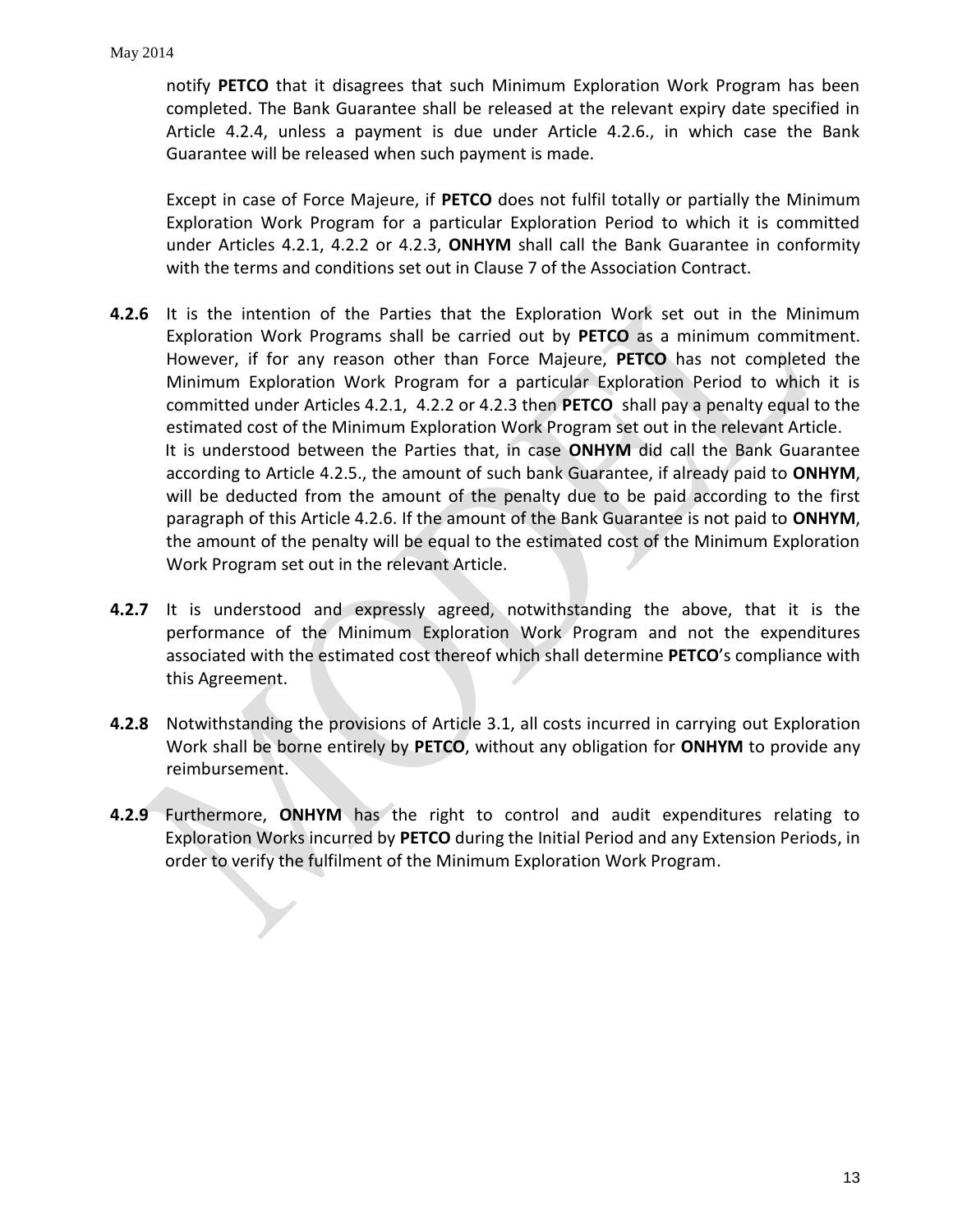**PART III**

**EXPLOITATION CONCESSION(S)**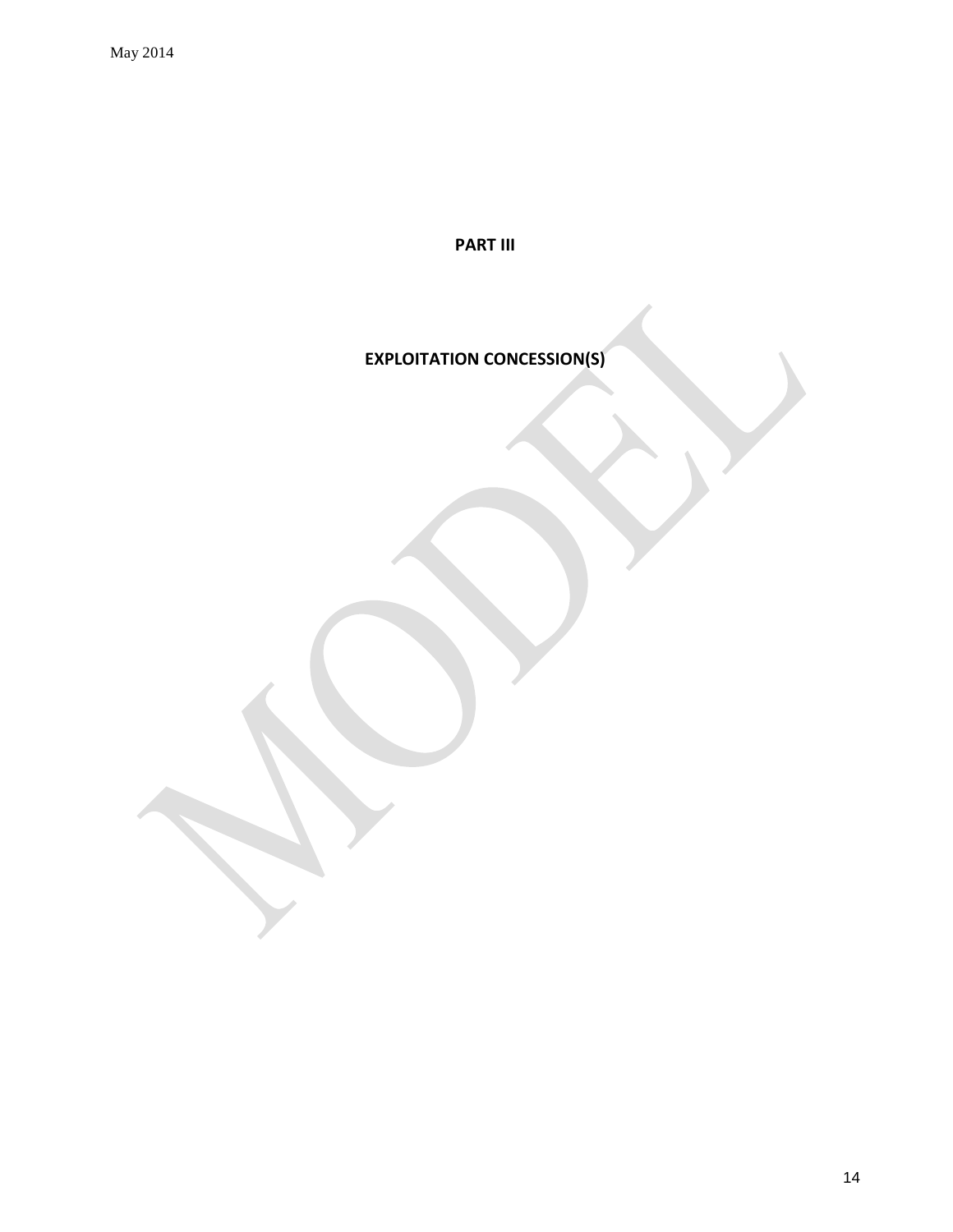# **HYDROCARBON EXPLOITATION**

- <span id="page-14-1"></span><span id="page-14-0"></span>**5.1** In accordance with the provisions of Section 27 of the Law, the discovery of a commercially exploitable Hydrocarbon deposit shall give the Parties the right to obtain, at their request, an Exploitation Concession covering all of the area of said deposit. The maximum duration of the Exploitation Concession shall be twenty-five (25) years. However, one single exceptional extension, not to exceed ten (10) years, may be granted, upon joint application by the Parties if the rational and economic exploitation of the deposit so justifies; **ONHYM** and **PETCO** shall jointly apply the procedure to obtain the aforementioned exceptional extension.
- **5.2** Subject to any assignment in accordance with Article 17, the indivisible Percentage Interest of the Parties in each of the Exploitation Concession(s) shall be:

**PETCO** 75% **ONHYM** 25%

- **5.3** Expenses for Development and Exploitation Work in respect of a Hydrocarbons deposit, incurred after the declaration made in accordance with the provisions of the Hydrocarbon Code and the Association Contract that such deposit contains commercially exploitable quantities, shall be funded by the Parties in proportion to their respective Percentage Interests. However **ONHYM** shall not be required to commence the payment of its share of such expenses until the effective date of the relevant Exploitation Concession.
- **5.4** The Parties, each being the sole owner at the point of production of their respective Percentage Interest shares in the Hydrocarbons produced from the Exploitation Concession(s), shall each have the right to take, dispose of and separately sell their share of Available Crude Oil and Available Natural Gas.

In accordance with Section 41 of the Law, **PETCO** must, before contemplating export of its share of production of Available Crude Oil, contribute to the needs of the local market of Morocco. The price of the sold Available Crude Oil in the domestic market shall be the Market Price as determined pursuant to Article 6. The portion so required to be sold by **PETCO** in any calendar year shall not (unless otherwise agreed between the Parties) exceed the lesser of the quantities determined according to the following ratios): either ………. percent (...%)of **PETCO**'s share of Available Crude Oil or **PETCO**'s share of the domestic market deficit as measured by the ratio of **PETCO**'s share of Available Crude Oil to the total production of Crude Oil under all petroleum agreements concluded in Morocco.

**5.5** In the case of Natural Gas, the Parties will use their best endeavors to find domestic and foreign markets for such Natural Gas.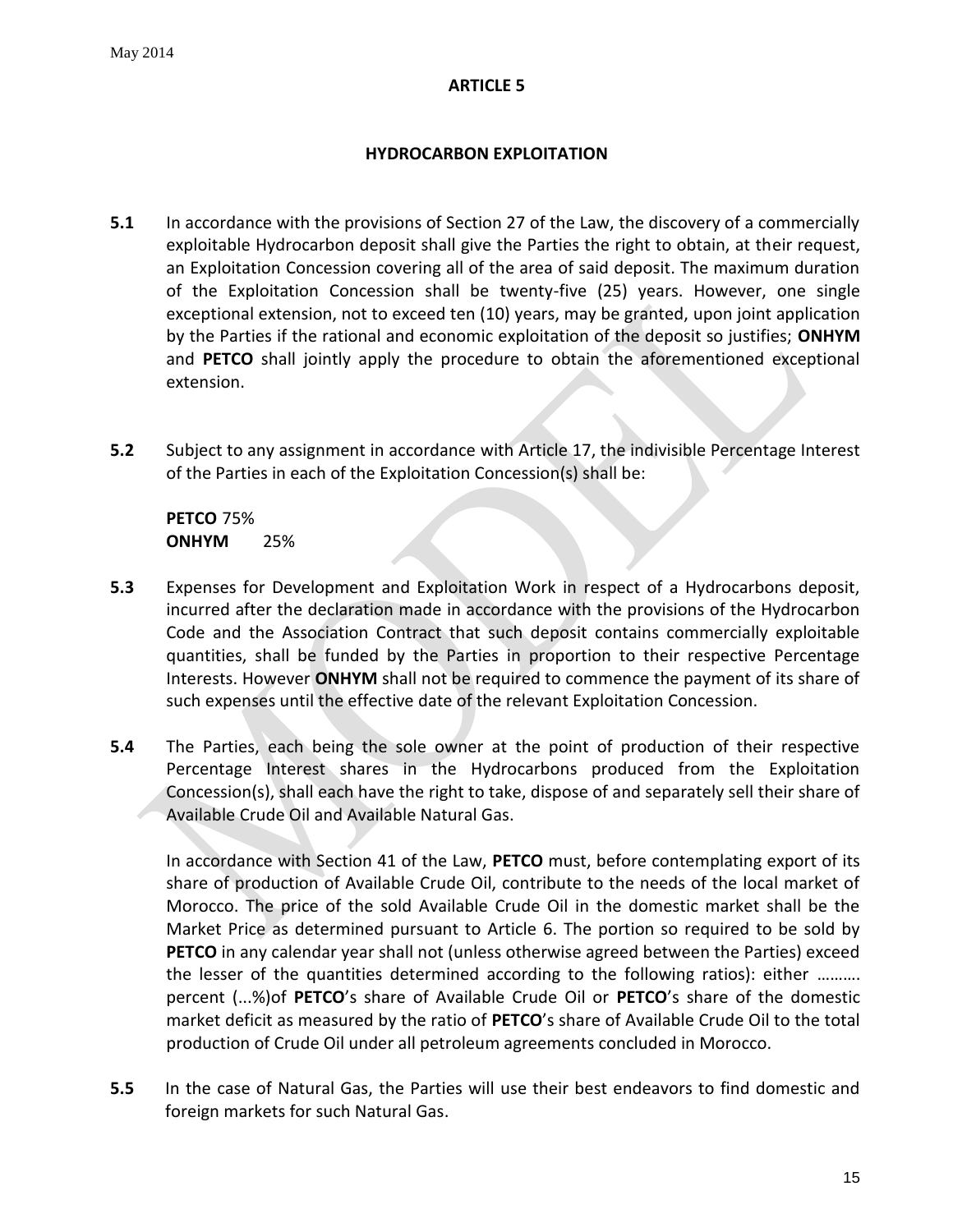If the Parties agree that the quantity of Natural Gas discovered requires the construction of export facilities, in addition to domestic market facilities, the Parties shall determine, after having informed the STATE, respective quantities to be reserved for the domestic market and for export customers having entered into long-term contracts. **ONHYM** shall use its best endeavors to assist **PETCO** to obtain all necessary licenses and authorisations for the construction of such facilities.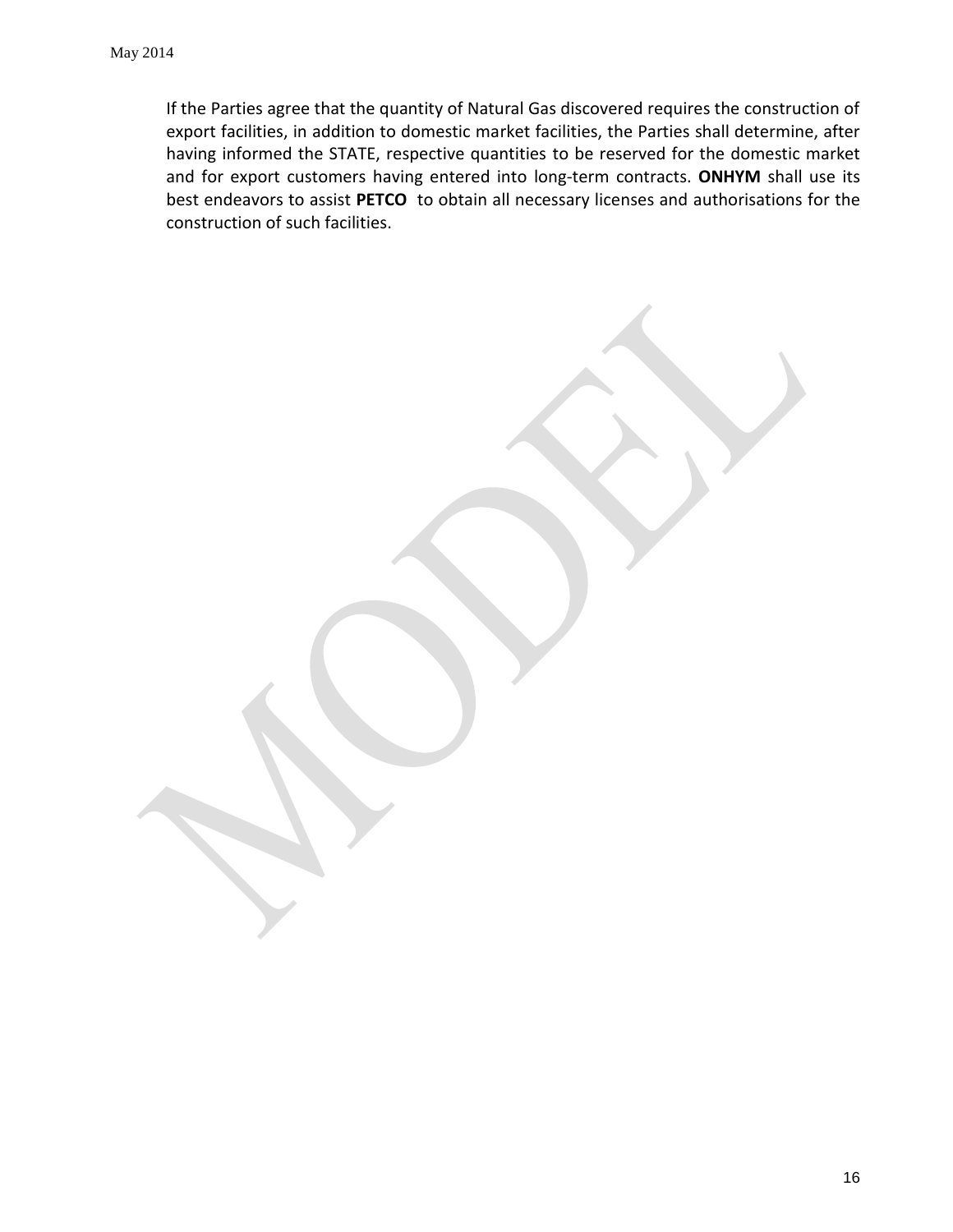### **MARKET PRICE**

- <span id="page-16-0"></span>**6.1** The Market Price in Dollars as determined in accordance with this Article 6 shall be used for the calculation of the royalty in cash and of the corporate tax pursuant to Section 46 of the Law.
- **6.2** The Market Price for Crude Oil shall be determined each Quarter for each of the Parties, as follows:
- (a) Except in the case of sales of Crude Oil which do not meet the conditions set out below in Article 6.2 (b) or which are excluded by Article 6.5, the Market Price shall be the actual price received by the Party in question for sales of Crude Oil in the relevant period. Market Price shall be determined separately for each type of Crude Oil or Crude Oil blend and for each place of loading.

Such actual prices shall be adjusted to the price per Barrel, F.O.B. place of loading in Morocco.

- (b) Actual prices shall only be used if they are obtained from customers who generally purchase on a regular basis pursuant to purchase contracts contemplating liftings over a period of at least ninety (90) days or from spot sales under arms length transactions, including contracts notified under Article 6.2 (c).
- (c) If Crude Oil is to be sold by a Party under a long term contract with its Affiliate at a price based on the published prices of Crude Oil on the international market, adjusted in particular to account for differences in quality and transport, then such Party shall submit a copy of the contract to the appropriate department of the STATE.
- **6.3** If, during a given Quarter, a Party has made Crude Oil sales that do not fall under Article 6.2, the price to be applied to such sales shall be the Market Price per barrel determined in accordance with Article 6.2 for the sales of said Party.
- **6.4** If there are no sales of Crude Oil within a Quarter by a Party which fall within Article 6.2, then the Market Price for the Party concerned will be determined by agreement between the appropriate departments of the STATE and such Party. Such Market Price shall be based upon weighted average sales prices in Dollars in the past preceding Quarter of a basket of leading types of Crude Oils produced in major Crude Oil producing countries in the Arabian-Persian Gulf, Mediterranean, or in Africa, which are quoted and regularly sold on the open market. The composition and weighting of the said basket shall be agreed between the STATE and the Party(ies) concerned, and may be adjusted to reflect the individual characteristics of the particular Crude Oil or Crude Oil blend produced, taking into consideration positive or negative adjustments generally applied in the international petroleum industry (corrections for quality, transportation,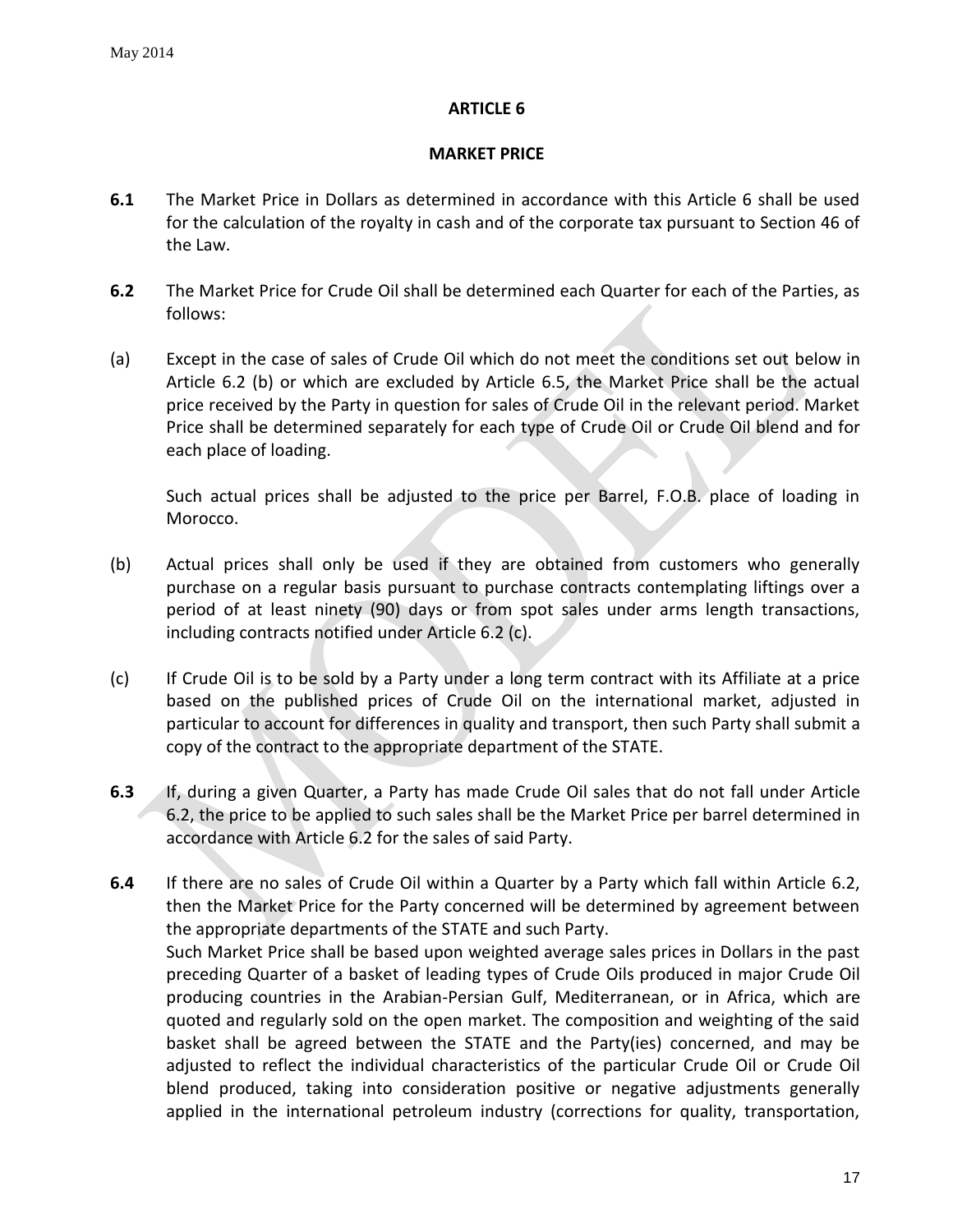etc.). The intent of this provision is to determine the Market Price in foreign currency that is obtainable generally in arms-length transactions, on the open market from customers regularly purchasing on competitive commercial terms.

In determining the Market Price pursuant to this Article 6.4, the STATE and the Party(ies) shall consider all available relevant data, including the weighted average actual prices, F.O.B. (INCOTERMS 2000 by the International Chamber of Commerce – I.C.C and its future updates), exclusive of any marketing fee, of Crude Oil produced under this Agreement, of any export sales by the Parties or by their Affiliates to third parties that are non-Affiliates.

- **6.5** Prices of the following types of sales shall not be considered in fixing Market Price:
	- (i) Sales, whether direct or indirect, through brokers or otherwise, by any Party to any Affiliate of such Party, unless such sales are under a contract submitted to the STATE under Article 6.2(c) (except where the STATE has notified the Party, giving its reasons, within sixty (60) days of submission, that it is not satisfied with the terms of such contract submitted under Article 6.2(c), because it does not agree on the Fair Value of the price for such contract).
	- (ii) Sales involving a quid pro quo other than payment in a foreign currency or motivated in whole or in part by considerations other than the usual economic incentives for arms-length Crude Oil sales, for example, sales influenced by or involving special dealings, relations between governments or barter transactions.
- **6.6** If the STATE and the relevant Party fail to agree under Article 6.4 on Market Price for any Crude Oil for any Quarter by at least fifteen (15) days after the end of that Quarter, either of them, with notice to the other, may submit, for determination by a single arbitrator designated by the International Center of Technical Expertise of the International Chamber of Commerce (I.C.C.), the question, what single price per Barrel, in the arbitrator's judgment, performed under I.C.C. rules and procedures, best represents the Market Price of that Crude Oil for the pertinent Quarter.

If the STATE does notify a Party that it is not satisfied that the price under a contract submitted under Article 6.2(c) is Fair Value, the question of whether the price under the contract is Fair Value may be submitted for arbitration on the same basis as set out in the above paragraph.

The arbitrator's decision shall be final and binding on the STATE and the Parties. For the purpose of arbitration under this Article 6.6, the provisions of Articles 22.4 to 22.7 inclusive shall apply.

- **6.7** Market Price for Natural Gas shall be determined by applying, when applicable, the same general principles as those enumerated above for the determination of the Market Price of Crude Oil, in respect of export sales of Natural Gas. In the case of domestic sales, the Market Price shall be the price received.
- **6.8** The Parties agree that for the determination of royalties payable pursuant to Article 11, the Market Price fixed according to the above provisions shall be adjusted by the deduction of all processing and transportation costs as well as sales costs incurred to deliver such Hydrocarbons to the purchaser.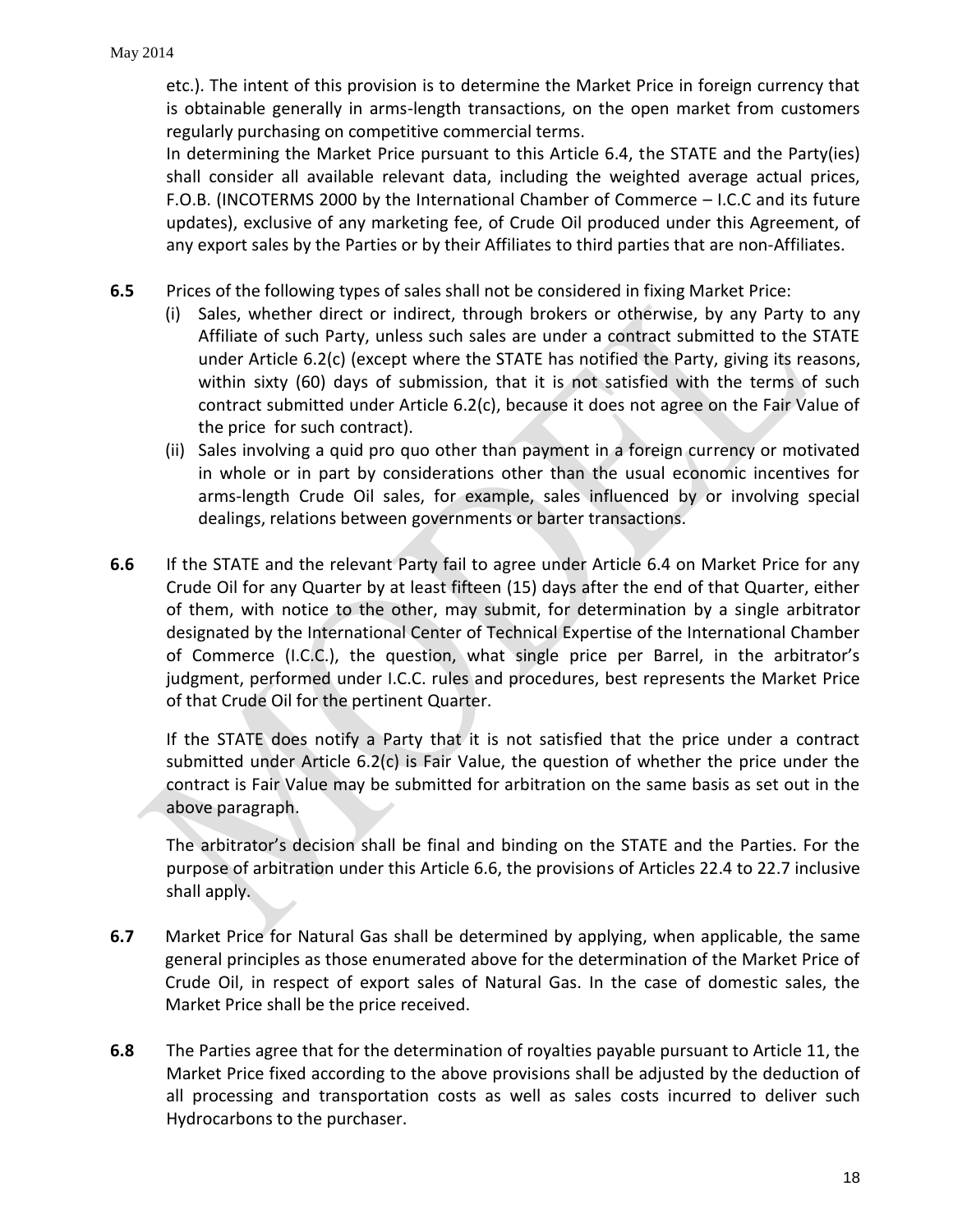**PART IV**

**THE PARTIES' OBLIGATIONS**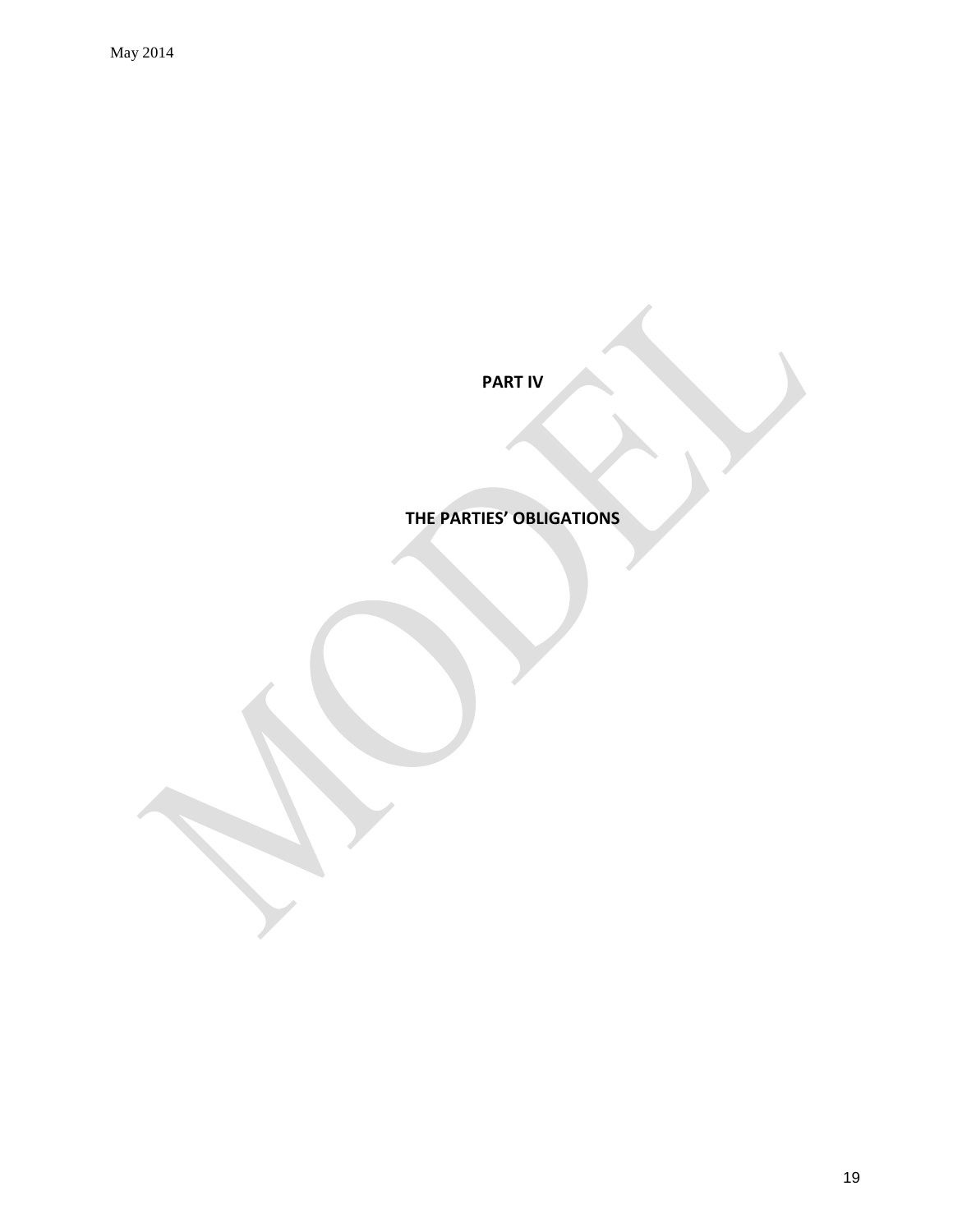### **APPLICABLE LAW**

- <span id="page-19-0"></span>**7.1** Exploration Work and Development and Exploitation Work in the Area of Interest shall be performed in conformity with the provisions of this Agreement, executed according to the Hydrocarbon Code, and with the laws and regulations of Morocco in force on the date of signature.
- **7.2** This Agreement shall be governed and interpreted in conformity with Moroccan Law in accordance with Section 33 of the Law.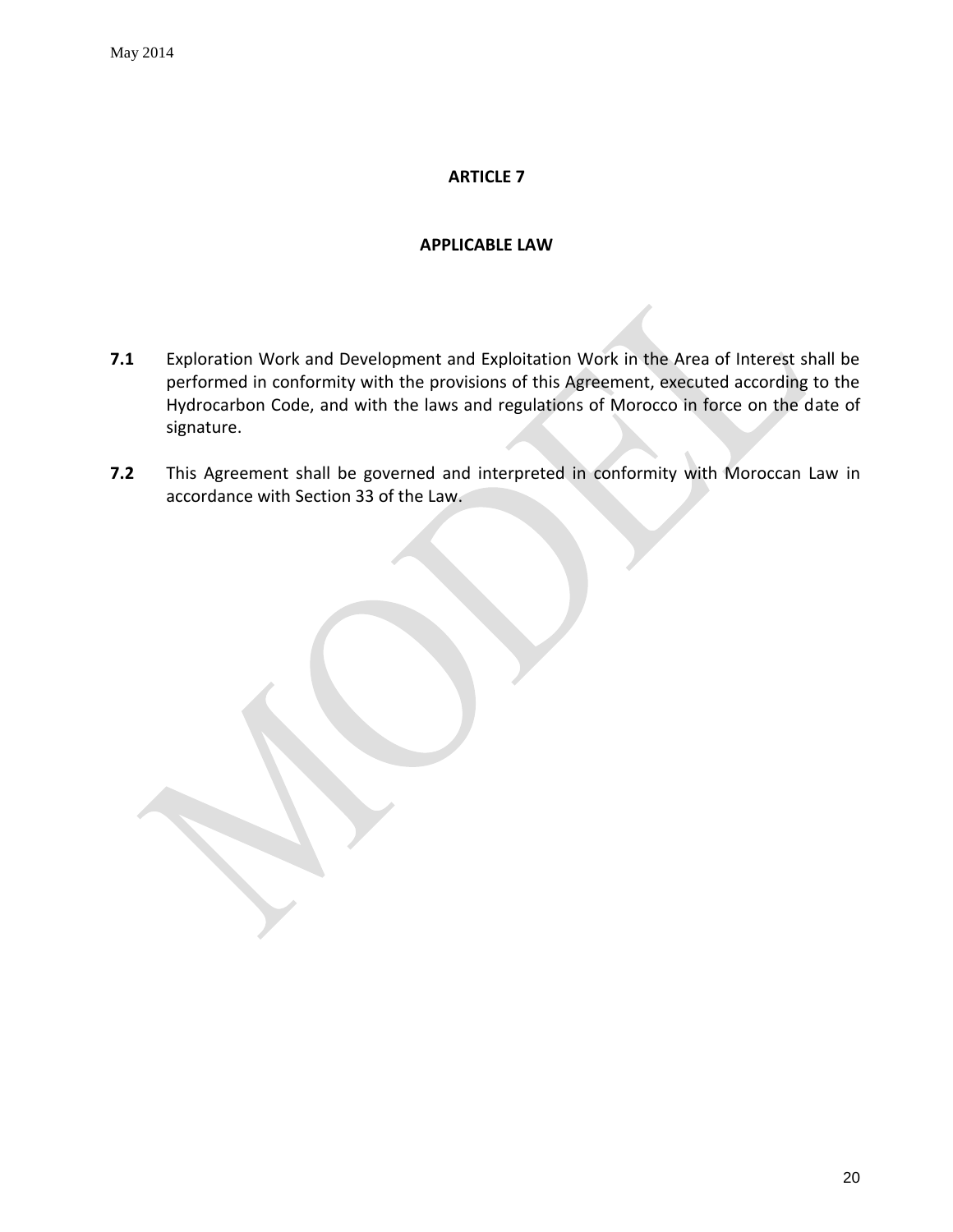<span id="page-20-0"></span>May 2014

# **ARTICLE 8**

### **ADMINISTRATION CONTROL**

The Parties shall be bound by the control procedures set out by the Hydrocarbon Code for all their activities relating to Exploration Works and to Development and Exploitation Works.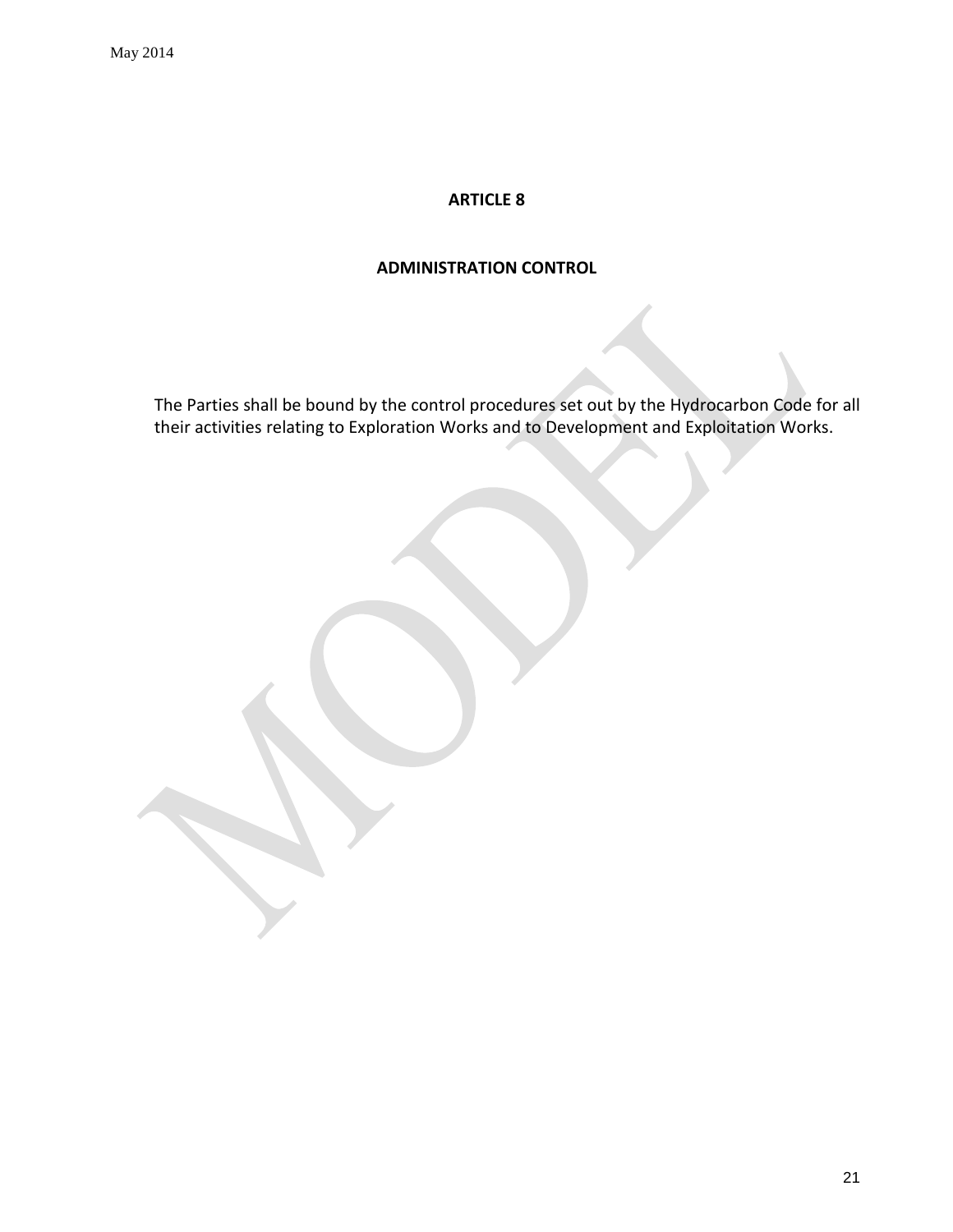### <span id="page-21-1"></span>**PROFESSIONAL TRAINING**

<span id="page-21-0"></span>**9.1 PETCO** shall contribute to the training of **ONHYM**'s staff and technicians up to ………….. US Dollars (US \$ ……… ) for each twelve (12) Month period during the entire duration of this Agreement. The annual contribution to training shall be increased by …………… US Dollars (US \$ ………..) each time an Exploitation Concession is granted. The training programs and the method and schedule of payment of these contributions shall be established by agreement between the Parties, and shall include the costs of all training organized by **PETCO** on behalf of the personnel of **ONHYM**.

If **PETCO** is going to retire from this Agreement, **PETCO** must complete any training program already in progress and shall not be required to contribute to training programs other than that already in progress. Moreover, it is agreed that the accumulated outstanding amounts of the annual training budgets will be paid by the **PETCO** to **ONHYM** in accordance with and on written request from **ONHYM**.

**9.2** Pursuant to Article 47 of the Law, all training expenses incurred by **PETCO** in accordance with Article 9.1 of this Agreement shall be considered as costs of exploration or exploitation in relation to the Exploration Permit(s) or Exploitation Concession(s), as the case may be.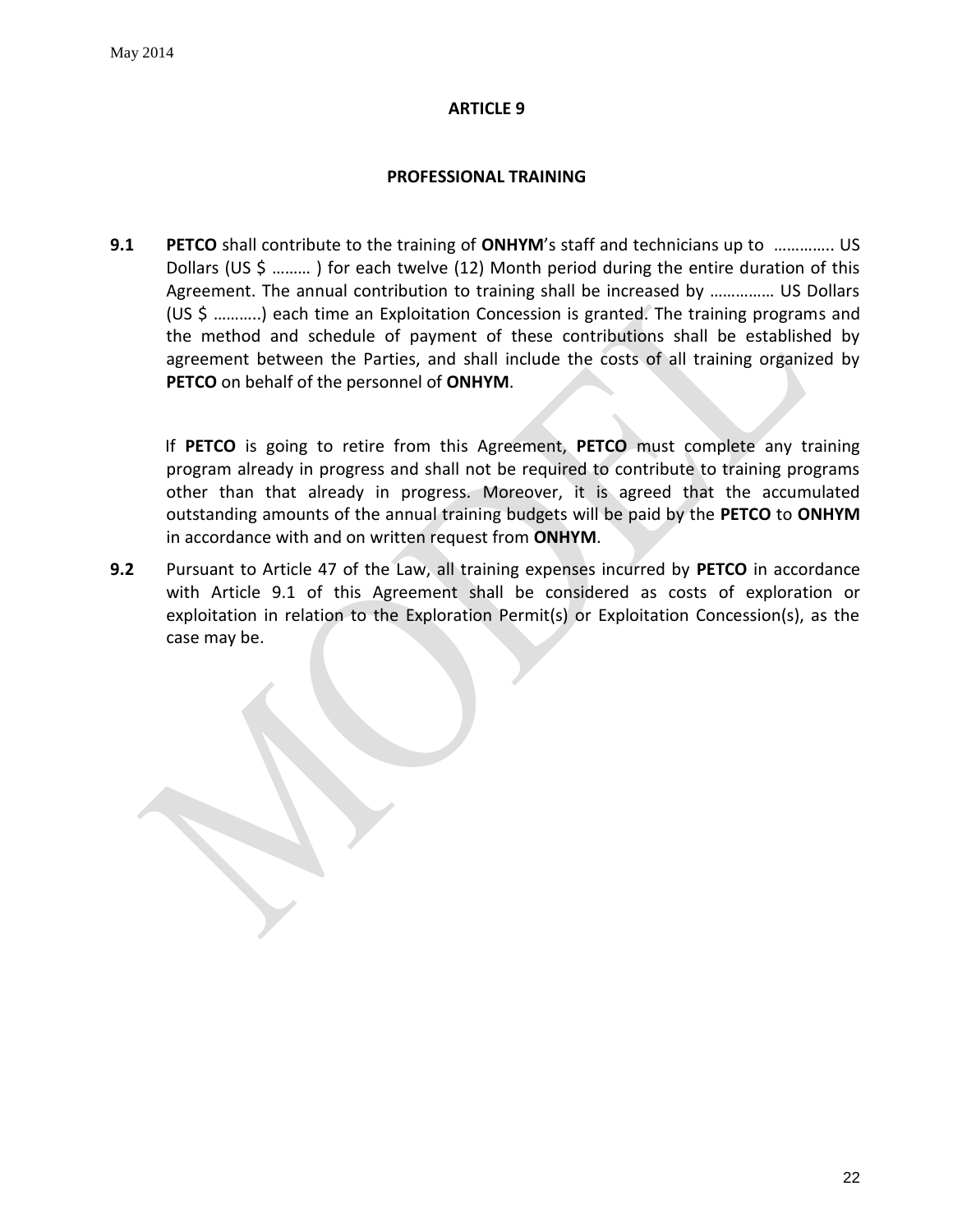#### <span id="page-22-1"></span>**SAFETY AND ENVIRONMENT**

<span id="page-22-0"></span>The Parties shall conduct all Exploration Works and the Development and Exploitation Works according to the rules relating to safety and the protection of the environment in conformity with Section 38 of the Law as well as Sections 32 and 33 of the Decree.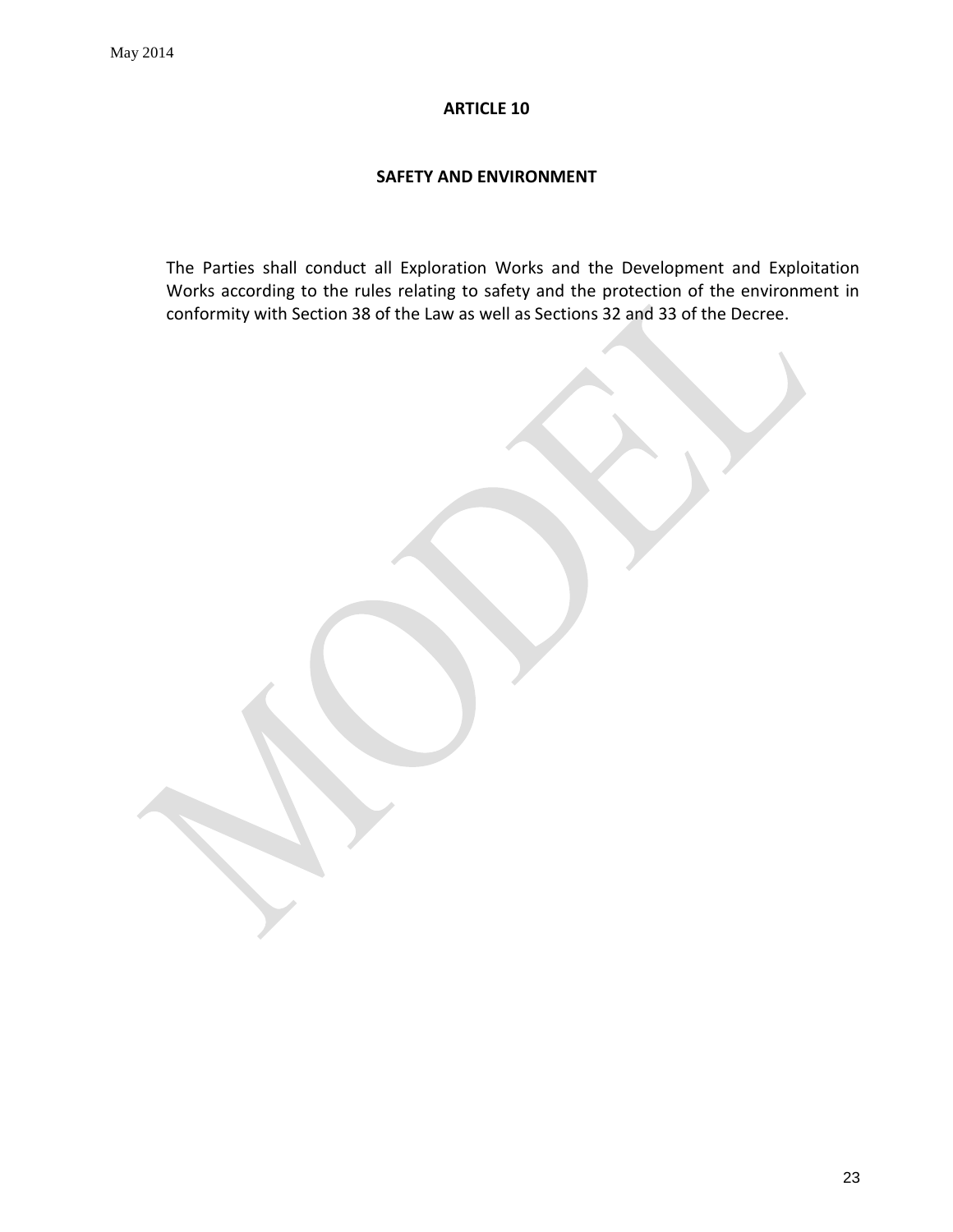**PART V**

# **FISCAL PROVISIONS**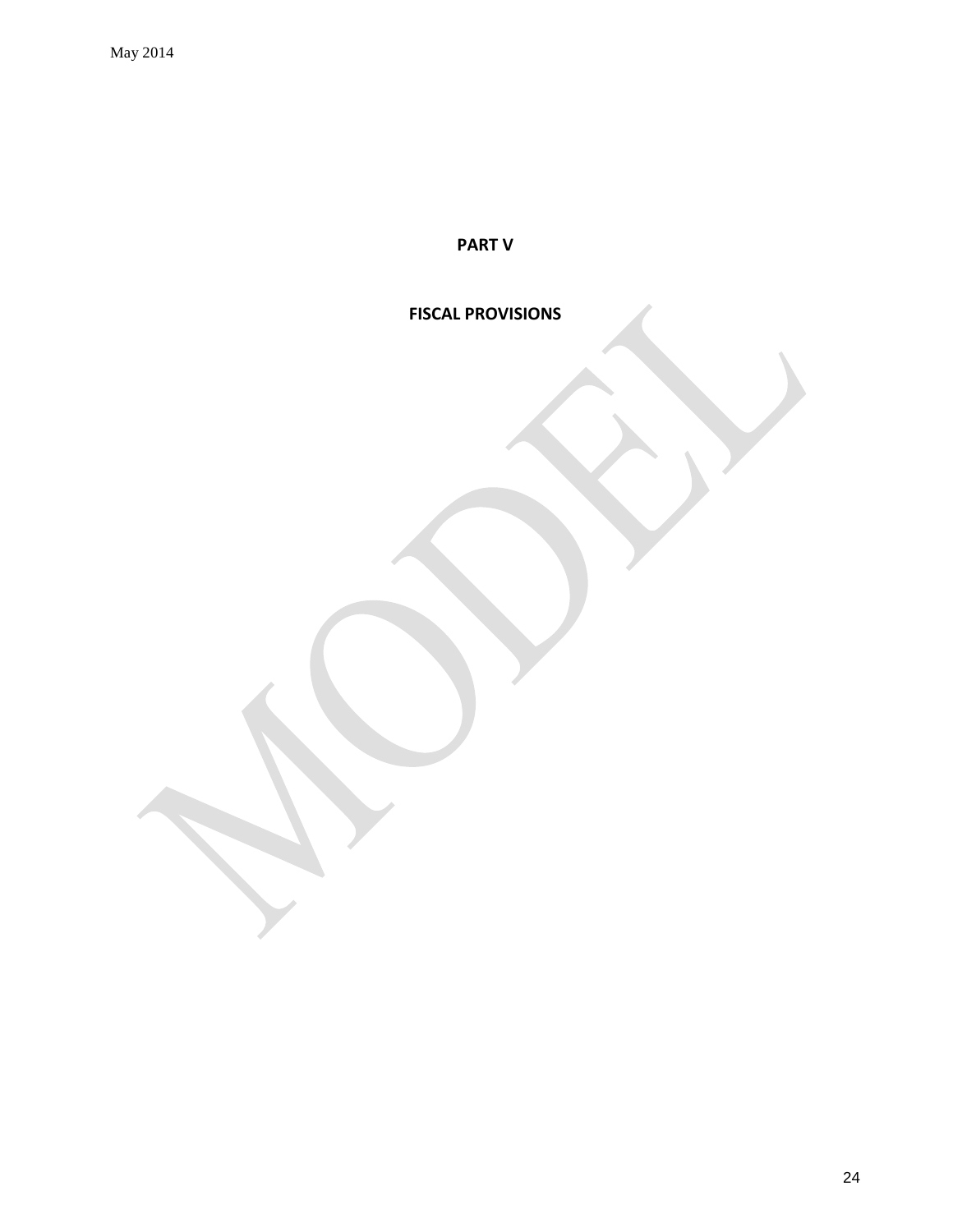# <span id="page-24-1"></span>**ANNUAL ROYALTY**

<span id="page-24-0"></span>**11.1** Each of the Parties shall pay the STATE an annual royalty on the value of its Percentage Interest of the Available Crude Oil and Available Natural Gas produced from each Exploitation Concession at the following rates:

# **(a) Exploitation Concession located onshore or offshore at a water depth less than or equal to 200 meters**

# Crude Oil

The production of the first 300,000 tons from an Exploitation Concession is exempt from the payment of royalty. Any production in excess of 300,000 tons from an Exploitation Concession shall be subject to royalty at the rate of ten percent (10%).

### Natural Gas

The production of the first 300 million cubic meters from an Exploitation Concession is exempt from the payment of royalty. Any production in excess of 300 million cubic meters from an Exploitation Concession shall be subject to royalty at the rate of five percent (5%).

# **(b) Exploitation Concession located offshore at a water depth of more than 200 meters**

# Crude Oil

The production of the first 500,000 tons from an Exploitation Concession is exempt from the payment of royalty. Any production in excess of 500,000 tons from an Exploitation Concession shall be subject to royalty at the rate of seven percent (7%).

# Natural Gas

The production of the first 500 million cubic meters from an Exploitation Concession is exempt from the payment of royalty. Any production in excess of 500 million cubic meters from an Exploitation Concession shall be subject to royalty at the rate of three-and-a-half percent (3.5%).

- **11.2** Payment of the annual royalty shall be made by the Parties as follows:
- **11.2.1** In respect of Natural Gas produced from any Exploitation Concession, royalty shall be paid to the STATE in cash, unless the STATE decides one year in advance, by so notifying each of the Parties, to be paid in kind, in the point of production, for such Exploitation Concession.

In the case of Crude Oil, the STATE reserves the right to be paid royalties in cash or in kind in the point of production. Any decision by the STATE to modify its choice of payment in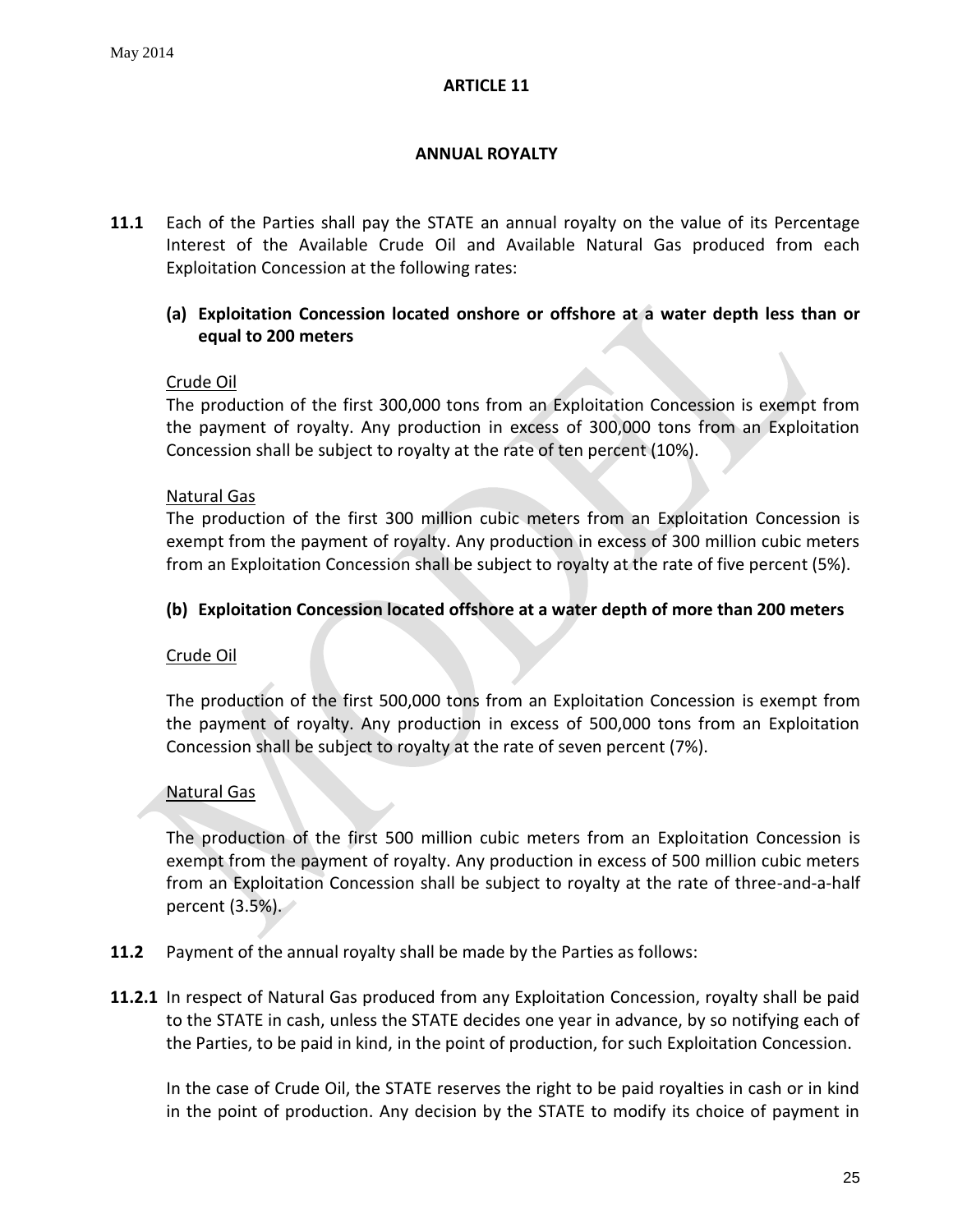respect of Crude Oil must be communicated to each of the Parties in writing at least six (6) Months prior to the effective date of such a change.

**11.2.2** In respect of any royalties to be paid to the STATE in cash, on or before 31<sup>st</sup> of July and 31<sup>st</sup> of January of each calendar year, each of the Parties shall pay the STATE on account of the annual royalty for the six Month periods ending  $30<sup>th</sup>$  June and  $31<sup>st</sup>$  December of the calendar year in question, in respect of the sales of Available Crude Oil or Available Natural Gas produced from each of the Exploitation Concession(s) during such six Month period.

The amount of such payments shall be estimated by each of the Parties by utilizing the appropriate Market Prices for royalty calculations for Crude Oil and/or Natural Gas in effect during the Quarters to which such payment relates as determined pursuant to Article 6.

**11.2.3** Within ninety (90) days following the end of each calendar year, each of the Parties shall submit to the STATE the final annual royalty declaration. In the case of payment of royalty in cash, the Parties shall then settle the difference between the actual amounts due and the sum of the estimated payments made for the calendar year in question.

If the sum of the estimated payments made is greater than the final amount due, the difference shall be carried forward as a credit to the annual royalty for the next calendar year, and shall be deducted from the next payment(s) to be made.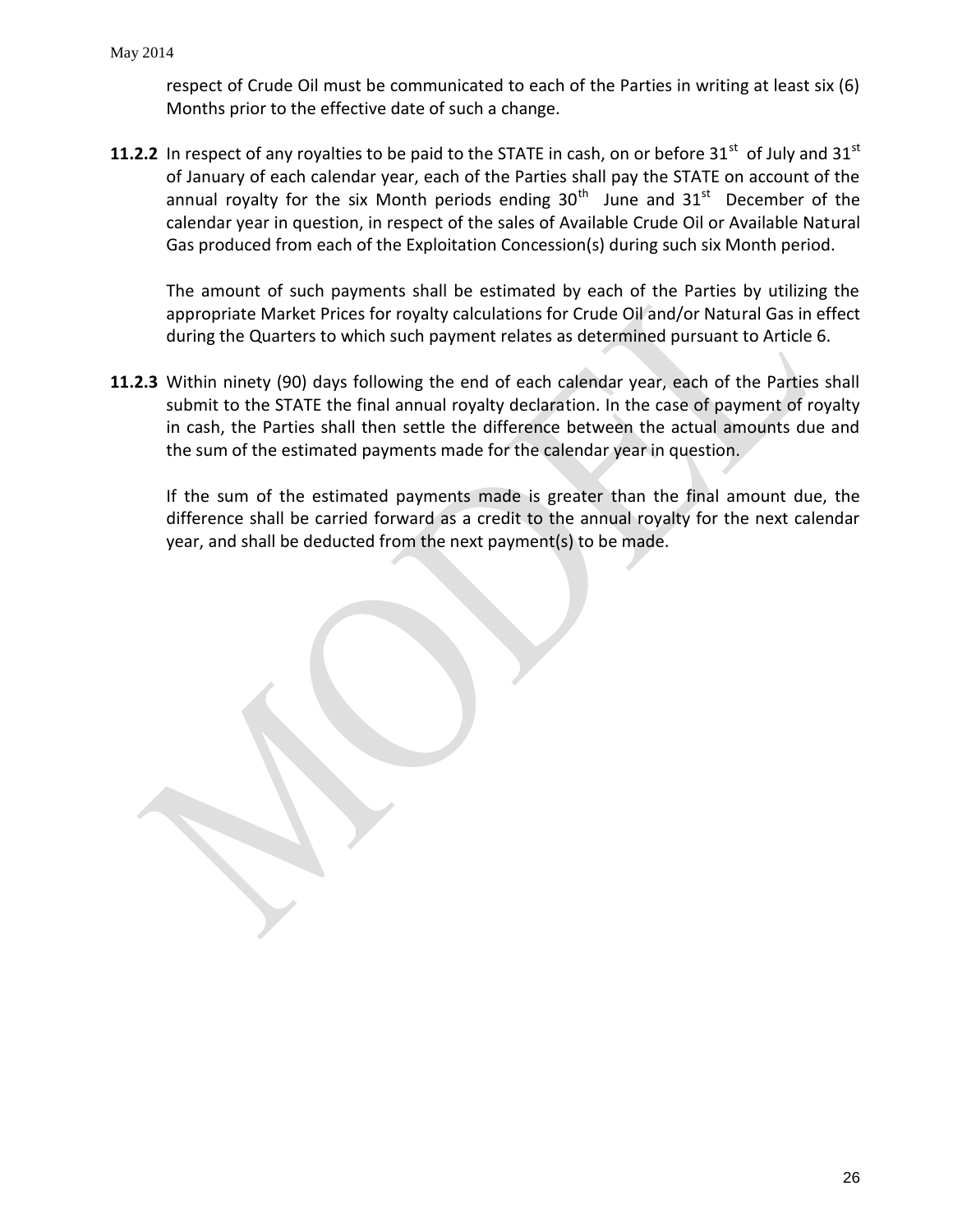### <span id="page-26-1"></span>**CORPORATE INCOME TAX**

- <span id="page-26-0"></span>**12.1.** In accordance with article 5 of the code général des impôts instituted by finance law n° 43- 06 for the 2007 financial year, promulgated by dahir n° 1-06-232 of 10 Hijja 1427 (31 $^{\rm st}$ ) December 2006), as amended and completed ("Code Général des Impôts"), each of the Parties shall calculate and pay the STATE the corporate income tax, utilizing the Market Prices determined pursuant to Article 6.
- **12.2.** In accordance with article 6-II-B-2° of Code Général des Impôts, each of the Parties shall benefit of a total exemption from corporate income tax for a ten consecutive year-period for each Exploitation Concession starting from the date of commencement of regular production from such Exploitation Concession.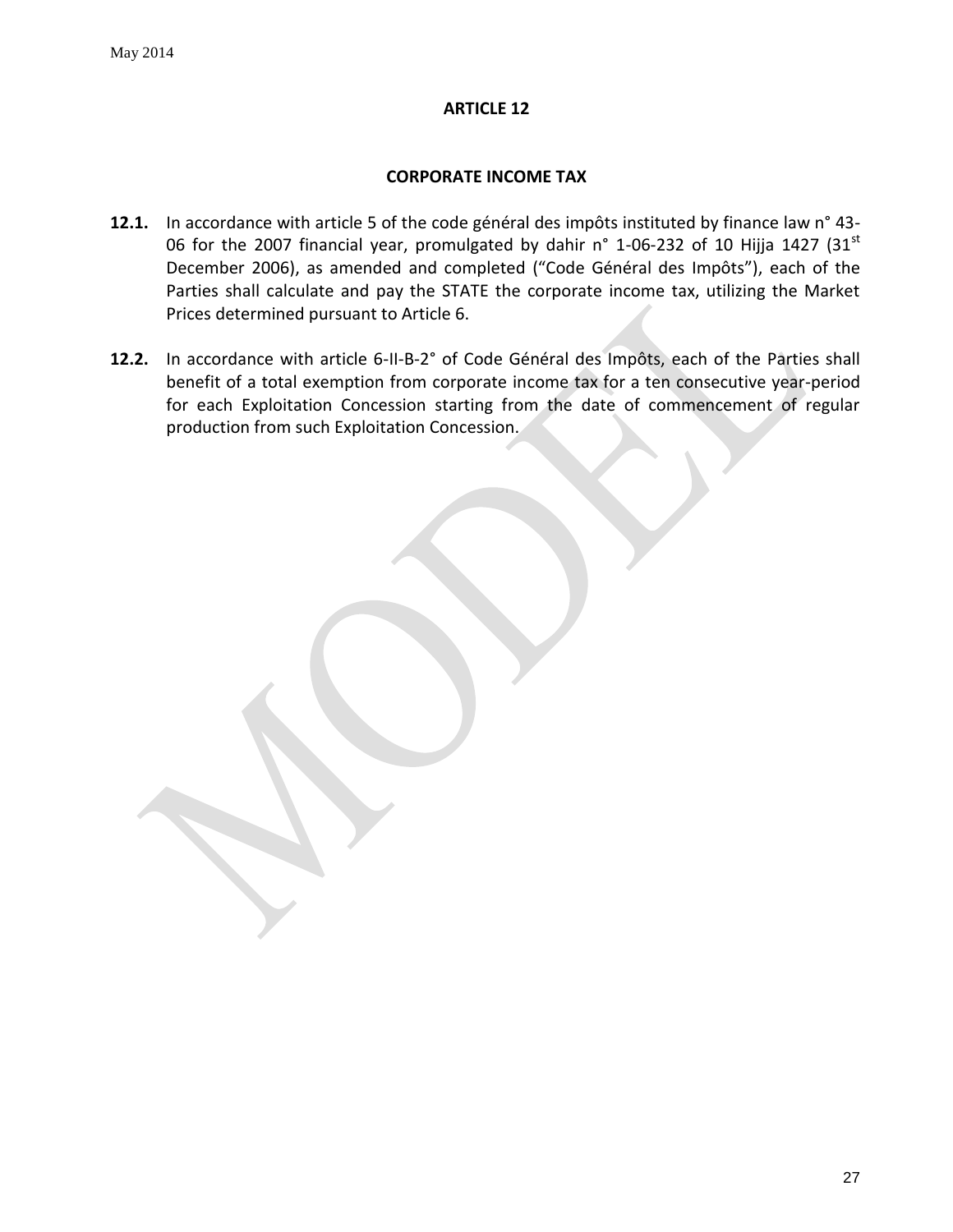# **CUSTOMS**

<span id="page-27-0"></span>Each of the Parties, their contractors and sub-contractors shall benefit from the customs regime specified in Sections 50, 51 and 52 of the Law.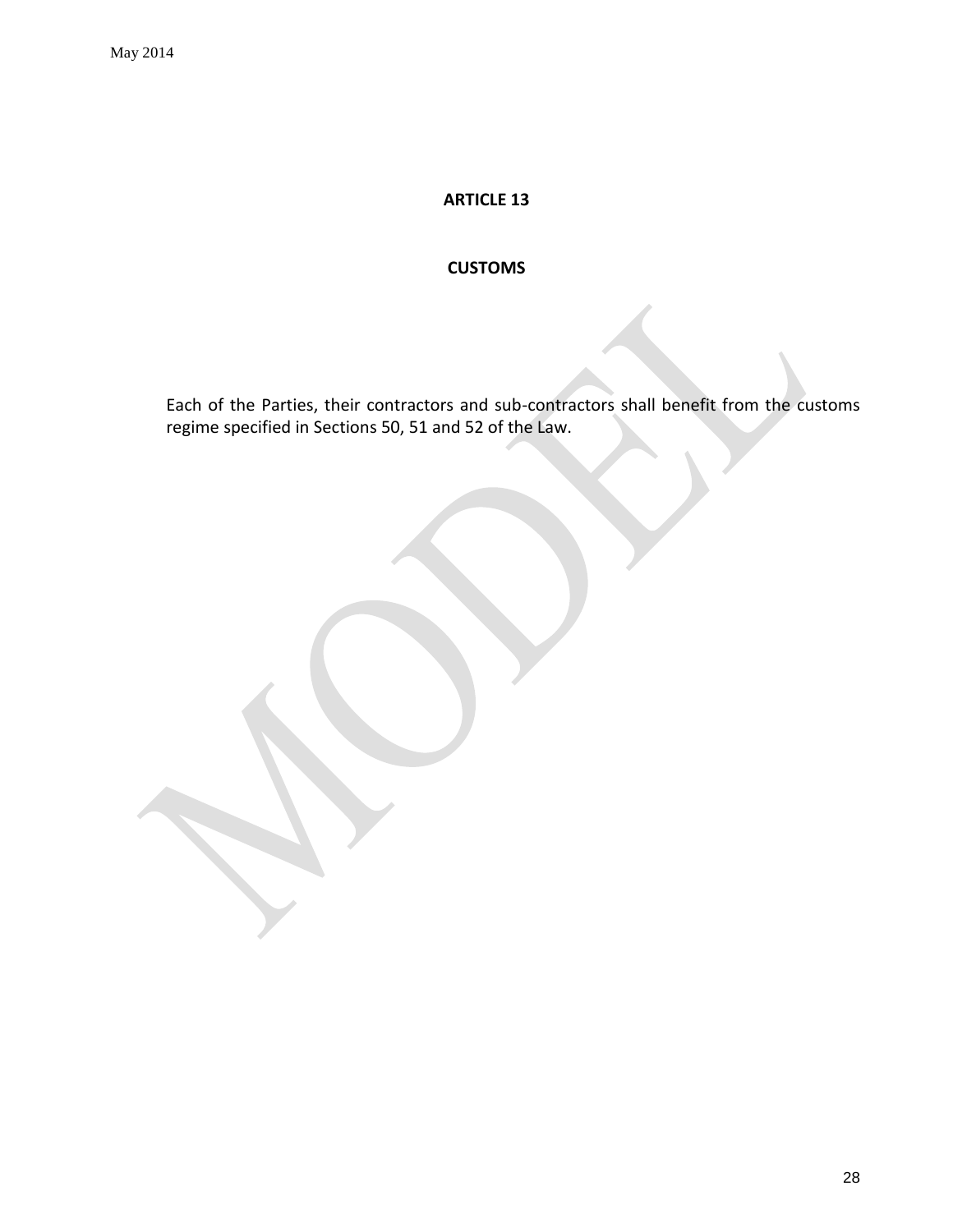### **FOREIGN EXCHANGE AND OTHER FISCAL PROVISIONS**

- <span id="page-28-0"></span>**14.1** In accordance with article 6-I-C-1 of Code Général des Impôts, and with provisions of Sections 54 to 58 and 60 of the Law, each of the Parties, when applicable, shall benefit, from measures relating to the foreign exchange regime and the withholding tax on proceeds from shares, capital rights and similar revenues.
- **14.2** In accordance with section 6-I-A-31° of the law n°47-06 dated 30 November 2007 relating to local taxation, each of the Parties shall benefit from a total exemption of business activity tax, and in accordance with section 41-3° of the law n°47-06, the Parties are exempted from the un built urban areas tax.
- **14.3** In accordance with the provisions of articles 92-I-40° and 123-41° of Code Général des Impôts, each of the Parties, their contractors and sub-contractors shall benefit from exemption from value-added tax on goods and services acquired in the domestic market or imported from abroad.
- **14.4** Withholding tax will apply to payments for services provided by all foreign companies in accordance with the provisions of articles 4-III, 15, 19-IV-B and 160 of Code Général des Impôts and in accordance with any double taxation treaties applicable to such foreign company.
- **14.5 PETCO** shall pay the application fees for the institution and extensions of the Exploration Permit(s).
- **14.6** Each of the Parties shall pay its proportional share of the annual surface rental of one thousand Dirham (1,000 DH) per square kilometers on all Exploitation Concession(s).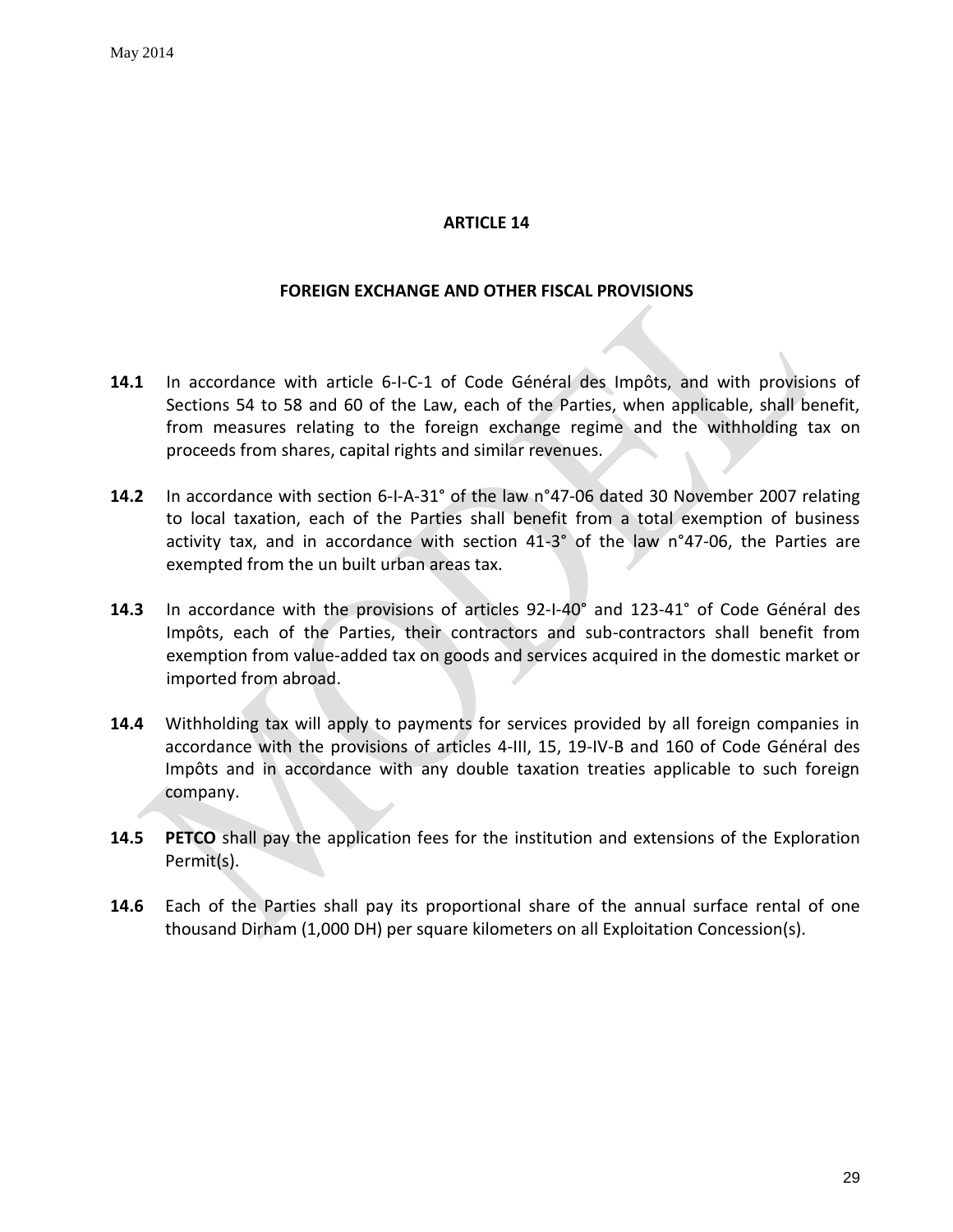### **BONUSES**

- <span id="page-29-0"></span>**15.1 PETCO** agrees to pay the STATE, when a deposit of Hydrocarbons in the Area of Interest in which it has a Percentage Interest is declared pursuant to the Association Contract to contain commercially exploitable quantities, a discovery Bonus of an amount of ……………. US Dollars (US \$.............. ). This payment has to be made within thirty (30) days of the official granting of the Exploitation Concession.
- **15.2** In addition, starting from the date the total production of Crude Oil or Barrels equivalent Crude Oil, from all Exploitation Concessions in the Area of Interest in which **PETCO** has a Percentage Interest has reached and been maintained during a period of thirty (30) consecutive days at the daily production levels listed below, **PETCO** shall pay the STATE the corresponding bonuses payable within thirty (30) days of the end of the Month in which the aggregate levels of production have first been so maintained:

| BOPD/BOE per day |                   |
|------------------|-------------------|
| BOPD/BOE per day | US Dollars (US\$) |
| BOPD/BOE per day | US Dollars (US\$) |

It is understood that the Bonuses specified in Article 15.2 will be a one time, lump sum payment for each level of production when such level of production is reached.

These Bonus payments established in Articles 15.1 and 15.2 above shall be deemed development costs and shall be deductible for the calculation of **PETCO**'s taxable profits.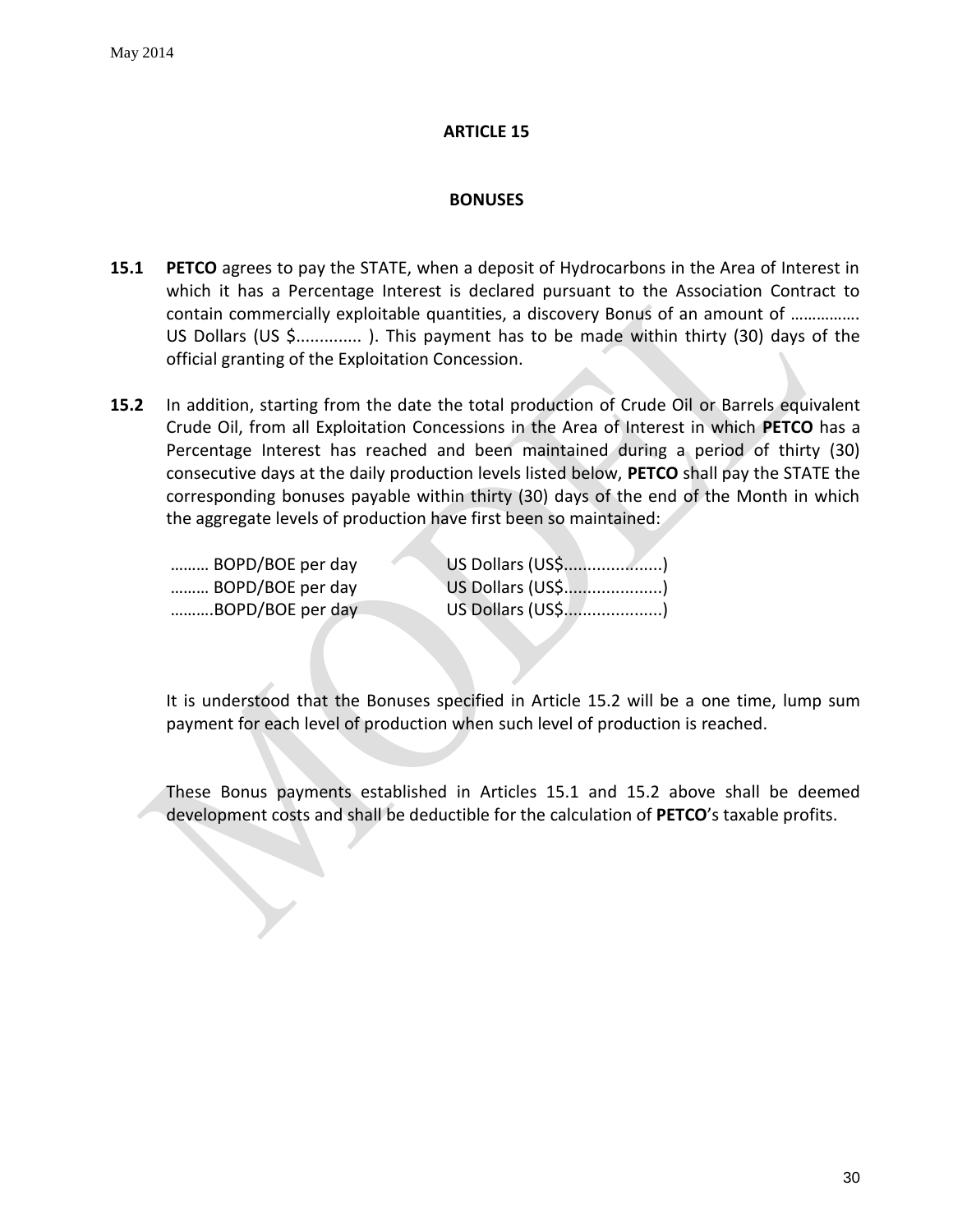### **STABILITY**

- <span id="page-30-0"></span>**16.1** The economic terms and conditions which will apply to **PETCO** for the activities to be conducted by **PETCO** under this Petroleum Agreement and throughout its period of validity, have been agreed after negotiations in good faith on the basis of the legislation in force in Morocco on the date of signature.
- **16.2** In the event that a change in Regulations has a significant adverse effect on the economic benefits that **PETCO** would have received if such change had not been made, the terms of this Agreement will be as soon as possible adjusted in order to compensate **PETCO** for such adverse effect.

**ONHYM** shall use every effort with the STATE to preserve or re-establish in favor of **PETCO** the economic terms and conditions prevailing at the time of signature. If despite the efforts of **ONHYM**, this should not prove to be possible, **PETCO** shall notify in writing to **ONHYM** a proposal for the necessary changes to be made to the terms of this Agreement in order to compensate for such adverse effect, and the Parties shall endeavor to agree on such changes to the terms hereof.

If the Parties fail to agree on such changes within a term of sixty (60) days from the date on which **PETCO** deliver a notice on this regard to **ONHYM**, the matter may be referred to Arbitration under Article 22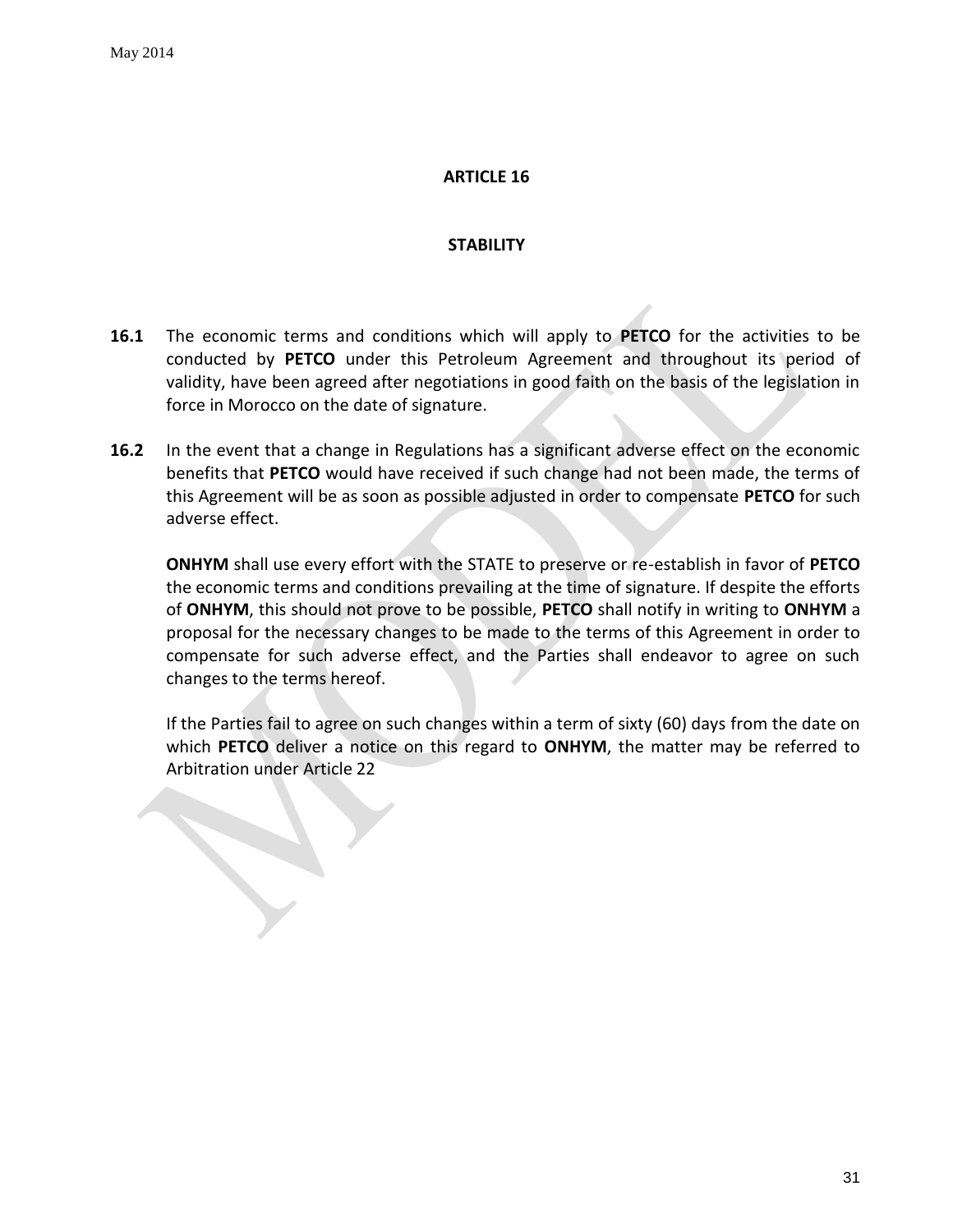**PART VI**

**MISCELLANEOUS PROVISIONS**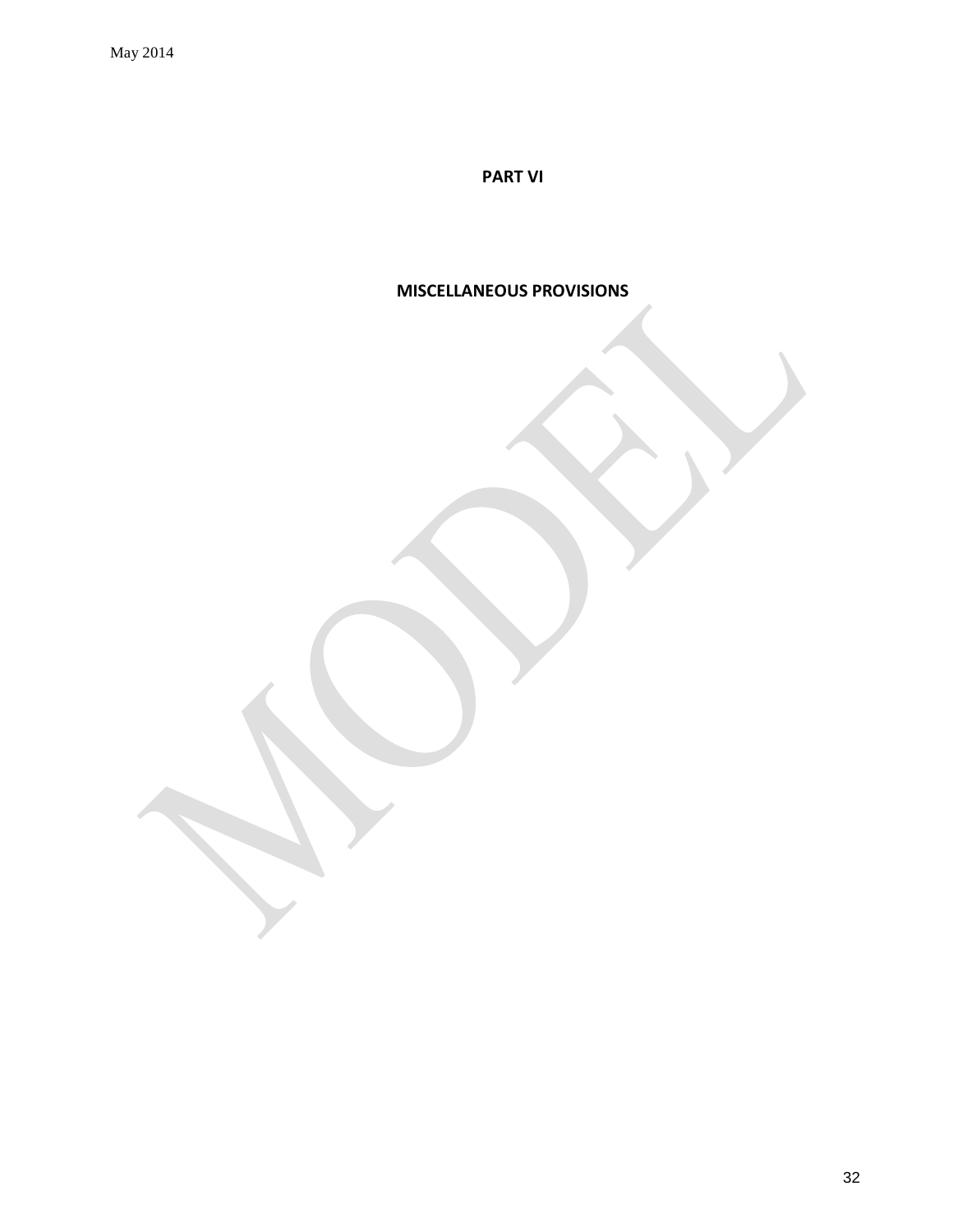# **TRANSFER OF PERCENTAGE INTERESTS**

<span id="page-32-0"></span>**17.1 PETCO** shall be entitled to transfer all or part of its Percentage Interest in the Exploration Permit(s), in accordance with the provisions of the Hydrocarbon Code, and subject to the provisions of the Association Contract. Any transfer of **PETCO**'s Percentage Interest in the Exploration Permit(s) during the validity of an Exploration Period, may not be made without the prior written authorization of the Minister in charge of Energy.

If such a transfer takes place, the Parties shall enter into an amendment to this Agreement to define the new Percentage Interests and the corresponding commitments.

- **17.2** Any Party shall be entitled at any time to transfer all or part of its Percentage Interest in any Exploitation Concession, independently from the other Exploitation Concession(s) in accordance with the provisions of the Hydrocarbon Code and subject to the provisions of the Association Contract. If such a transfer takes place, the Parties shall enter into an amendment to this Agreement to recognize the new Percentage Interests and the corresponding commitments.
- **17.3** The transferee of any such Percentage Interest shall become a Private Party upon the completion of the transfer of the Percentage Interest to it in accordance with the provisions of the Hydrocarbon Code and the provisions of the Association Contract. The Private Party(ies) shall be jointly and severally responsible for the obligations of **PETCO** set out in this Agreement.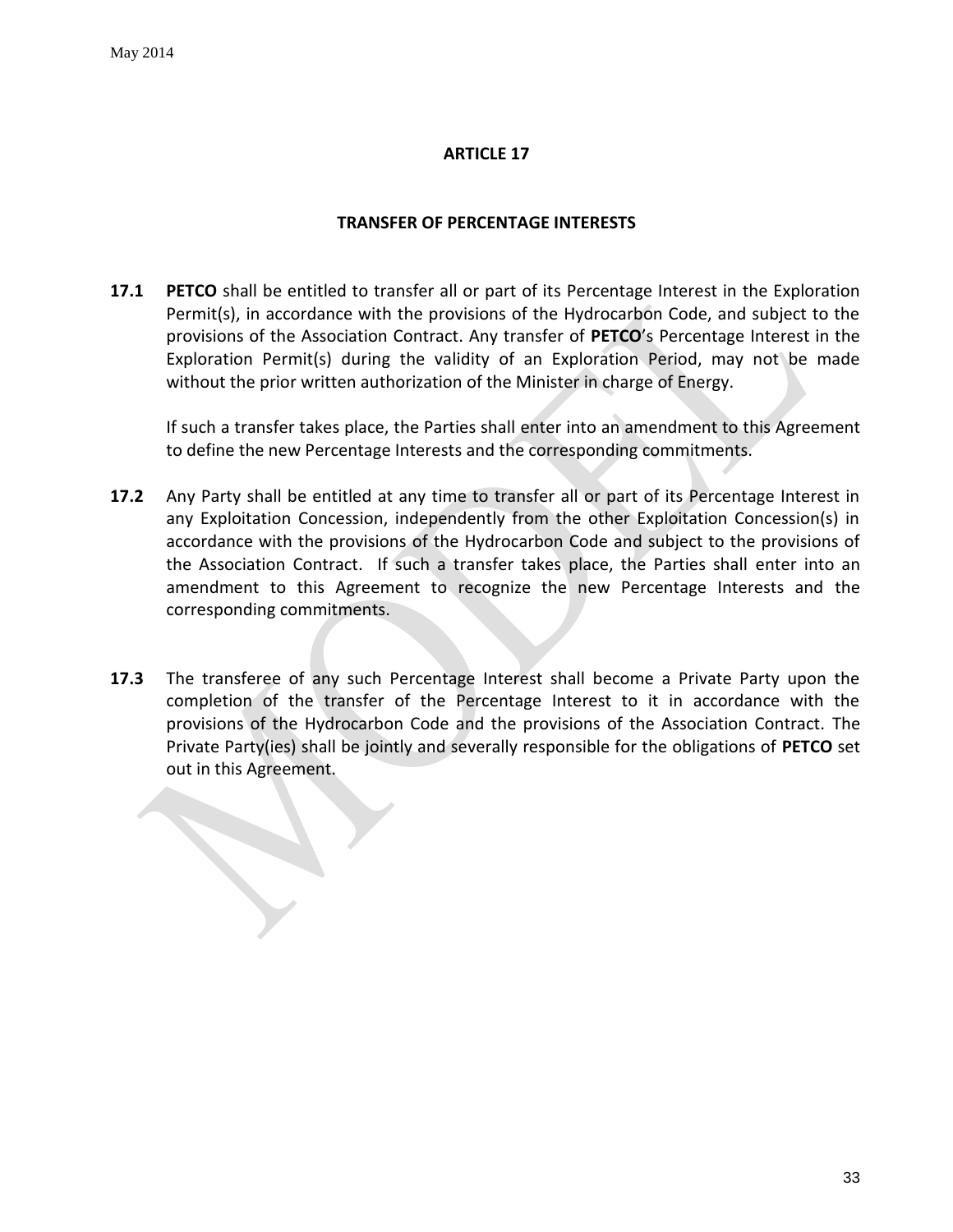### **ASSOCIATION CONTRACT**

- <span id="page-33-0"></span>**18.1** Simultaneously with the signing of this Petroleum Agreement, **ONHYM** and **PETCO** shall sign an Association Contract in order to:
- 18.1.1 Establish the appropriate procedures to enable the Parties to perform jointly successful Exploration Works and Development and Exploitation Works as specified in this Agreement relating to the Area of Interest;
- **18.1.2** Establish the necessary procedures to secure an orderly conduct of joint operations and to govern relations between the Parties; and,
- **18.1.3** Define and set forth the rights and obligations of each of the Parties.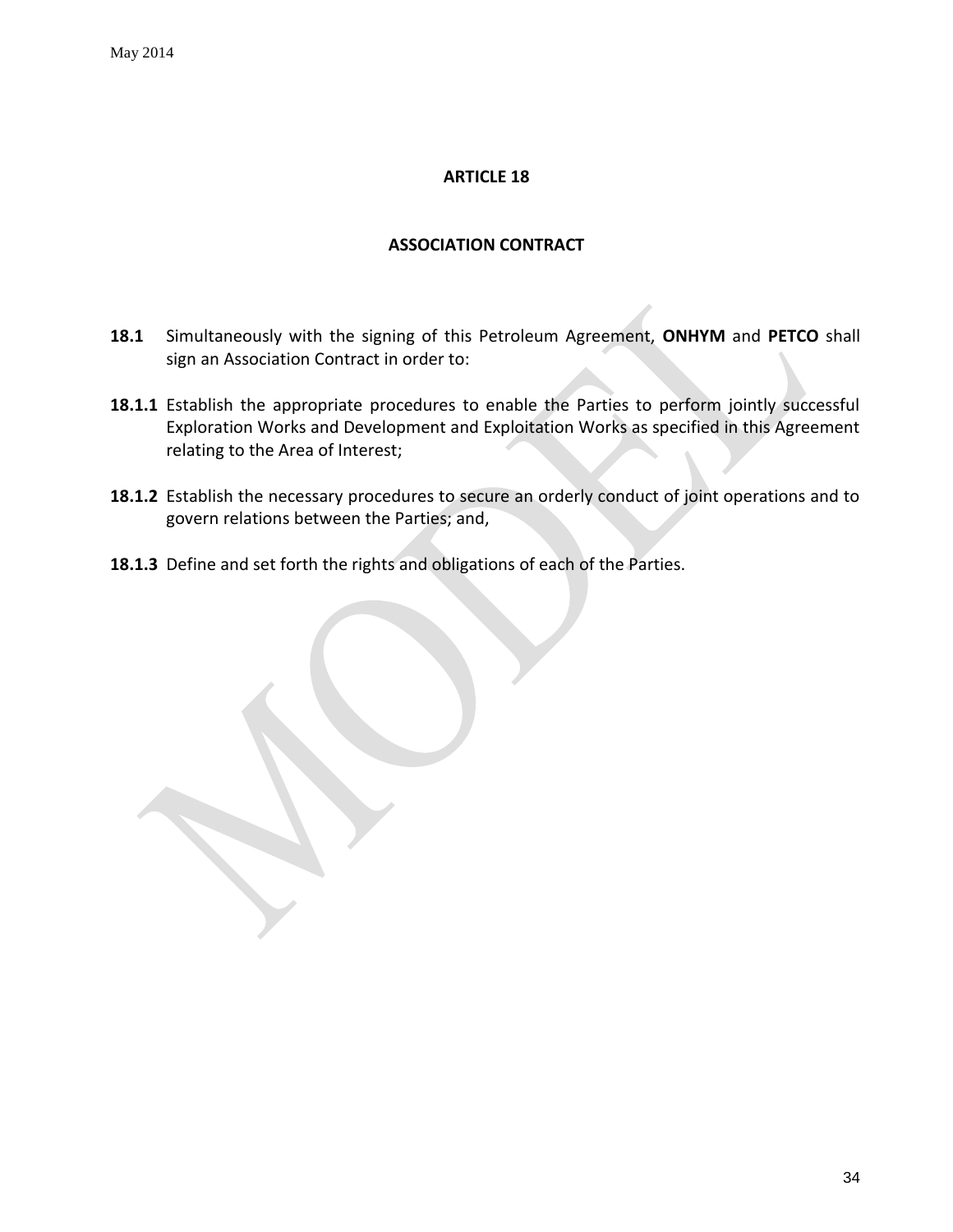# **THE OPERATOR**

- <span id="page-34-0"></span>**19.1 PETCO** is hereby designated as Operator for the conduct all the operations and activities in respect of the Exploration Permit(s) and the Exploitation Concession(s) which will derive from the said Exploration Permit(s), until such time as it ceases to be Operator in accordance with the provisions of the Association Contract.
- **19.2** The rights and duties of the Operator are detailed in the Association Contract. The Operator shall unless otherwise agreed by the Parties or provided herein, give notice on behalf of the Parties to the STATE under this Agreement and represent the Parties in discussions with the STATE or any other Moroccan authorities, in accordance with the provisions of the Association Contract.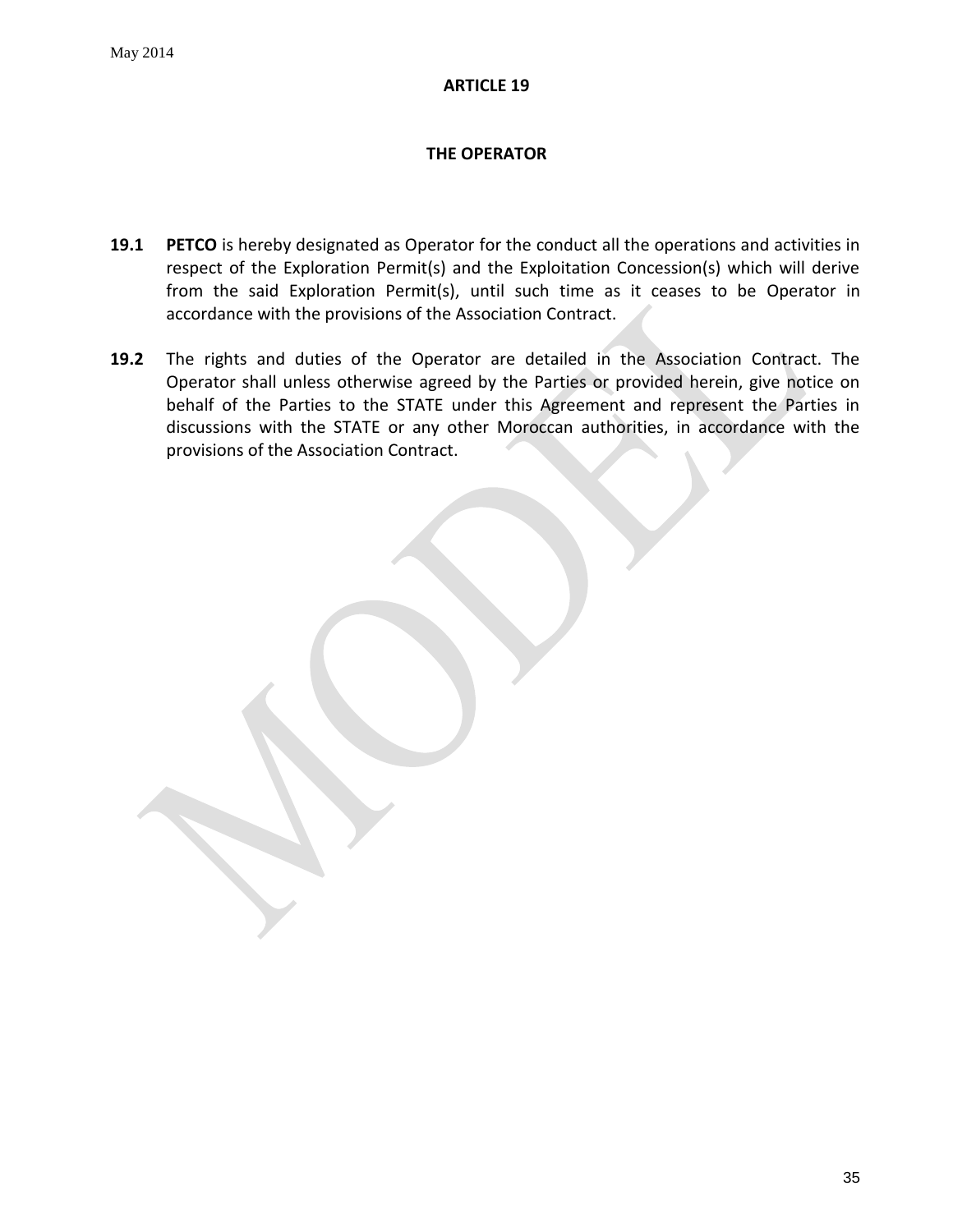### **CONFIDENTIALITY**

- <span id="page-35-0"></span>**20.1** Each of the Parties undertakes to treat as confidential the terms of this Agreement, and information gathered by it as a result of the operations under this Agreement ("Confidential Information"), and shall not divulge Confidential Information to a person who is not a Party. Provided that a Party may divulge Confidential Information in the following cases:
	- a) to the extent such Confidential Information is required to be furnished pursuant to any arbitration or legal proceedings, or by virtue of any law applicable to such Party;
	- b) to any of its Affiliates, provided any such Affiliate maintains confidentiality as provided in this Article;
	- c) to its or its Affiliates' employees for the purposes of conducting operations hereunder, subject to each Party taking customary precautions to ensure Confidential Information is kept confidential;
	- d) subject to Article 20.2, to a contractor, subcontractor, professional adviser or auditor employed or potentially to be employed by a Party in relation to the operations described in this Agreement, where such disclosure is required for the effective performance of the recipient's duties;
	- e) subject to Article 20.2, to a credit establishment or any other financial institution in connection with the prospective funding of a loan or other financial agreement to be entered into for financing operations described in this Agreement;
	- f) subject to Article 20.2, to a bona fide prospective transferee of the whole or part of a Percentage Interest in this Agreement, including an entity with which such Party is conducting bona fide negotiations directed toward a merger, consolidation or the sale of a majority of the shares in such Party or any of its Affiliates which control such Party directly or indirectly;
	- g) to the extent Confidential Information must be disclosed by the Party as a public communication for the purpose of complying with laws, regulations and requirements of the Moroccan Government or pursuant to any rules or requirements of any other government or stock exchange having jurisdiction over such Party, or its Affiliates;
	- h) if, before such disclosure, the Confidential Information had become public knowledge or had been legally obtained by the Party or any Affiliate from a source other than under this Agreement; or
	- i) if such disclosure is approved in writing by all of the Parties.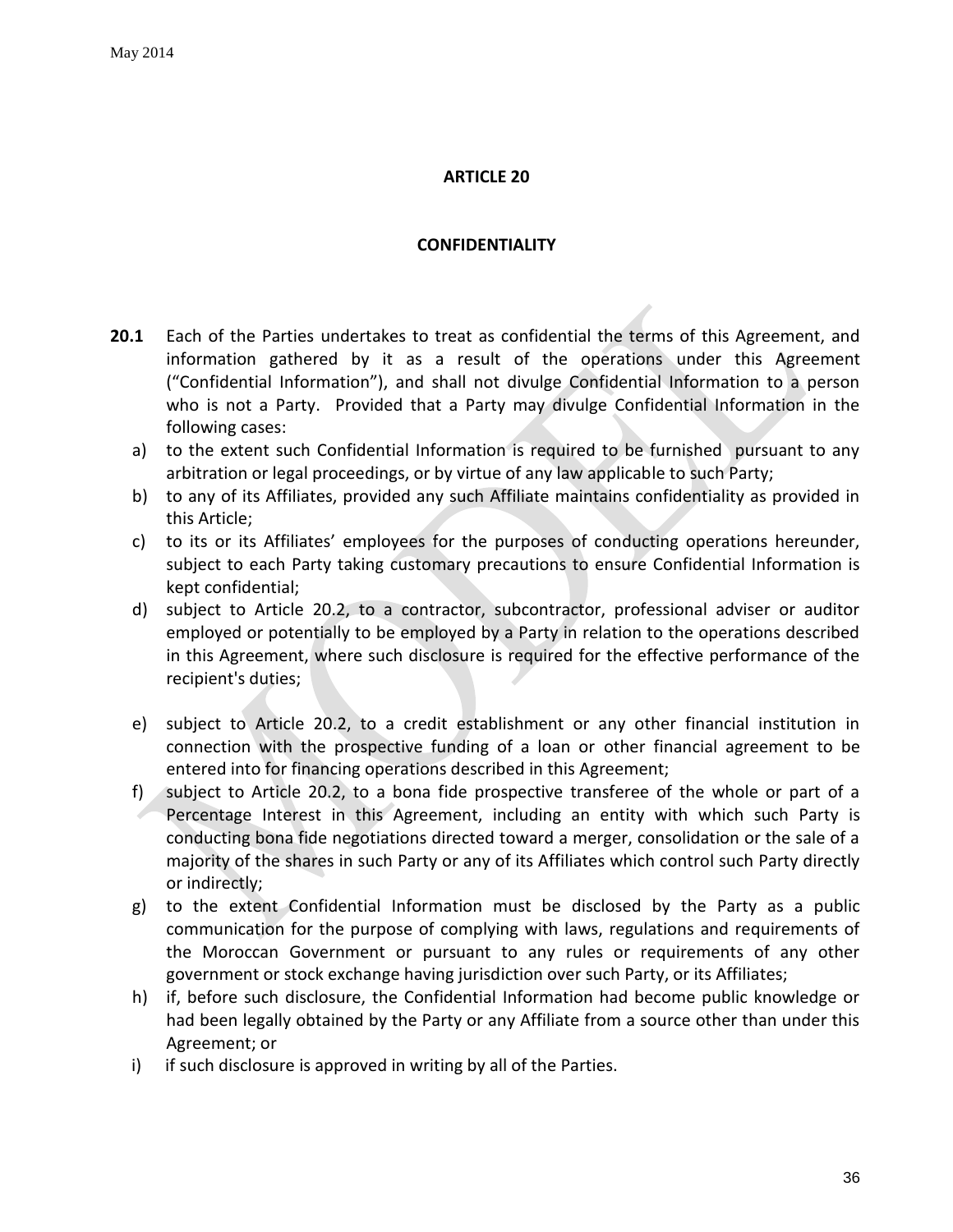#### May 2014

- **20.2** Disclosure pursuant to Articles 20.1 (d), (e) and (f) shall not be made unless prior to such disclosure the disclosing Party has obtained a written undertaking from the recipient to keep the data and information strictly confidential and not to use or disclose the data and information except for the express purpose for which disclosure is to be made.
- **20.3** The Parties agree under all circumstances to honor the provisions of this Article 20 throughout the entire term of this Agreement. In addition, **PETCO** undertakes under all circumstances to comply with the provisions of this Article 20 for a duration of three (3) years after the expiry of this Agreement.
- **20.4 PETCO** shall obtain the approval of **ONHYM** before sending any press release or answers to any information demanded or requested by any stock exchange regulation relating to this Agreement. **ONHYM** shall respond within seventy-two (72) hours following reception of the draft of such press release or answer.

37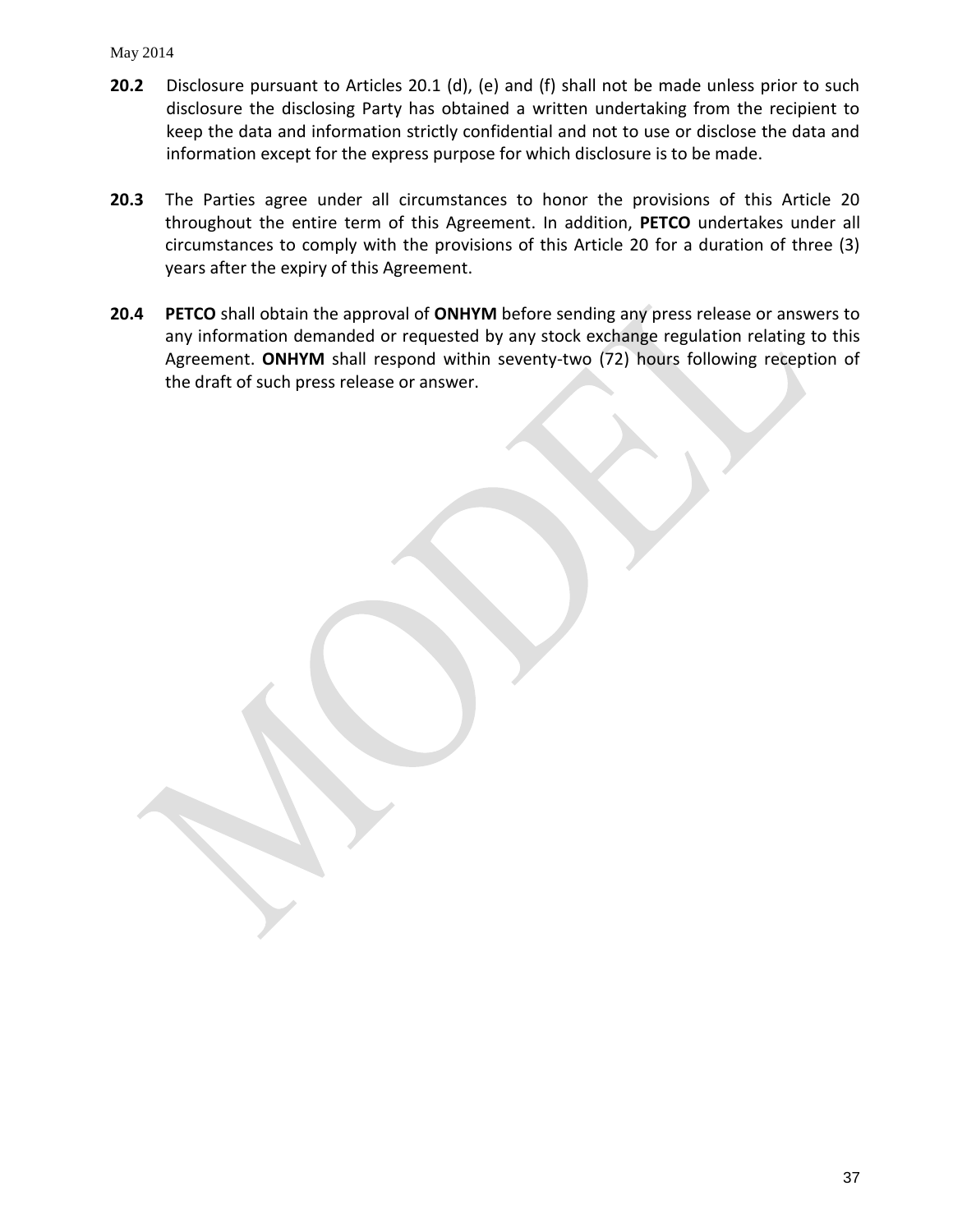### **FORCE MAJEURE**

- <span id="page-37-0"></span>**21.1** Any failure or delay by one of the Parties in the performance of any of its obligations under this Agreement, with the exception of obligations in respect of the payment of any amount due hereunder, shall be excused to the extent that it is attributable to an event of Force Majeure. For the purposes of this Agreement, an event of Force Majeure shall mean any event which is unforeseen, insurmountable or beyond the reasonable control of the Party affected, and which the Party affected cannot prevent or overcome by exercising due diligence in accordance with oil industry standards.
- **21.2** The Party whose ability to perform its obligations is affected by an event of Force Majeure, shall advise the other Parties thereof in writing as soon as possible. Each of the Parties shall take all steps that are reasonably within their power to ensure that the event of Force Majeure is overcome as soon as possible.
- **21.3** As soon as practicable, once the period of an event of Force Majeure ceases, operations affected by an event of Force Majeure shall recommence.
- **21.4** If as a result of an event of Force Majeure, the operations are delayed, curtailed or prevented for a period of time then the time for carrying out the affected operations will be extended by a period equal to the period of an event of Force Majeure. In addition the period of validity of the Exploration Permit(s) and/or Exploitation Concession(s) shall be extended by a period equal to the period of an event of Force Majeure.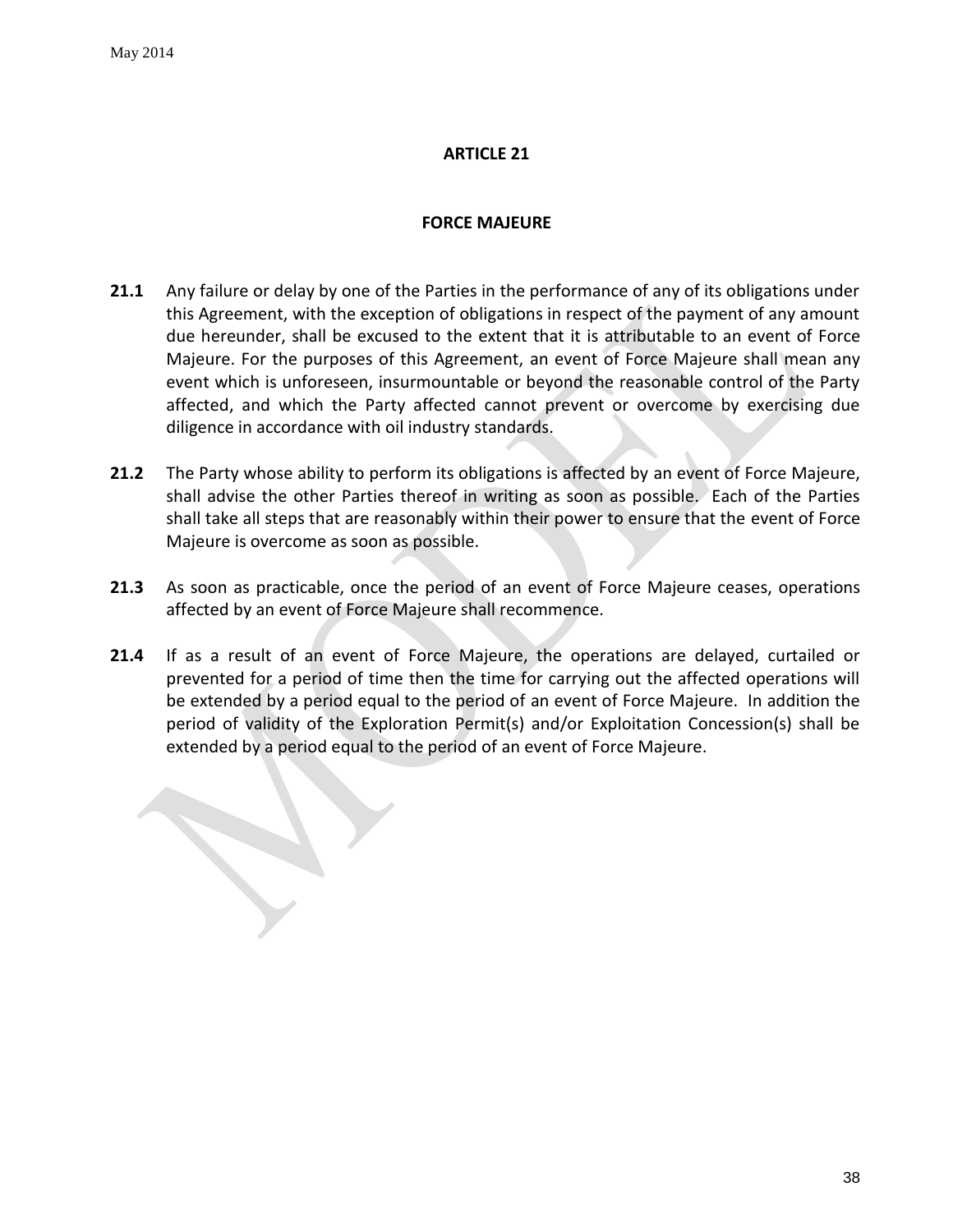### **ARBITRATION**

- <span id="page-38-0"></span>**22.1** If any dispute arises out of or in connection with this Agreement, the Parties shall use all reasonable endeavors to amicably reach an equitable settlement. If an amicable settlement cannot be reached within sixty (60) days from the time one Party delivers a notice to the other Party, such dispute shall be settled by arbitration as provided below.
- **22.2** With the exception of any disputes with regard to the determination of Market Price, which shall be settled in conformity with Article 6, all disputes arising out of or in connection with this Agreement, which have not been amicably resolved as proved in Article 22.1, shall be definitively settled by arbitration before the International Centre for the Settlement of Investment Disputes (ICSID). If, for whatever reason, the dispute does not fall within the jurisdiction of ICSID, it shall then be submitted to arbitration under the rules for conciliation and arbitration of the International Chamber of Commerce (ICC).
- **22.3** The arbitration tribunal shall be composed of three (3) arbitrators, one appointed by each Private Party and the third arbitrator, who shall be president of the arbitral tribunal, appointed by agreement between the first two arbitrators. If there shall be any default in appointing an arbitrator, such arbitrator shall be appointed on the application of any Party by the President of the Administrative Council of ICSID (or, if the arbitration is being conducted under the ICC rules, by the President of the ICC Arbitration Court). The arbitration tribunal shall apply Moroccan Law.
- **22.4** Any arbitration proceeding shall take place in Paris (France) and shall be conducted in the French language.
- **22.5** It is agreed that recourse to arbitration shall be made directly by one Party by notice to ICSID (or ICC) with a copy to the other Party(ies). The Parties expressly agree that the arbitration award shall be final and binding and that it may be recognised or enforced by any court of competent jurisdiction, in accordance with Article 54 of the ICSID Convention or the ICC Rules as the case may be.
- **22.6** The Parties commit irrevocably to apply any decision given by an arbitral tribunal constituted accordingly to the provisions of this Agreement.
- **22.7** Each Party shall bear all costs and expenses incurred relating to the arbitration but the costs of the arbitration tribunal shall be borne by the Party against whom the ruling is made.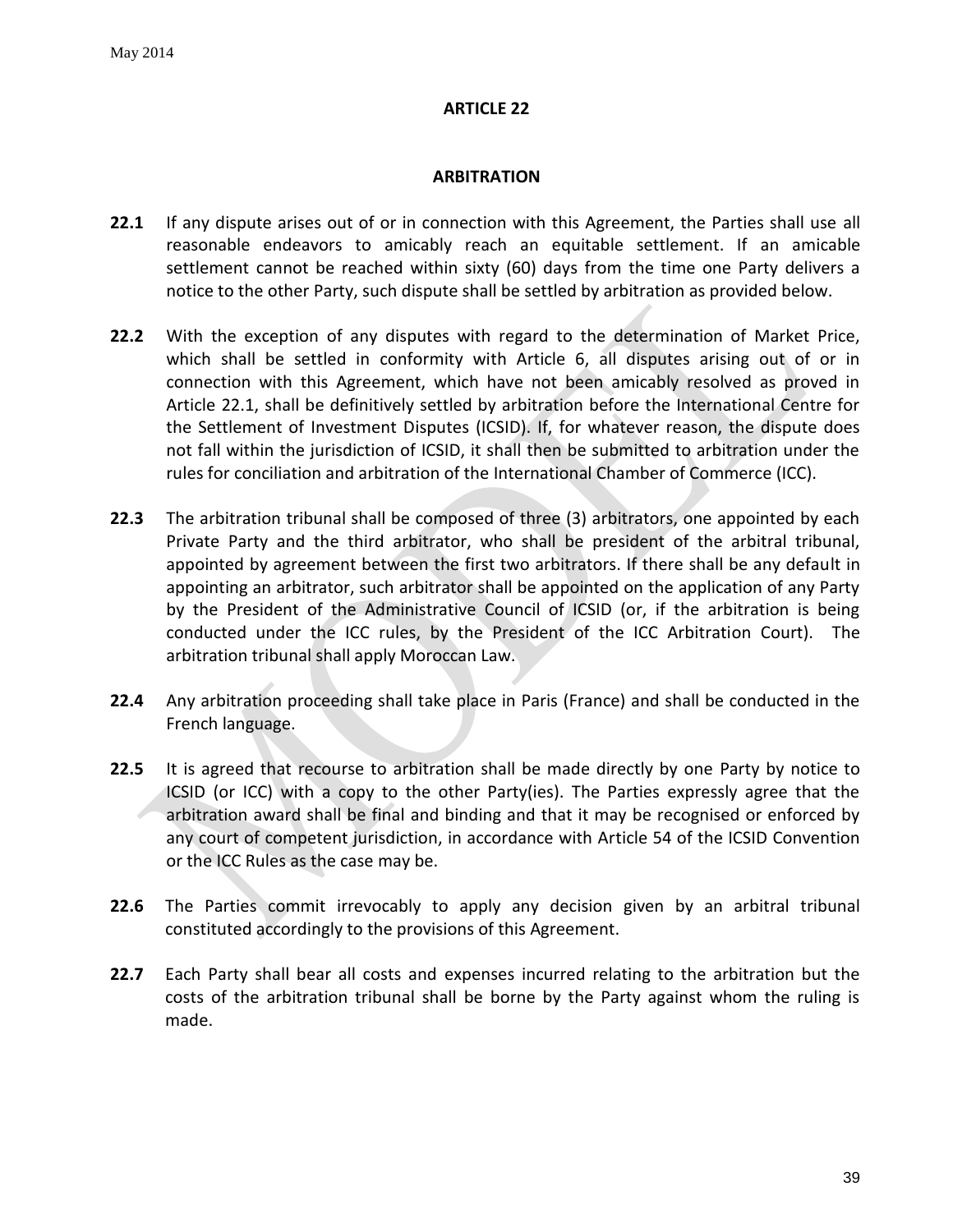#### **NOTIFICATION**

<span id="page-39-0"></span>All notices which must or may be given in accordance with the Hydrocarbon Code and with this Agreement, shall be in writing and may be delivered by hand or notified by electronic mail, or fax, at sender's option and expense, and (unless delivered by hand or acknowledged or otherwise agreed by the receiving Party) shall be confirmed by registered letter with acknowledgement of receipt and shall become effective once received by the first of these means of transmission:

These notices shall be addressed as follows:

| <b>The STATE</b>              |
|-------------------------------|
| Ministry in charge of Energy, |
| B.P. 6208 - Rabat Instituts   |
| Haut Agdal, Rabat - MAROC     |
| Le Secretaire General         |
| (212) 05 37 77 47 32          |
|                               |

### To: **ONHYM**

 Address Office National des Hydrocarbures et des Mines 5 Avenue Moulay Hassan B.P. 99 - RABAT - MAROC Attention: Le Directeur General E-mail: benkhadra@onhym.com Fax: (212) 05 37 28 16 26 / 05 37 79 44 75

To: **PETCO**  Address: Attention: E-mail: Fax

For the purposes of this Agreement, any Party may change its notification address by notice in writing to the other Party(ies), provided that notices to the old address shall continue to be validly served for a period of ten (10) days following notification of such change.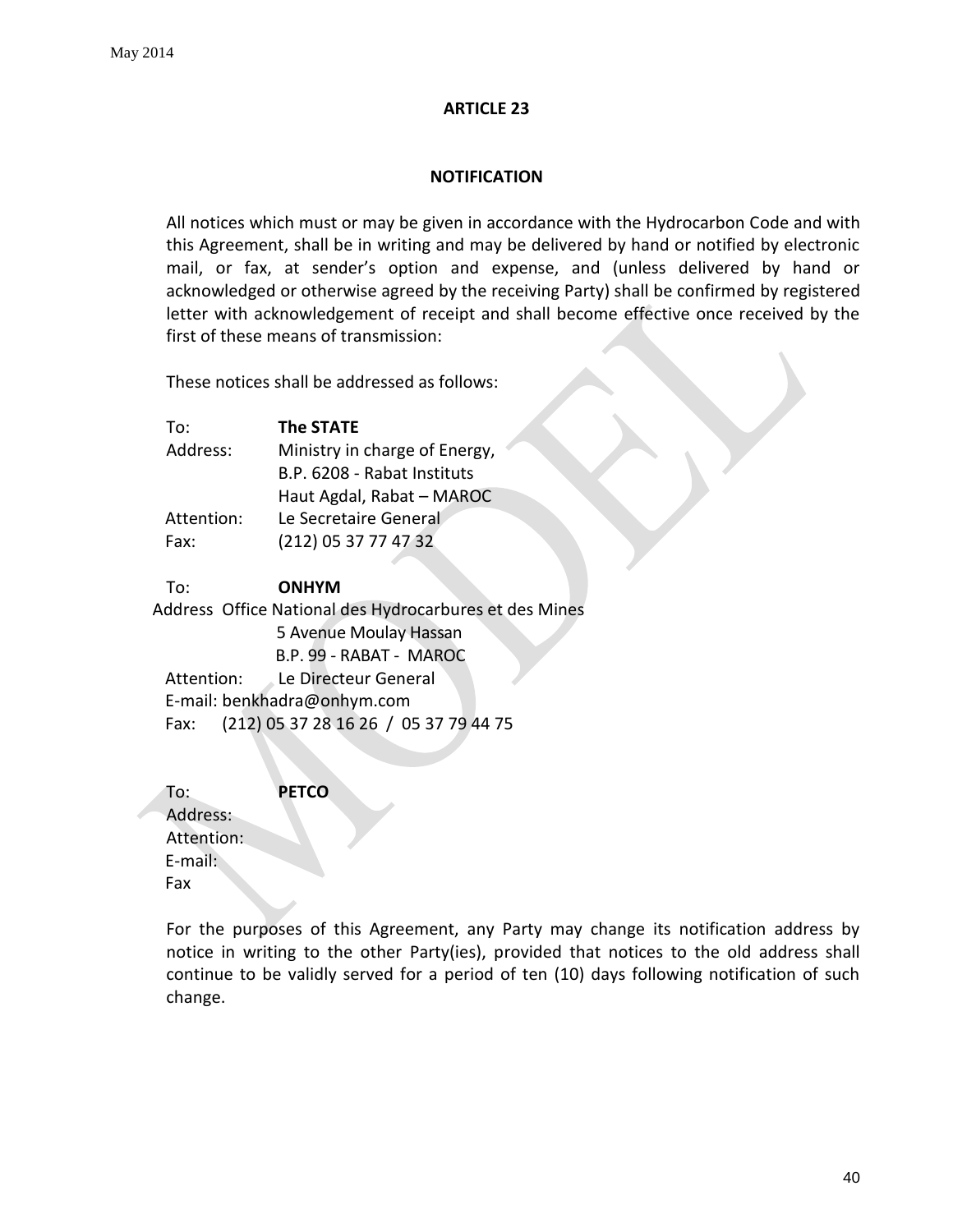# **OTHER PROVISIONS**

- <span id="page-40-0"></span>**24.1** All notices and any applications to and correspondence with the STATE which may have to be given in accordance with the Hydrocarbon Code and this Agreement will be in the French language, while technical data and documents may be established in the French language or the English language.
- **24.2** If any Party does not require performance of any of the provisions of this Agreement or exercise its rights and privileges arising out of the Hydrocarbon Code and/or of this Agreement, this shall not be deemed a waiver of any such provisions, rights and privileges. Any express waiver shall not be deemed to be a waiver in respect of any future exercise of such provisions, rights and privileges.
- **24.3** The Parties' respective successors and all their assignees shall be bound by and benefit from this Agreement.
- **24.4** This Agreement is signed in French and English versions. In case of any difference of interpretation, the French version shall prevail.
- **24.5** No provision of this Agreement may be amended or modified except by mutual agreement in writing and signed by the Parties. Such amendments or modifications shall not become effective until they have been approved by a joint order issued in accordance with the Hydrocarbon Code.
- **24.6** Where this Agreement is silent in respect of any given situation, the provisions of the Hydrocarbon Code shall apply.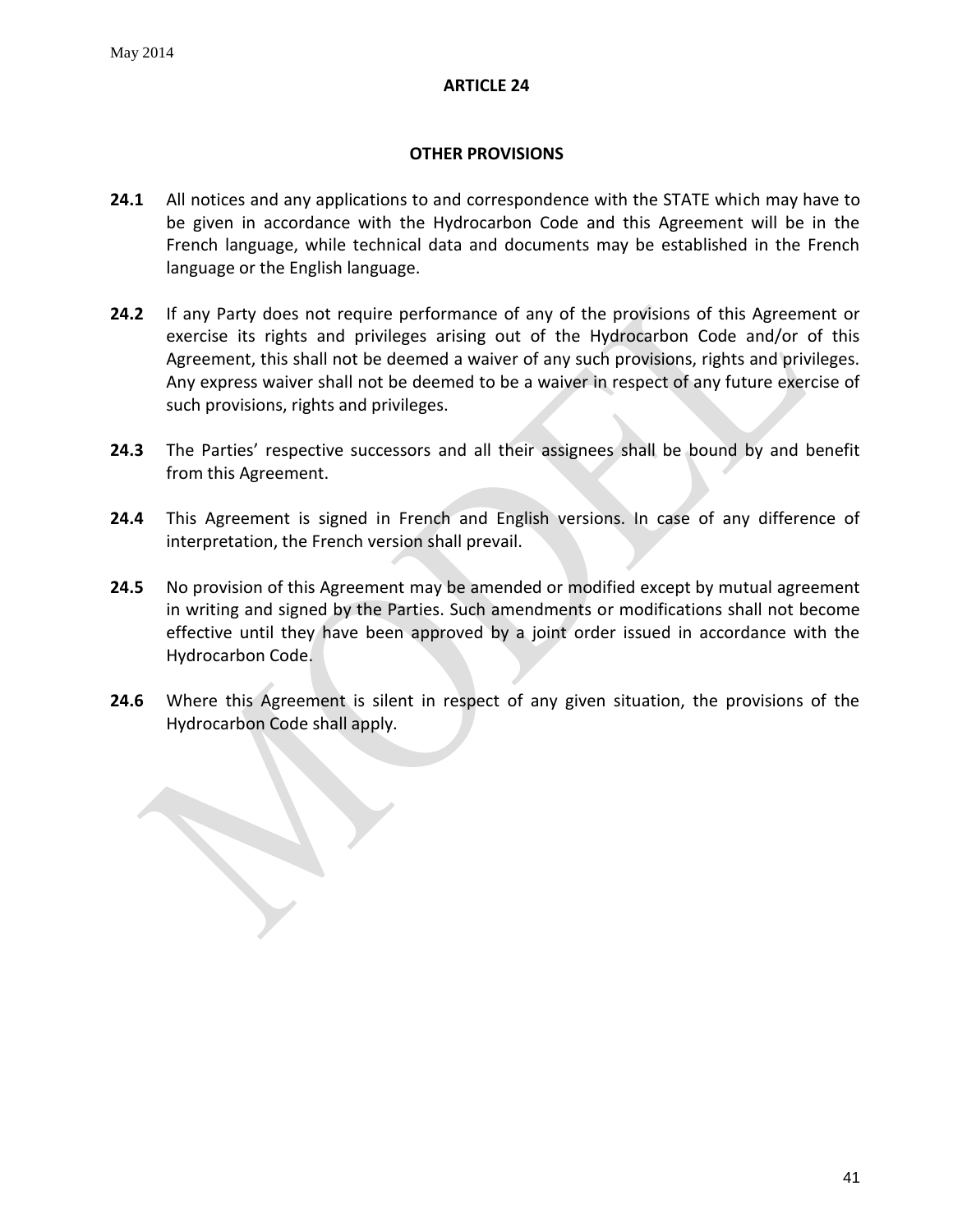### **EFFECTIVE DATE**

- <span id="page-41-0"></span>**25.1** As stipulated in Section 34 of the Law and Section 60 of the Decree, this Petroleum Agreement shall be approved by a joint order issued by the Minister in charge of Energy and the Minister in charge of Finance.
- **25.2** This Agreement will become effective on the date of the signature of the aforesaid joint order "Effective Date" and will remain in force until its termination in accordance with the provisions of Article 2.

IN WITNESS WHEREOF, THIS AGREEMENT IS EXECUTED IN …….. (…) ORIGINAL COPIES IN THE FRENCH LANGUAGE AND …………. (…) ORIGINAL COPIES IN THE ENGLISH LANGUAGE.

### **IN RABAT ON THIS DAY OF**

**OFFICE NATIONAL DES HYDROCARBURES ET DES MINES, ACTING ON BEHALF OF THE KINGDOM OF MOROCCO**

**BY : AMINA BENKHADRA**

**TITLE : GENERAL DIRECTOR**

**PETCO** 

**BY :** 

**TITLE :**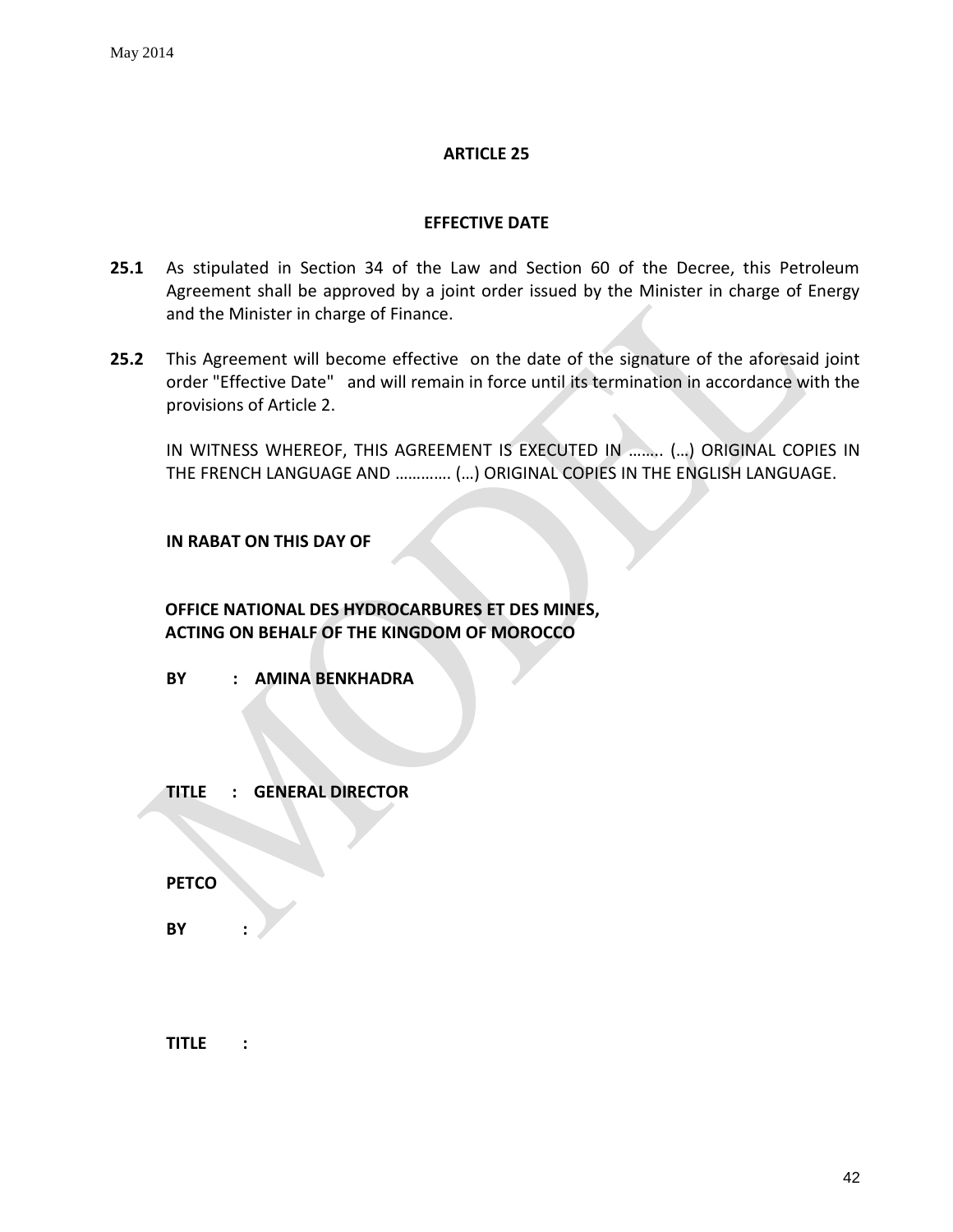# **APPENDIX I**

# **DEFINITIONS**

<span id="page-42-0"></span>The corresponding definitions set forth in the Law are hereby adopted and incorporated by reference herein, and accordingly shall apply for all purposes hereof.

The following words, terms and phrases shall have the meaning ascribed thereto below and accordingly shall apply for all purposes hereof, whenever any of the following words and expressions (words importing gender include all genders) are used in this Petroleum Agreement with an initial capital letter:

# **1) "Affiliate"** means:

(i) in relation to **PETCO**;

(a) any company (other than **PETCO**) which is for the time being directly or indirectly controlled by **PETCO**.

- (ii) in relation to any Party other than **PETCO**;
	- (a) any company or entity controlled by such Party;
	- (b) any company or entity which controls such Party;
	- (c) any company or entity which is controlled by another company or entity which controls such Party.

"Control" shall mean the ownership, (whether such ownership is direct or indirect through a series of companies or entities) by one or more companies or entities of at least fifty percent (50 %):

- $(a)$  of the voting stock of another company or entity which is issuing voting stock ; or
- (b) of the rights to decide the appointment of managers of another entity which is not issuing voting stock.

In the case of **ONHYM**, this definition shall include the STATE and any entity controlled by the STATE.

- **2) "Appraisal Well"** means any well whose purpose at the time of commencement of drilling such well is the determination of the extent, volume or producibility of a discovery of Hydrocarbons.
- **3) "Area of Interest"** means the Area of Interest more particularly described in Appendix II of the Petroleum Agreement or the portion of such Area that remains subject to this Agreement
- **4) "Article"** means an article of this Agreement unless otherwise indicated.
- **5) "Association Contract"** means the document referred to in Article 18.1.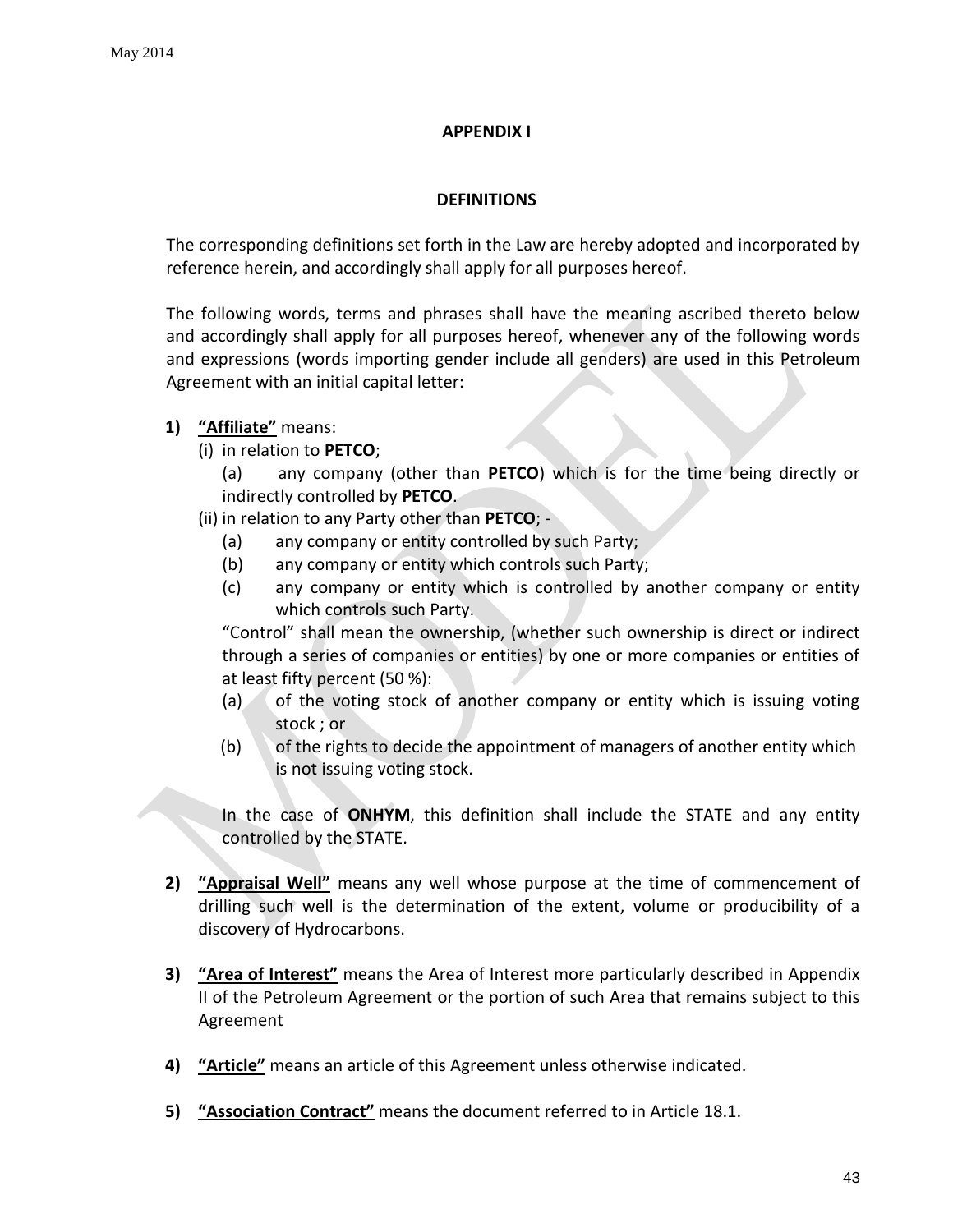- **6) "Available Crude Oil"** means, for each Exploitation Concession, the Crude Oil produced after deduction of the Crude Oil used in carrying out Development and Exploitation Work and Exploration Work.
- **7) "Available Natural Gas"** means, for each Exploitation Concession,Natural Gas produced, whether or not produced in association with Crude Oil, after deduction of the Natural Gas used as fuel, or for secondary recovery, re-injected or flared in carrying out Development and Exploitation Work and Exploration Work.
- **8) "Bank"** means any financial institution that issues a guarantee pursuant to Article 4.2.4.
- **9) "Bank Guarantee"** means irrevocable on first demand bank guarantee, acceptable to **ONHYM**, provided by **PETCO** in order to secure the completion of the Minimum Exploration Work Programs set out in Articles 4.2.1, 4.2.2 and 4.2.3.
- **10) "Code Général des Impôts"** means general tax code instituted by finance law n° 43-06 for the 2007 financial year, promulgated by dahir n° 1-06-232 of 10 Hijja 1427 (December  $31<sup>st</sup>$ , 2006), as amended and completed.
- **11) "Commercial Discovery"** means a discovery of Hydrocarbons which, after completion of an adequate program of appraisal drilling, the Parties prove reveals potentially recoverable Hydrocarbon reserves which could give rise to an economically profitable exploitation, and which the Parties undertake to develop.
- **12) "Crude Oil"** means all Hydrocarbons that are liquid in their natural state, or obtained by the condensation or separation of Natural Gas and asphalt.
- **13) "Decree"** has the meaning ascribed thereto in the Preamble.
- **14) "Development and Exploitation Work"** means any operation relating to the development or production of a Hydrocarbon deposit within the area covered by an Exploitation Concession, whether carried out within or outside Morocco and, in particular, geological and geophysical work, the drilling of development wells, the production of Hydrocarbons, the installation of collection pipes and the operations necessary to the maintenance of pressure and to primary or secondary recovery.
- **15) "Dollar or US\$"** means Dollar of United States of America.
- **16) "Effective Date"** means the date on which the joint order has been signed pursuant to Article 25.
- **17) "Exploitation Concession"** means any Exploitation Concession granted to the Parties pursuant to the Hydrocarbon Code and this Agreement, which derives from the Exploration Permit(s).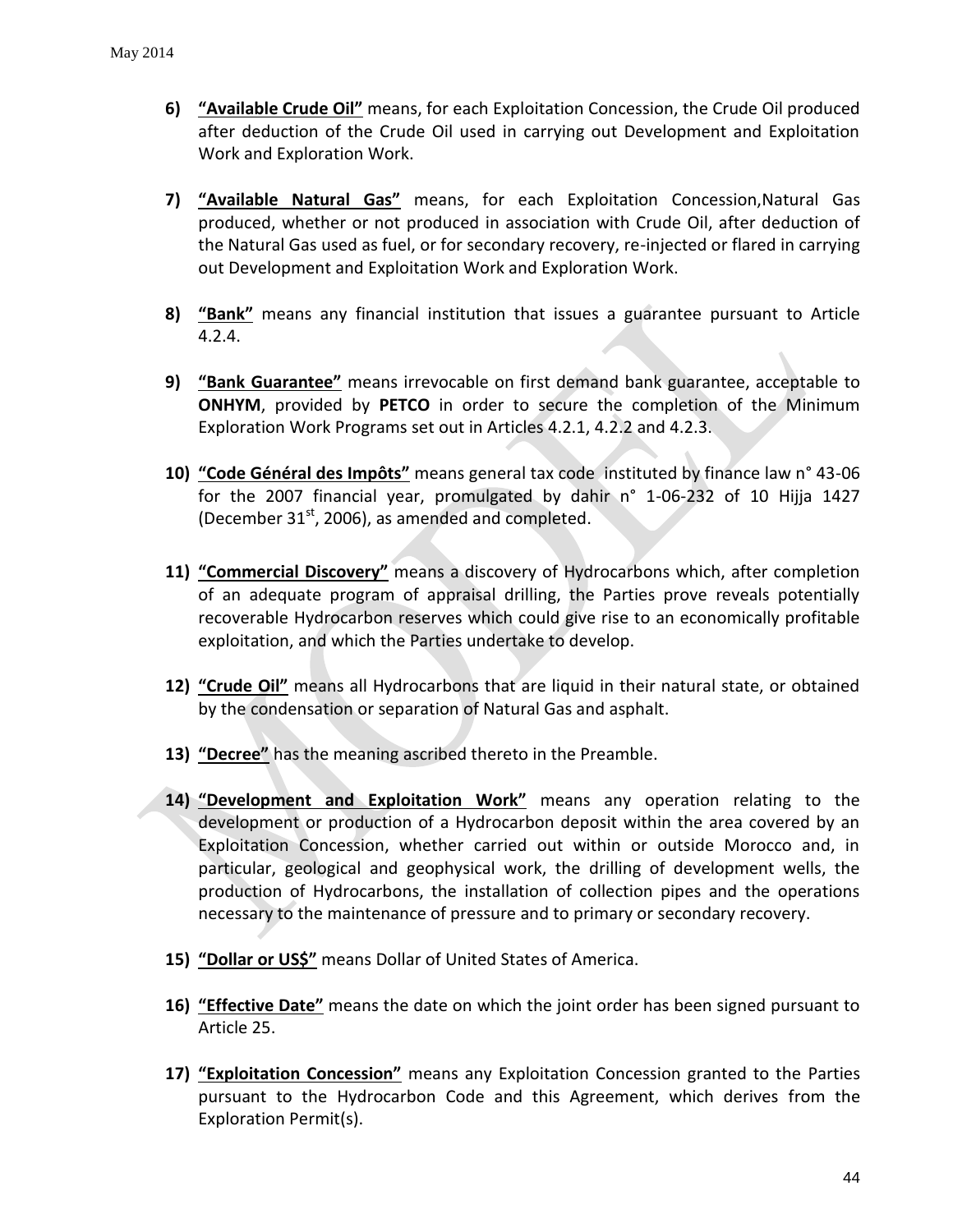- **18) "Exploration Period"** means the Initial Period, or any of the Extension Periods referenced in Article 4.2.
- **19) "Exploration Permit(s)"** means the Exploration Permit(s) referred to in Article 3 granted to the Parties pursuant to the Hydrocarbon Code and this Agreement in the Area of Interest.
- **20) "Exploration Work"** has the meaning set out in Article 4.1.
- **21) "Exploration Well"** means any well whose purpose at the time of commencement of drilling such well is to explore for any accumulation of Hydrocarbons whose existence at that time was not confirmed by drilling.
- **22) "Extension Period"** means the First and/or the Second Extension Period.
- **23) "Fair Value"** means the Market Price based upon weighted average sales prices in Dollars in the past Quarter of a basket of leading Crude Oils produced in major Crude Oil producing countries in the Arabian-Persian Gulf, Mediterranean, or in Africa which are quoted and regularly sold on the open market. The composition and weighting of the said basket shall be agreed between the STATE and the Party(ies) concerned, and may be adjusted from time to time, to reflect the individual characteristics of the particular Crude Oil or Crude Oil blend produced, taking into consideration positive or negative adjustments generally applied in the international petroleum industry (corrections for quality, transportation, etc.).
- **24) "First Extension Period"** shall mean the period of …...…. (...) years duration as stipulated in Article 3.3(b).
- **25) "Force Majeure"** has the meaning set out in Article 21.
- **26) "Hydrocarbon Code"** has the meaning ascribed thereto in the Preamble.
- **27) "Hydrocarbons"** means naturally occurring Hydrocarbons whether liquid, gaseous or solid other than bituminous shale, and shall include Crude Oil and Natural Gas
- **28) "Initial Period"** means the period of …...… (...) years duration as stipulated in Article  $3.3(a)$ .
- **29) "Law"** has the meaning ascribed thereto in the Preamble.
- **30) "Market Price"** means the prices for Hydrocarbons, determined as provided in Article 6 which shall be used for calculation of annual royalty in cash and of corporate income tax.
- **31) "Minimum Exploration Work Program"** means the Exploration Work to be completed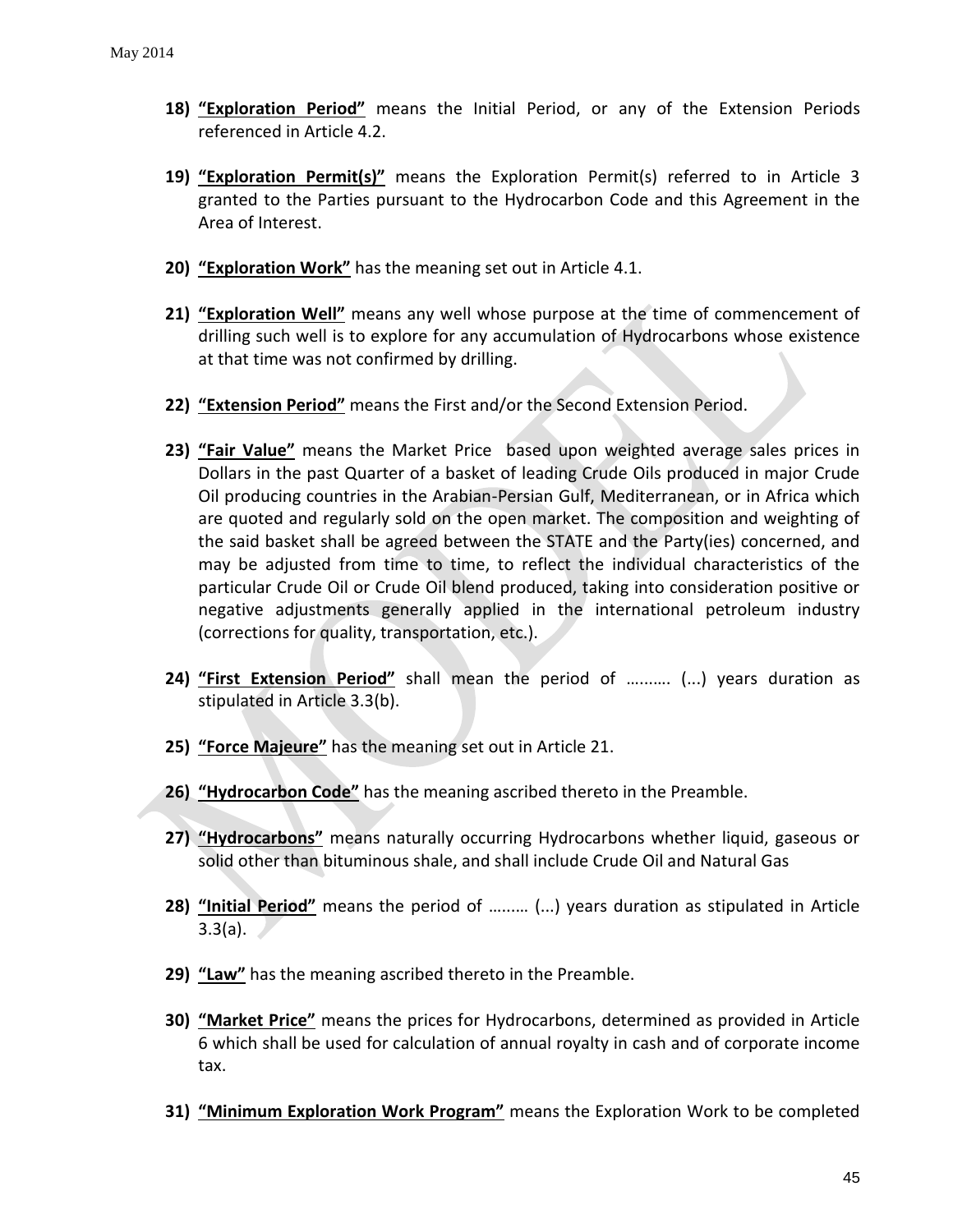before the end of the Initial Period or any of the Extension Periods referred to in Articles 4.2.1, 4.2.2 and 4.2.3.

- **32) "Month"** means a calendar month according to the Gregorian calendar.
- **33) "Natural Gas"** means all gaseous Hydrocarbons obtained from oil or gas wells together with gas that is the residue of the process of separation of liquid Hydrocarbons.
- **34) "ONHYM"** means the Office National des Hydrocarbures et des Mines.
- **35) "Operator"** means **PETCO**, appointed in accordance with Article 19.
- **36) "Party"** means **ONHYM** and/or **PETCO** and/or any Private Party individually and "the Parties" shall refer to them collectively.
- **37) "Percentage Interest"** means in respect of the Exploration Permit(s), the percentage interests of the Parties as set forth in Article 3.1(b) and, in respect of any Exploitation Concession, the percentage interests of the Parties as set forth in Article 5.2.
- **38) "PETCO"** means **PETCO**.
- **39) "Petroleum Agreement"** or **"this Agreement"** means the agreement of which this Appendix I forms part.
- **40) "Private Party"** means **PETCO** in its capacity as a Party and / or any transferee of **PETCO** or of another Private Party in accordance with Article 17.
- **41) "Quarter"** means a period of three Months commencing on the first day of January, April, July or October in any calendar year.
- **42) "Regulations"** means all applicable laws, decrees, rules and regulations, including all administrative practices relating thereto.
- **43) "Second Extension Period"** shall mean the period of …...…. (...) years duration as stipulated in Article 3.3(c).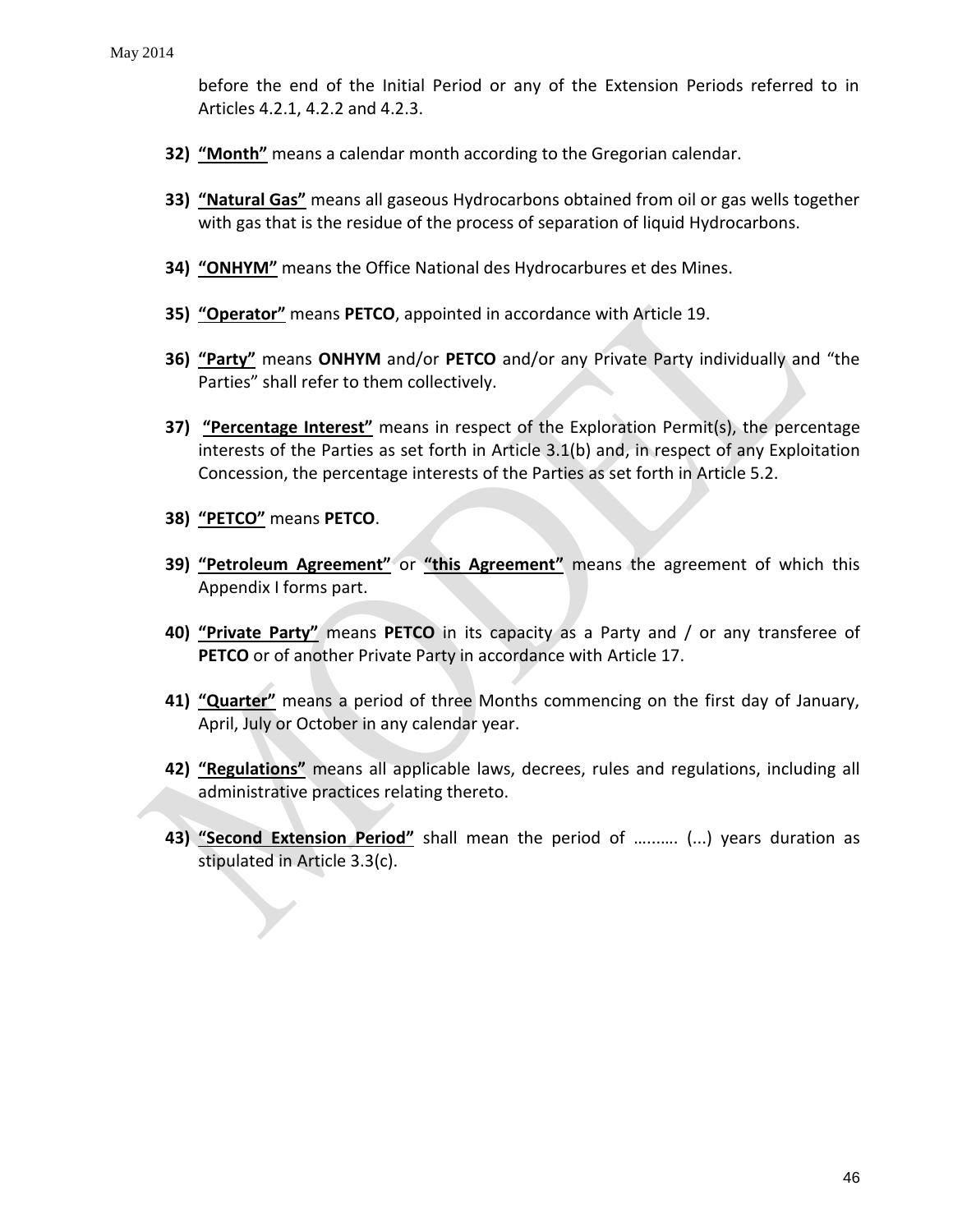# **APPENDIX II**

# <span id="page-46-0"></span>**MAP AND DESCRIPTION OF THE AREA OF INTEREST**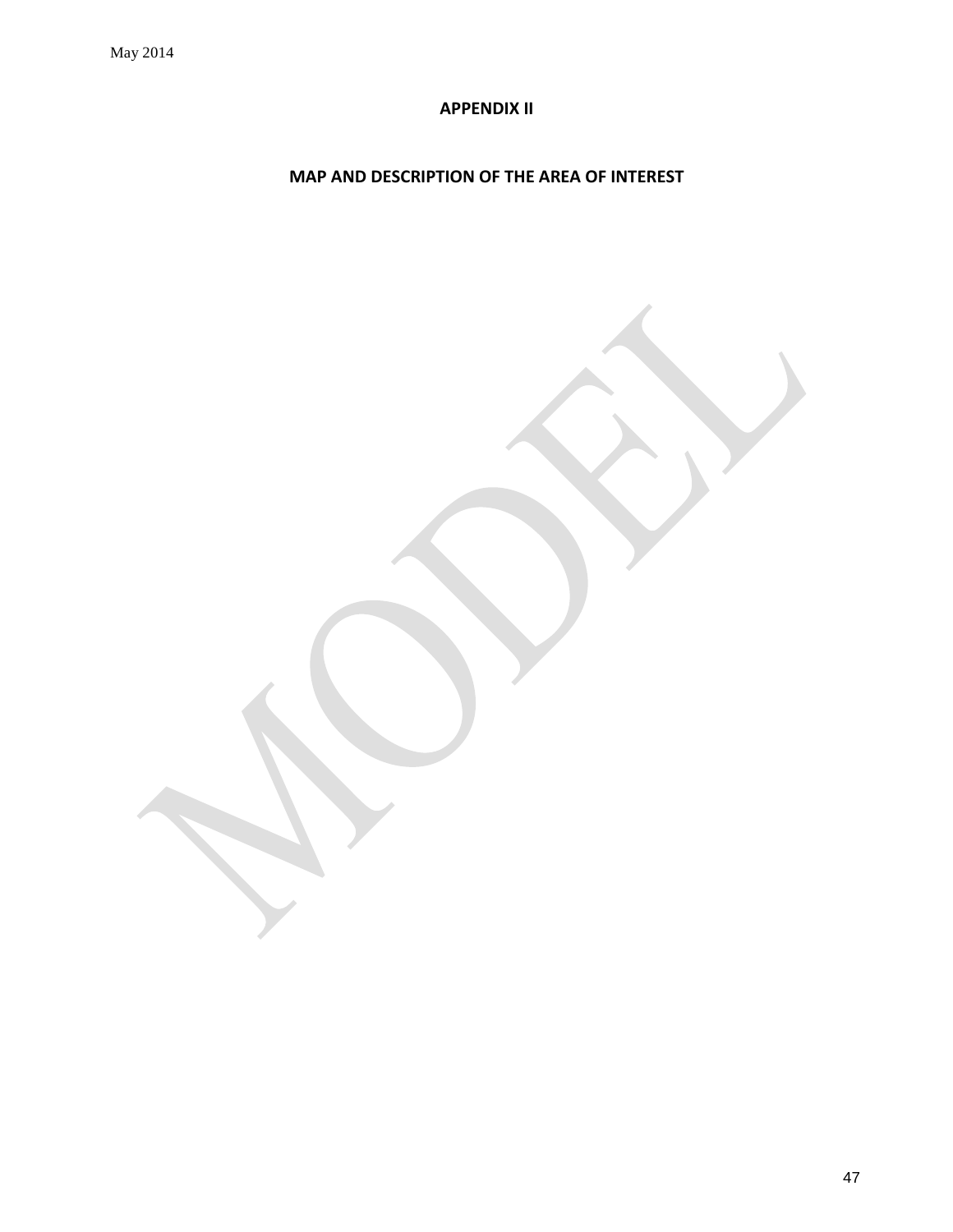### **APPENDIX III**

# **LIST OF DELIVERABLES**

<span id="page-47-0"></span>The Deliverables shall be remitted to ONHYM in the following formats:

### **I. Seismic : Acquisition and processing**

### **I.1. 2D and 3D Seismic :**

-- Field data on cartridges, 3592 or LTO-04 in an international standard format (SEG-D format)

- -- Intermediate data such as miror CDP
- -- Data processed on cartridge, 3592 or LTO-04 (stack and migration) SEG-Y with header information about the processed seismic data (processing sequence, navigation data or coordinates)
- -- Special processing (PSDM, AVO) on cartridge 3592 or LTO-04 in SEG-Y format with header information about the processed seismic data (processing sequence, navigation data or coordinates)
- -- Complete sequence of processing in hard copy or electronic format
- -- Velocities analysis data
- -- Field documents (operating report of the seismic acquisition, field note-book, coordinates of the shooting points and of the receivers, data of the alteration zone (WZ), and seismic data test ) in hard copy and electronic formats
- -- Navigation data on CD (for the offshore data)

For onshore data acquisition, the Projection System is : UTM Options for the projection: Ellipsoid: WGS84 Format: UKOOA in ASCII or EXCEL

# **I.2.Seismic: Reprocessing:**

- -- Data processed on cartridge, 3592 or LTO-04 (Stack and migration) SEG-Y with header information about the processed seismic data (processing sequence, navigation data or coordinates)
- -- Special processing (PSDM, AVO) on cartridge 3592 or LTO-04 in SEG-Y format with header information about the processed seismic data (processing sequence, navigation data or coordinates)
- -- Complete sequence of processing in hard copy or electronic format
- -- Velocities analysis data in ASCCI format